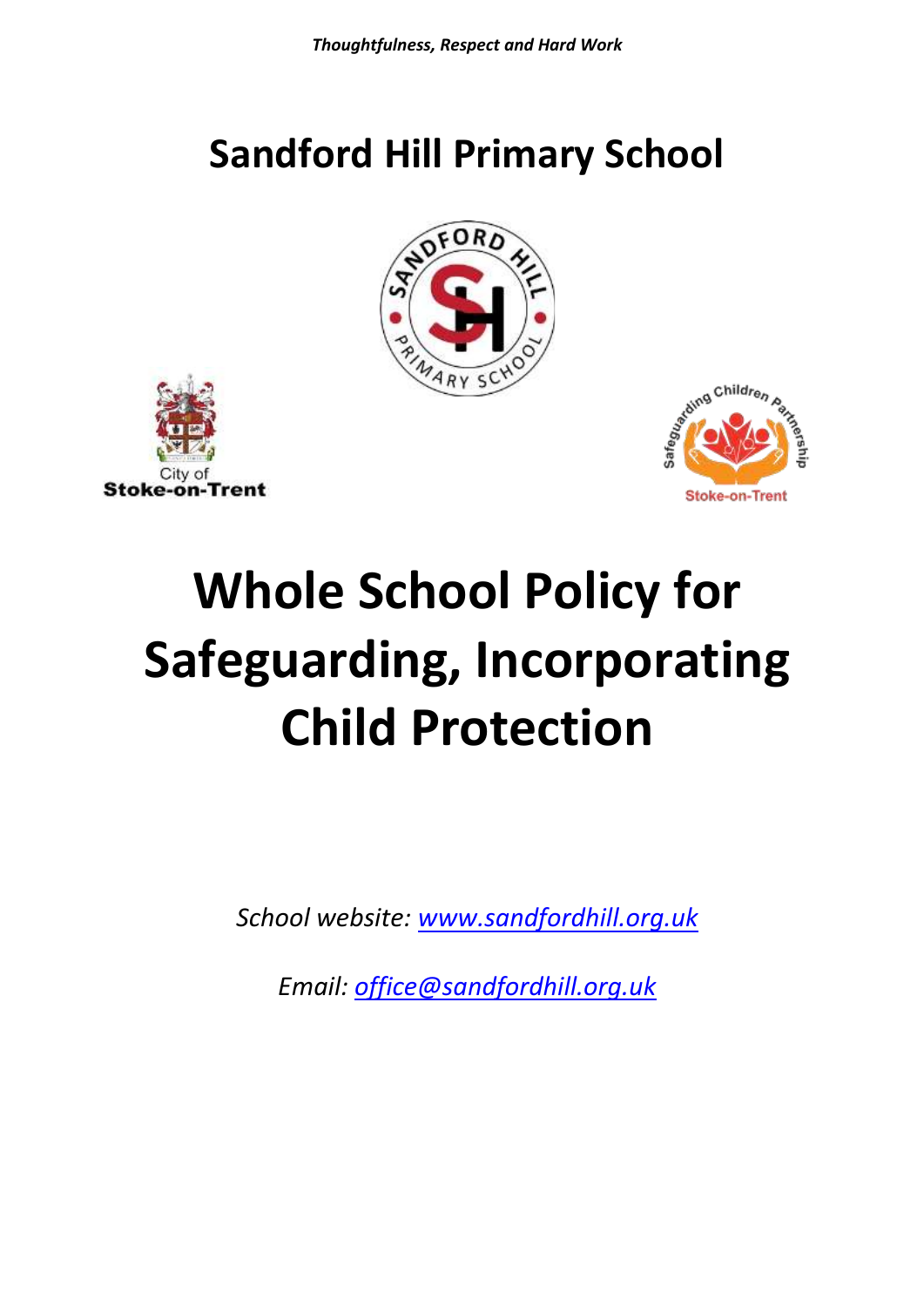# **Whole School Policy for Safeguarding, Incorporating Child Protection**

This policy, based on the Local Authority model, is available on our school website and is available on request from the school office. We also inform parents and carers about this policy when their children join our school and through our school newsletter.

All staff (including temporary staff and volunteers) are made aware of this policy and how to access it, as part of their induction, alongside our Staff Handbook.

In addition, all staff are provided with Part 1 of the statutory guidance.

# [Keeping Children Safe in Education 2021](https://assets.publishing.service.gov.uk/government/uploads/system/uploads/attachment_data/file/1007260/Keeping_children_safe_in_education_2021.pdf)

This policy will be reviewed in full by the Governing Body on an annual basis. This policy was last reviewed and agreed by the Governing Body on Thursday 25<sup>th</sup> November 2021. It is due for review in Autumn 2, 2022.

Signature  $\bigotimes_{\alpha} \bigwedge_{\alpha} \bigwedge_{\alpha} d_{\alpha}$ . Headteacher Date: 25<sup>th</sup> November 2021 Signature Chair of Governors Date: 25<sup>th</sup> November 2021

**Publication date: 26/12/2021 Renewal Date: Autumn 2 2022**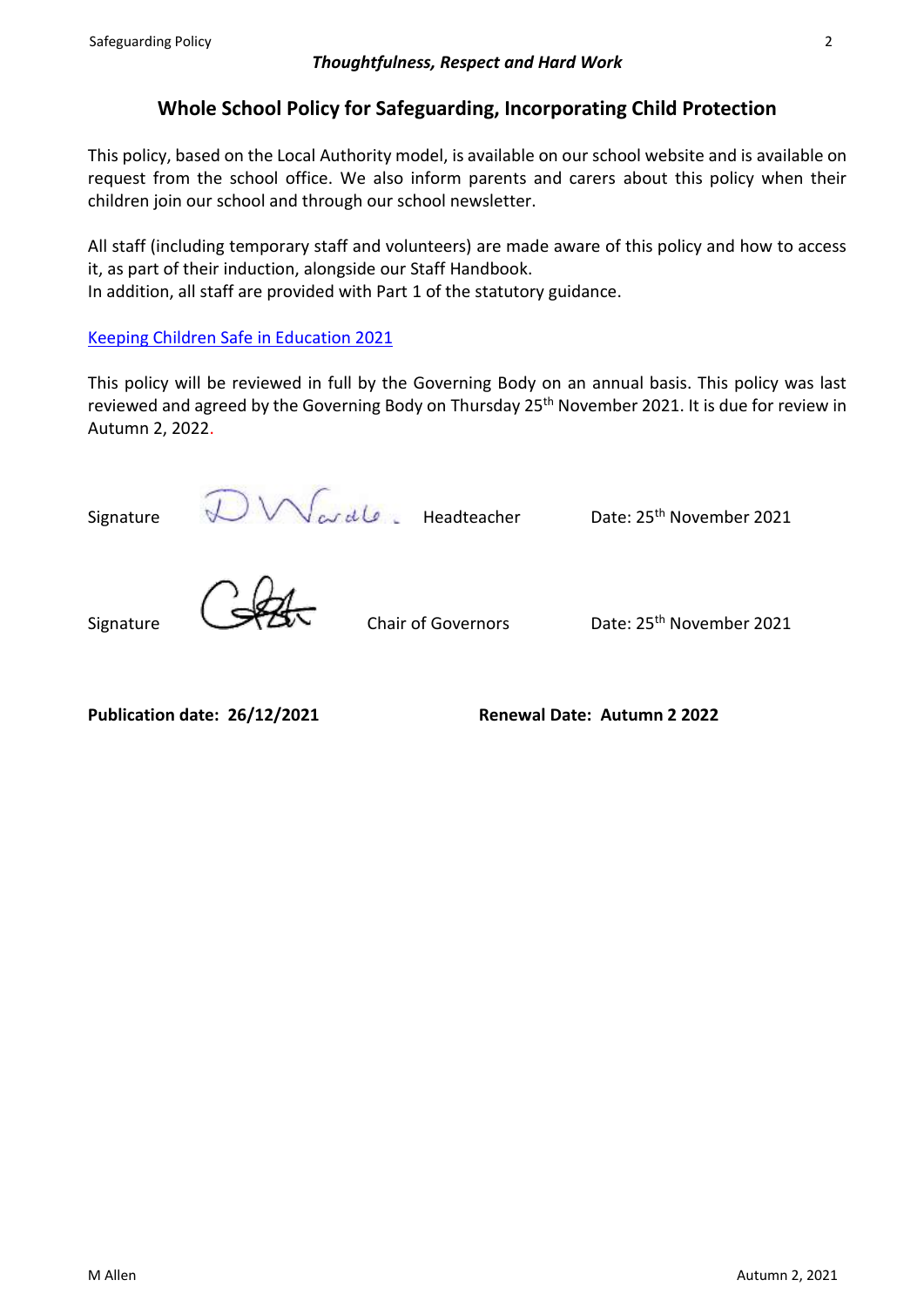# **Index Page**

| <b>Section</b> | <b>Title</b>                                                                            |    |  |
|----------------|-----------------------------------------------------------------------------------------|----|--|
|                |                                                                                         |    |  |
| 1              | Purpose and Aims                                                                        |    |  |
| $\overline{2}$ | Ethos                                                                                   |    |  |
| 3              | <b>Key Principles</b>                                                                   |    |  |
| 4              | Legislation & Guidance                                                                  |    |  |
| 5              | Roles & Responsibilities                                                                |    |  |
| 6              | Working with Parents and Carers                                                         |    |  |
| 7              | Stoke-on-Trent Early Help                                                               |    |  |
| 8              | What happens after a referral is necessary to escalate beyond early help                |    |  |
| 9              | <b>Escalation Procedure</b>                                                             |    |  |
| 10             | A safer school culture                                                                  |    |  |
| 11             | Keeping children safe in Education (2021) specific safeguarding issues                  |    |  |
| 12             | Vulnerable Children                                                                     |    |  |
| 13             | <b>Educational Visitors to School</b>                                                   |    |  |
| 14             | Managing allegations against staff and volunteers                                       |    |  |
| 15             | Information sharing-Communication/Confidentiality                                       |    |  |
| 16             | <b>Managing Complaints</b>                                                              |    |  |
| 17             | <b>Site Security</b>                                                                    |    |  |
| 18             | <b>Early Years Foundation Stage</b>                                                     |    |  |
| 19             | Key Legislation<br>44                                                                   |    |  |
| 20             | <b>Schools Policies</b>                                                                 |    |  |
|                |                                                                                         |    |  |
| Appendix 1     | Safeguarding Induction Sheet for new/supply staff and regular visitors<br>or volunteers | 46 |  |
| Appendix 2     | Definitions and Indicators of Abuse                                                     | 51 |  |
| Appendix 3     | Dealing with a Disclosure of Abuse                                                      | 52 |  |
| Appendix 4     | ChAD Flow chart and information                                                         | 53 |  |
| Appendix 5     | Allegations about a Member of Staff, Governor or Volunteer                              | 55 |  |
| Appendix 6     | Indicators of Vulnerability to Radicalisation                                           | 57 |  |
| Appendix 7     | Role of the Stoke-on-Trent LADO                                                         | 59 |  |
| Appendix 8     | <b>Operation Encompass</b>                                                              | 61 |  |
| Appendix 9     | <b>Further contacts</b>                                                                 |    |  |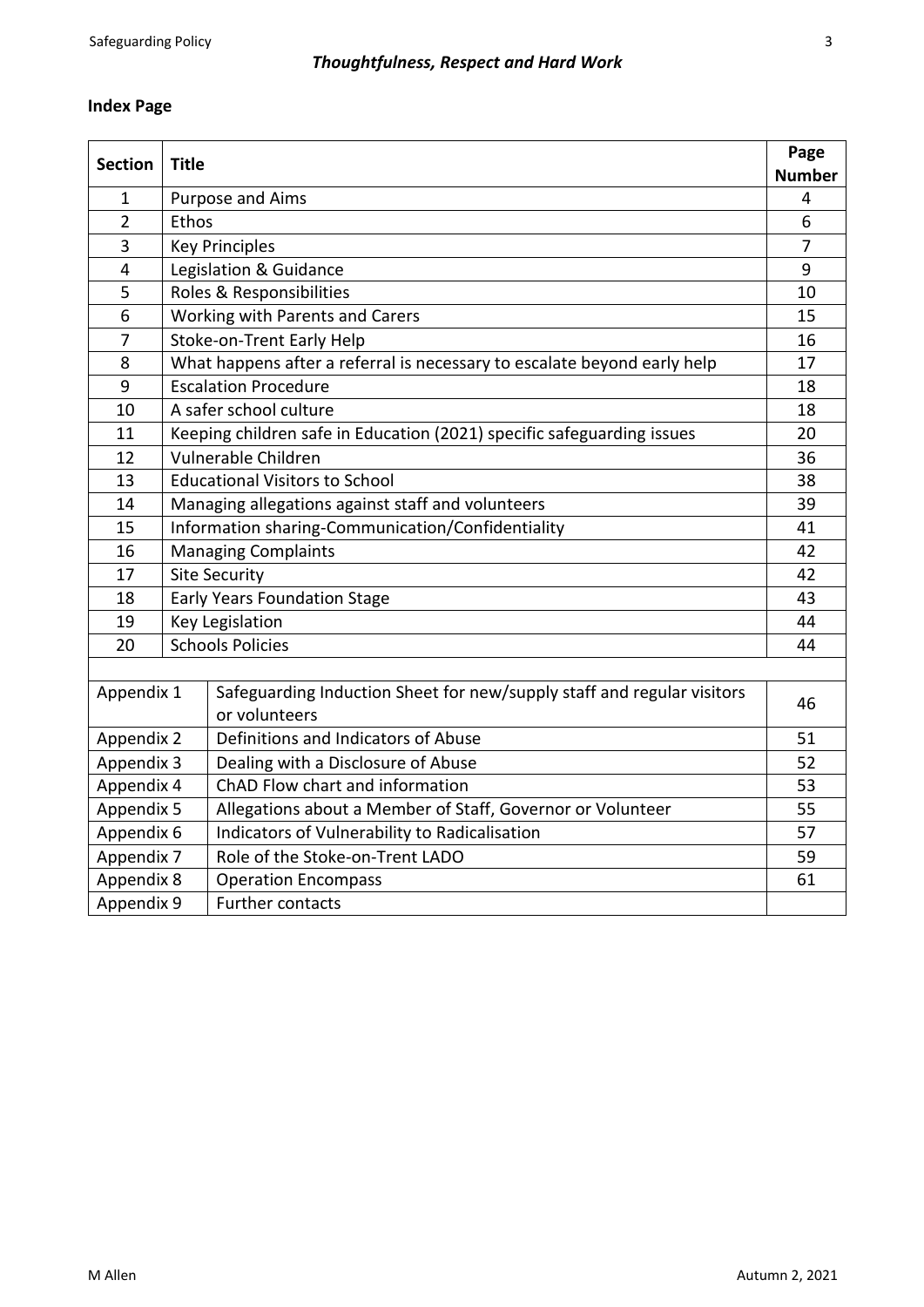#### **1. PURPOSE & AIMS**

**The purpose** of **Sandford hill Primary School's** Safeguarding policy is to ensure we:

- **Are committed**  to develop a robust culture of vigilance and challenge;
- **Build resilience**  by raising awareness of safeguarding and child protection issues and equipping children with the language and skills to keep themselves safe;
- **Establish a safe environment**  in which children can learn and develop, within an ethos of openness and where children are taught to treat each other with respect, to feel safe, to have a voice and know that they will be listened to;
- **Support vulnerable pupils**  who have been abused, have witnessed violence towards others or may be vulnerable to abuse; and
- **Prevent unsuitable people**  from working with children by ensuring we practice safe recruitment in checking the suitability of **all** school staff, supply staff and volunteers to work with our children. And to maintain an active vigilance thereafter in line with the safeguarding culture.

**Our aim** is to follow the procedures set out by 'Staffordshire Safeguarding Children's Board', 'Working Together to Safeguard Children 2018' and 'Keeping Children Safe in Education 2021' by **knowing** and **understanding** that:

- Safeguarding and promoting the welfare of children is **everyone's** responsibility and the **voice of the child** is evident.
- **Everyone** who comes into contact with children and their families has a role to play.
- **Everyone** should ensure that their approach is **child-centred** considering, at all times, what is in the **best interests of the child.**
- By establishing **a safe environment,** we **enable** our children to learn and develop within an ethos of openness.
- **No single practitioner** can have the full picture of a child's needs and circumstances.
- If children and families are to receive the **right help at the right time**, **everyone** who comes into contact with children and their families has a role to play in identifying concerns, sharing information and taking prompt action.
- The importance of providing children with a **balanced curriculum** including PHSE, healthy relationship education, online safety, sexting, peer on peer abuse as well as County Lines, Contextualised issues and Child Criminal Exploitation. Also supporting this with online activities, enabling them to enhance their **safeguarding** skills and knowledge, whilst **understanding the risks.**
- Undertaking the role to enable children and young people at our school to have **best outcomes**.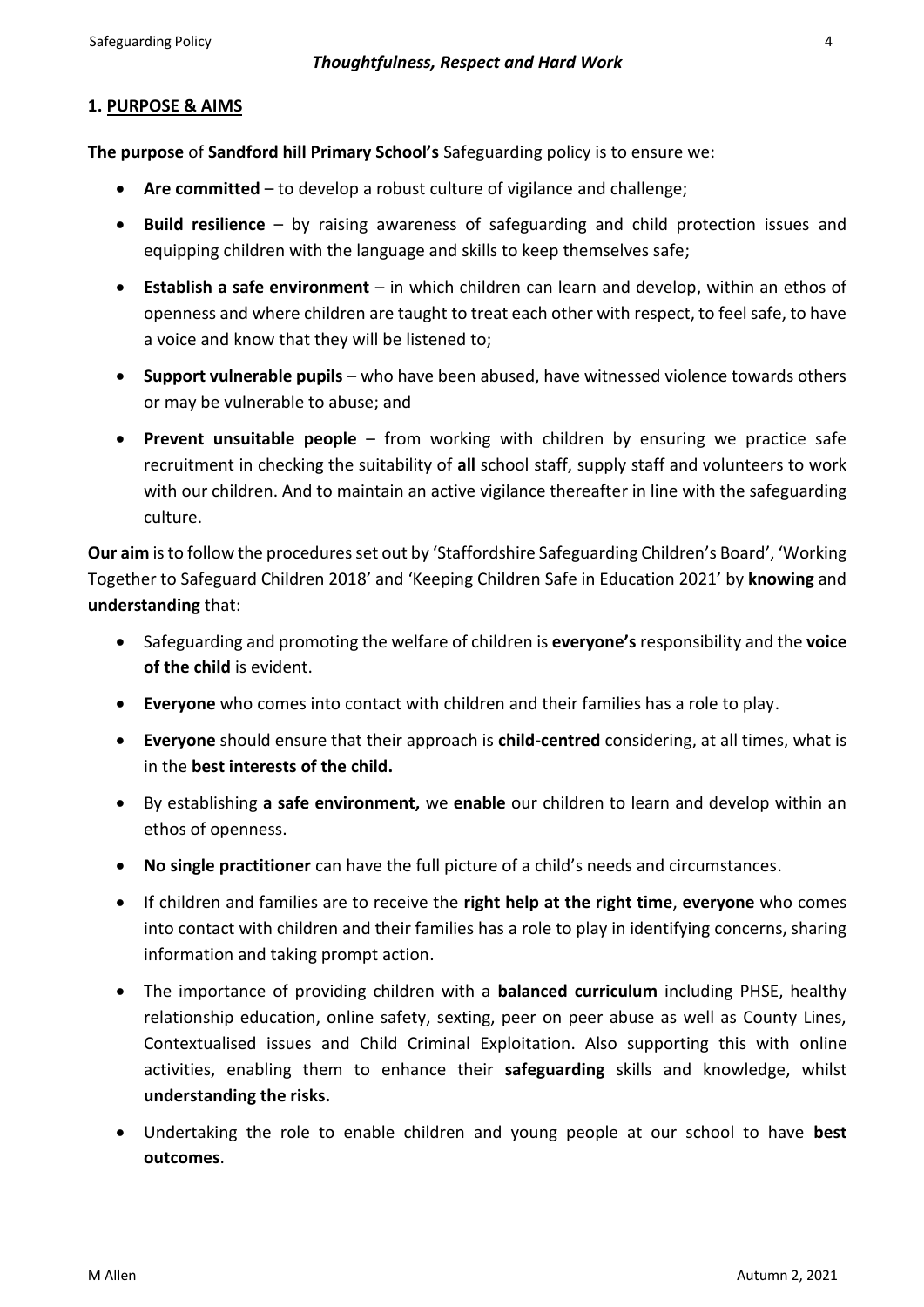• Ensuring that as a school we have awareness of our staff's knowledge and understanding as well as embedding safeguarding, through clear systems of communication and Continuous Professional Development (CPD) so that safeguarding is a **robust element** of our school practice.

At Sandford Hill Primary School we strive to:

- **Protect** children and young people from maltreatment.
- **Prevent** impairment of our children and young people's mental and physical health or development.
- **Ensure** that our children and young people grow up in circumstances consistent with the provisions of safe and effective care.
- **Take action** to enable **ALL** children to have the **best outcomes**.

# **This policy provides guidance to all adults working within the school, whether paid or voluntary or directly employed by the school or a third party.**

- This policy is available on our school website and is available on request from the school office. We also inform parents/carers about this policy when their child(ren) join our school.
- This policy will be reviewed in full by the Governing Body on an annual basis or sooner should legislation/guidance change.
- This policy sets out how the school's governing body discharges its statutory responsibilities relating to safeguarding and promoting the welfare of children who are pupils at this school. Our policy applies to all staff; paid and unpaid, working in the school, including Governors.
- The policy is shared with all new staff via Teams (or the website for temporary staff, supply staff and volunteers) at the point of induction, alongside our Staff Handbook and Part 1 of KCSIE.
- Our Governing Body, working with the senior leadership team and especially our Designated Safeguarding Lead, ensure that those staff who do not work directly with children read either Part 1 or Annex A (condensed version of Part 1) of the KCSiE 2021 guidance.
- All staff who work directly with children, are provided with and read Part 1 of Keeping Children Safe in Education 2021.
- The school follows the Staffordshire Safeguarding Children's Board policies and procedures. **[StaffsSCB](https://www.staffsscb.org.uk/)**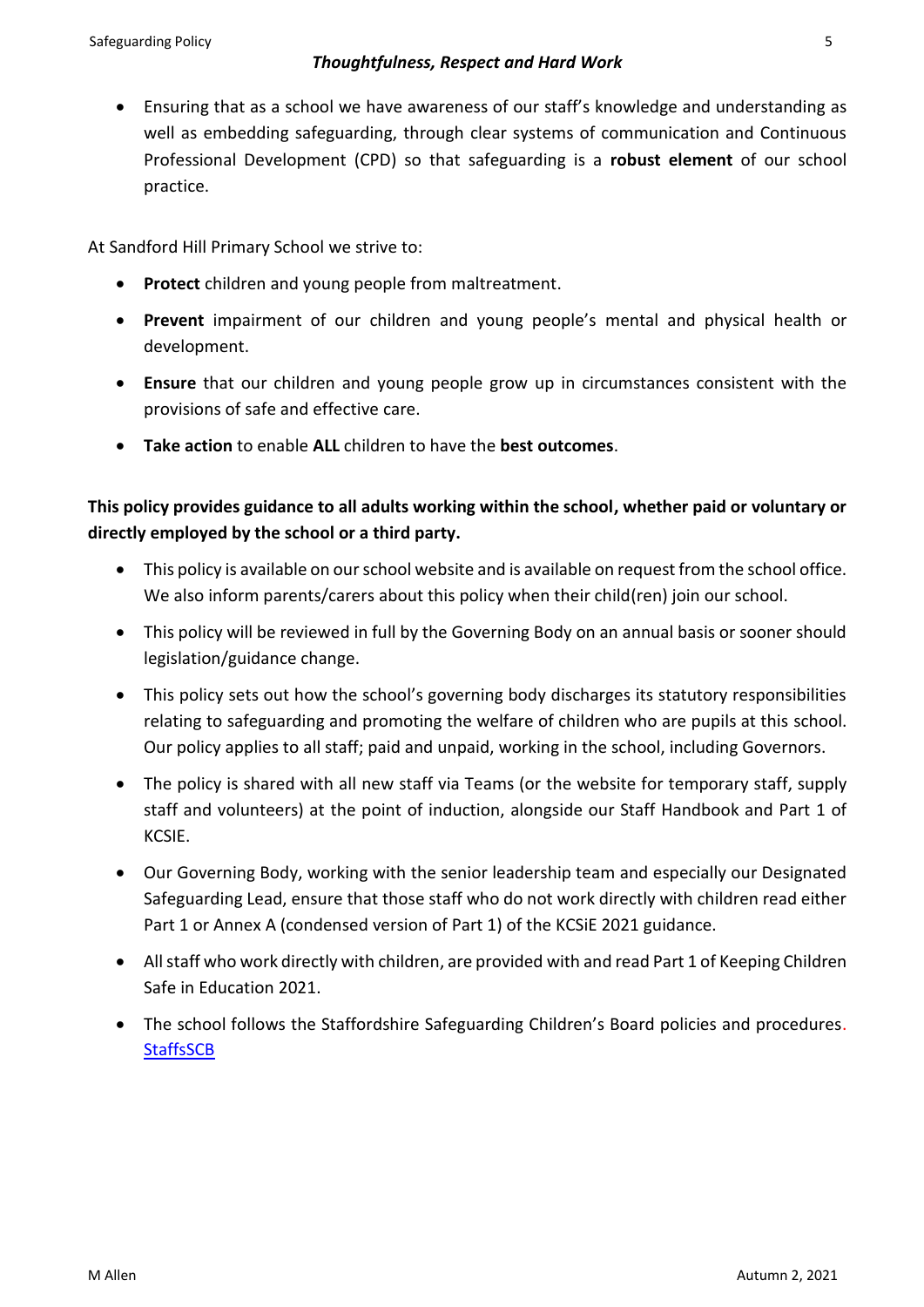# **2. ETHOS**

The child's welfare is of paramount importance. We are a child centred school and make all efforts possible to capture the voice of the child, trying to understand what their daily lived experiences are like. Positive relationships between all adults and children is a strength of the school and of paramount importance to ensuring that we know the children and their families. All children have an opportunity in the morning to speak to their class teacher, as we have a meet and greet policy, linked to developing strong relationships.

# **We all have a statutory duty to safeguard and promote the welfare of children and to maintain a professional attitude of '***it could happen here'* **where safeguarding is concerned.**

Our school is committed to safeguarding children and promoting children's welfare and expects all staff, governors, volunteers and visitors to share this commitment and maintain a vigilant and safe environment. Everyone has a responsibility to **act without delay** to protect children by reporting anything that might suggest a child is being abused or neglected. It is our willingness to work safely and challenge inappropriate behaviours, that underpins this commitment. The school seeks to work in partnership with families and other agencies to improve the outcomes for children who are vulnerable or in need.

*'Safeguarding and promoting the welfare of children is everyone's responsibility. Everyone who comes into contact with children and their families and carers has a role to play. In order to fulfil this responsibility effectively, all professionals should make sure their approach is child centred. This means that they should consider, at all times, what is in the best interests of the child.' (Keeping Children Safe in Education 2021)* 

All staff are encouraged to report any concerns that they have and **not see these as insignificant**. On occasions, a referral is justified by a **single incident**, such as an injury or disclosure of abuse. More often however, **concerns accumulate over time** and are evidenced by building up a picture of harm; this is particularly true in cases of emotional abuse and neglect. In these circumstances, **it is crucial that staff record and pass on concerns** in accordance with this policy, to allow the Designated Safeguarding Lead to build up a picture and access support for the child at the earliest opportunity**. (See Appendix 1)**

When there are concerns about the welfare of a child, staff members will always act in the best interests of the child. This policy has been developed in-conjunction with our school culture of prevention, protection and support.

Children at Sandford Hill Primary School are reassured that they have a voice, they are listened to and what they say will be taken seriously. They know that they will be supported and kept safe. They are never given the impression that they are creating a problem by reporting abuse, sexual violence or sexual harassment. Children at our school are encouraged to talk freely with staff if they are worried or concerned about something and our staff understand that a victim of any type of abuse should never be made to feel ashamed for making a report.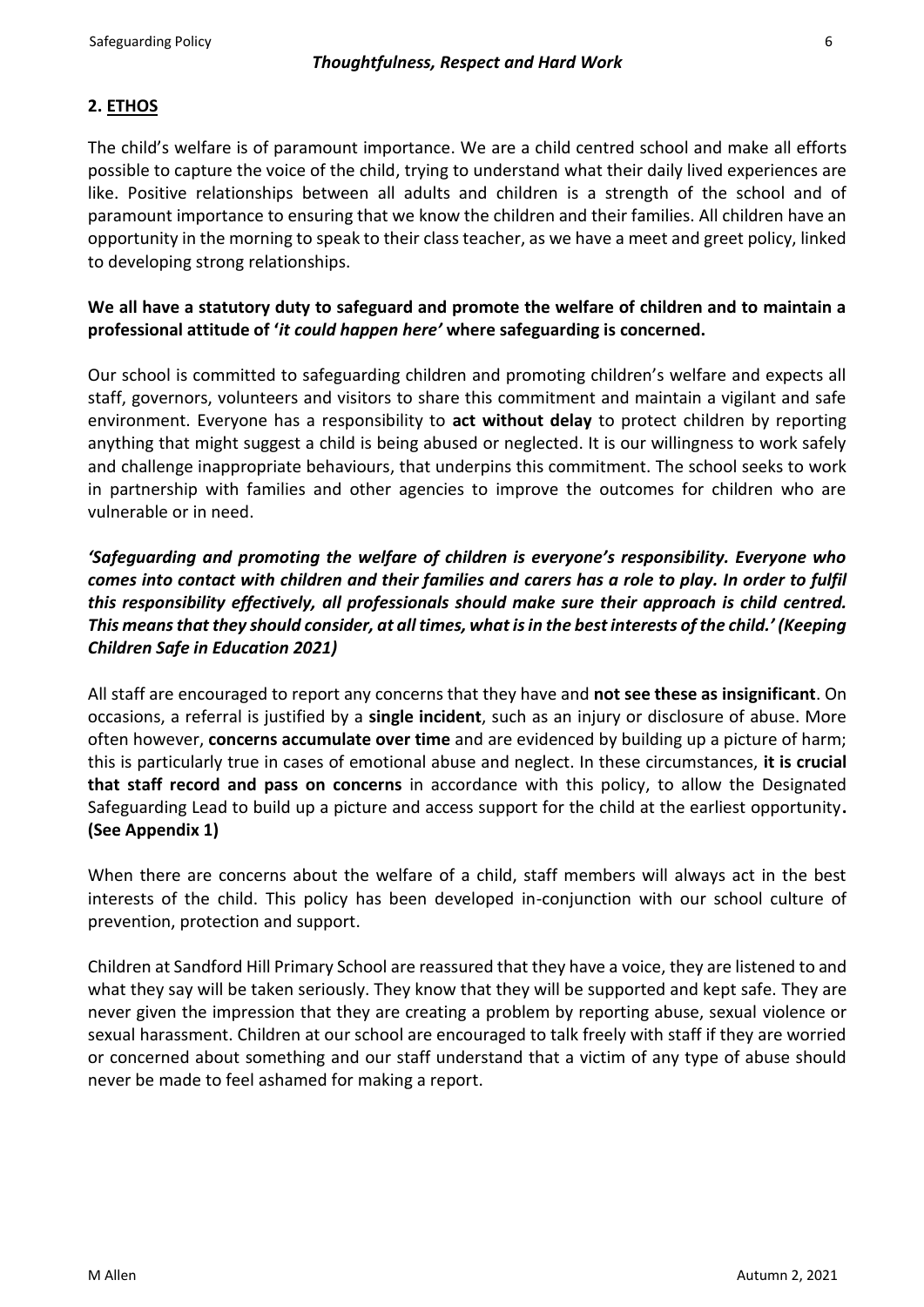# **3. KEY PRINCIPLES**

The child's needs and welfare are paramount and Sandford Hill Primary School is a **child centred school.** All children have a right to be protected from abuse and neglect and have their welfare safeguarded. Children should be **listened to** and their views and wishes should inform any assessment and provision for them. Staff should always act in the **interests of the child** in order to protect them.

#### **The school recognises that scrutiny, challenge and supervision are key to safeguarding children.**

- At Sandford Hill Primary School we have a robust Safeguarding training schedule for all staff, which is monitored by the DSL. All staff receive Level 1 Safeguarding training, as required in KCSIE 2021 and receive regular updates through staff meetings, briefings and monthly bulletins via Teams to develop and support robust safeguarding practices amongst all staff.
- The school has **clear induction processes** for all staff, volunteers and Governors and all required documents and policies are provided both at induction of new staff and on a yearly refresh basis for current staff. These documents include:
	- o Part 1 of KCSIE 2021;
	- o Code of Conduct;
	- o School's Relationships (behaviour) policy;
	- o School's response to children who go missing from education;
	- o the role of the DSL and this Safeguarding Policy, peer-on-peer abuse; and
	- o Child on child sexual violence and sexual harassment.
- **All** staff at Sandford Hill Primary School will be aware that abuse, neglect and safeguarding issues are rarely standalone events that can be covered by one definition or label. In most cases, multiple issues will overlap with one another.
- **All** staff at Sandford Hill Primary School will be aware that safeguarding incidents and /or behaviours can be associated with factors outside the school and/or can occur between children outside of these environments.
- **All** staff, but especially the Designated Safeguarding Lead/ Deputies at Sandford Hill Primary School will consider whether children are at risk of abuse or exploitation in situations outside their families. Extra-familial harms take a variety of different forms and children can be vulnerable to multiple harms including, but not limited to, sexual exploitation, criminal exploitation and serious youth violence.
- The school is committed to working with other agencies to provide **early help** for children before they become at risk of harm or require a 'child in need' statutory assessment.
- **All** staff should be aware of the local early help process and **understand their role in it**. (KCSIE 2021). 'Early Help means providing support **as soon as a problem emerges**, at any point in a child's life, from the foundation years through to the teenage years. (Working Together 2018). This includes liaising with the designated safeguarding lead, sharing information with other professionals to support early identification and assessment and in some cases, acting as the lead professional in undertaking an early help assessment.' (DfE 2018)
- **All** staff should be aware of the **process** for making referrals to children's social care and for statutory assessments under the Children Act 1989 that may follow a referral, along with the role they might be expected to play in such assessments. (KCSIE 2021)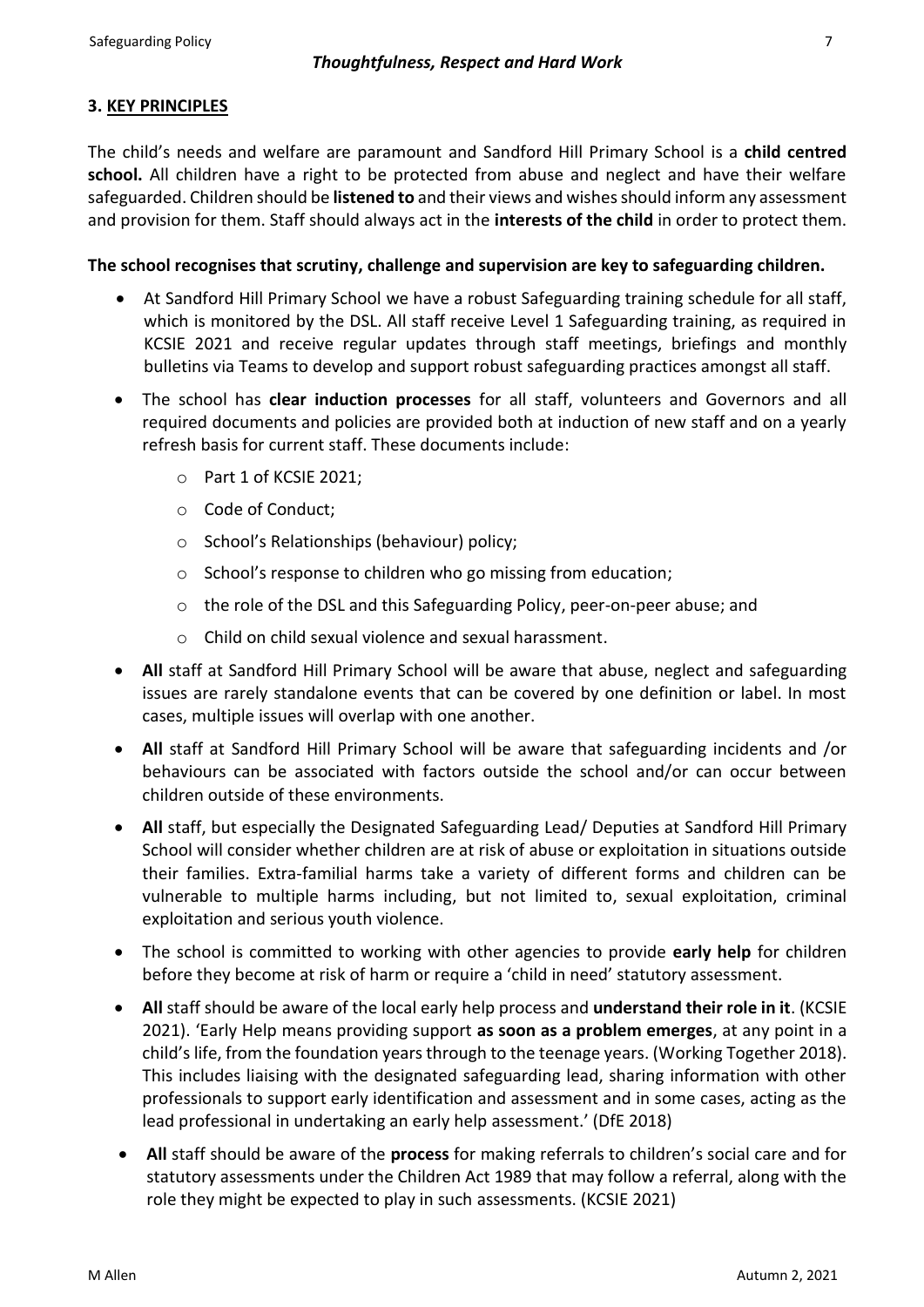- **All** staff have equal responsibility to report their concerns about a child or the behaviour of any adult without delay to the Designated Safeguarding Lead. Whilst the Designated Safeguarding Lead will normally make referrals to Children's Services, **any staff member can refer their concerns to children's social care 'Child and Advice' service (ChAD) on 01782 235100.**
- Everyone has responsibility to **escalate their concerns** and 'press for reconsideration' if they believe a child's needs remain unmet or if the child is failing to thrive and in need or if the child is at risk of harm.
- The school understands its responsibility to **request a statutory assessment** lead by a social worker for any child in need, as defined under the Children Act 1989, who is unlikely to achieve or maintain a satisfactory level of health or development, or their health and development will be significantly impaired, without the provision of services.
- The school will work in **partnership with other agencies** to promote the welfare of children and protect them from harm, including the need to share information about a child to safeguard them.
- The school will **work with other agencies** to ensure any actions that are part of a multi-agency coordinated plan are completed in a timely way.
- The school will follow the Stoke-on-Trent Children's Safeguarding Partnership's procedures and provide them with information as required [StaffsSCB](https://www.staffsscb.org.uk/) -
- Staff, children and families will need support following child protection processes being followed.
- Children have a right to learn ways to keep themselves safe from harm and exploitation. We will provide opportunities for pupils to develop skills, concepts, attitudes and knowledge that promote their safety and well-being.
- Safeguarding issues will be addressed through the PSHE curriculum, for example: self-esteem, emotional literacy, assertiveness, consent, coercion, control as part of healthy relationship education (previously known as sex and relationship education SRE), online safety (formally known as e-safety), sexting and bullying (including cyber bullying).
- Relevant issues will be addressed through all areas of the curriculum.
- All our policies, which support our ethos of safeguarding, will be interlinked with this Safeguarding Policy.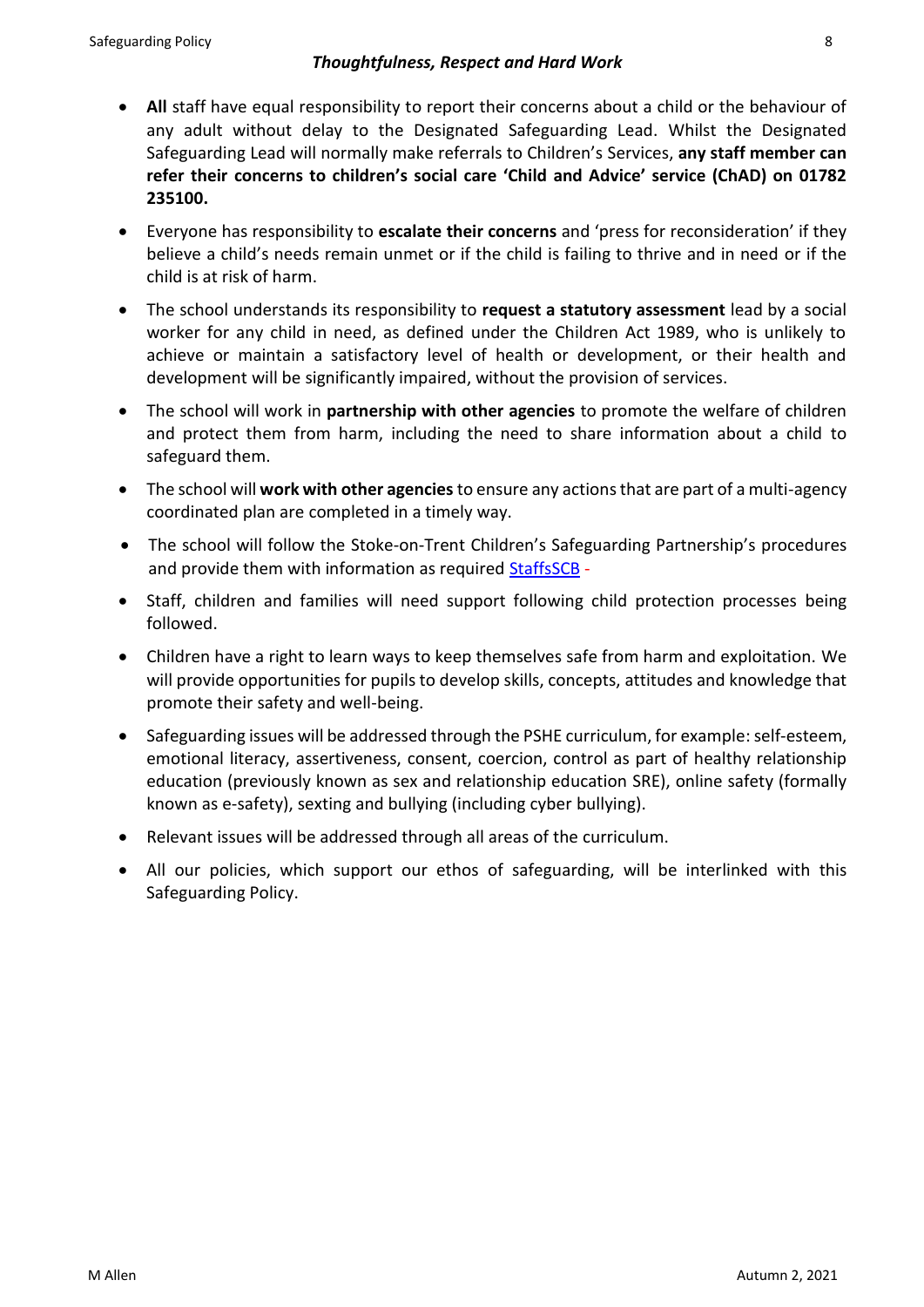# **4. LEGISLATION & GUIDANCE**

Schools and colleges **must have regard** for the DfE statutory guidance **'Keeping Children Safe in Education (DfE2021).**

# **[Keeping Children Safe in Education 2021](https://assets.publishing.service.gov.uk/government/uploads/system/uploads/attachment_data/file/1007260/Keeping_children_safe_in_education_2021.pdf)**

This guidance is read alongside:

- statutory guidance [Working Together to Safeguard Children;](https://assets.publishing.service.gov.uk/government/uploads/system/uploads/attachment_data/file/942454/Working_together_to_safeguard_children_inter_agency_guidance.pdf)
- departmental advice [What to do if you are Worried a Child is being Abused-Advice for](https://assets.publishing.service.gov.uk/government/uploads/system/uploads/attachment_data/file/419604/What_to_do_if_you_re_worried_a_child_is_being_abused.pdf)  [Practitioners;](https://assets.publishing.service.gov.uk/government/uploads/system/uploads/attachment_data/file/419604/What_to_do_if_you_re_worried_a_child_is_being_abused.pdf) and
- departmental advic[e Sexual Violence and Sexual Harassment Between Children in Schools and](https://assets.publishing.service.gov.uk/government/uploads/system/uploads/attachment_data/file/999239/SVSH_2021.pdf)  [Colleges .](https://assets.publishing.service.gov.uk/government/uploads/system/uploads/attachment_data/file/999239/SVSH_2021.pdf)

All staff must read and understand **at least part 1 of [Keeping Children Safe in Education 2021.](https://assets.publishing.service.gov.uk/government/uploads/system/uploads/attachment_data/file/1007260/Keeping_children_safe_in_education_2021.pdf)**

Local authorities have a duty to make enquiries, under section 47 of the Children Act 1989, if they have reasonable cause to suspect that a child is suffering, or is likely to suffer, **significant harm**, to enable them to decide whether they should take any action to safeguard and promote the child's welfare. There may be a need for immediate protection whilst the assessment is carried out. **(See Appendix 1)**

A **child in need** is defined under the Children Act 1989, as a child who is unlikely to achieve or maintain a satisfactory level of health or development, or their health and development will be significantly impaired, without the provision of services; or a child who is disabled. A social worker will lead and co-ordinate any assessment under section 17 of the Children Act 1989.

Section 175 of the Education Act 2002 places a duty on local authorities (in relation to their education functions and governing bodies of maintained schools and further education institutions, which include sixth-form colleges) **to exercise their functions** with a view to safeguarding and promoting the welfare of children who are pupils at a school, or who are students under 18 years of age attending further education institutions.

The same duty applies to independent schools (which include Academies and free schools) by virtue of regulations made under section 157 of the same Act.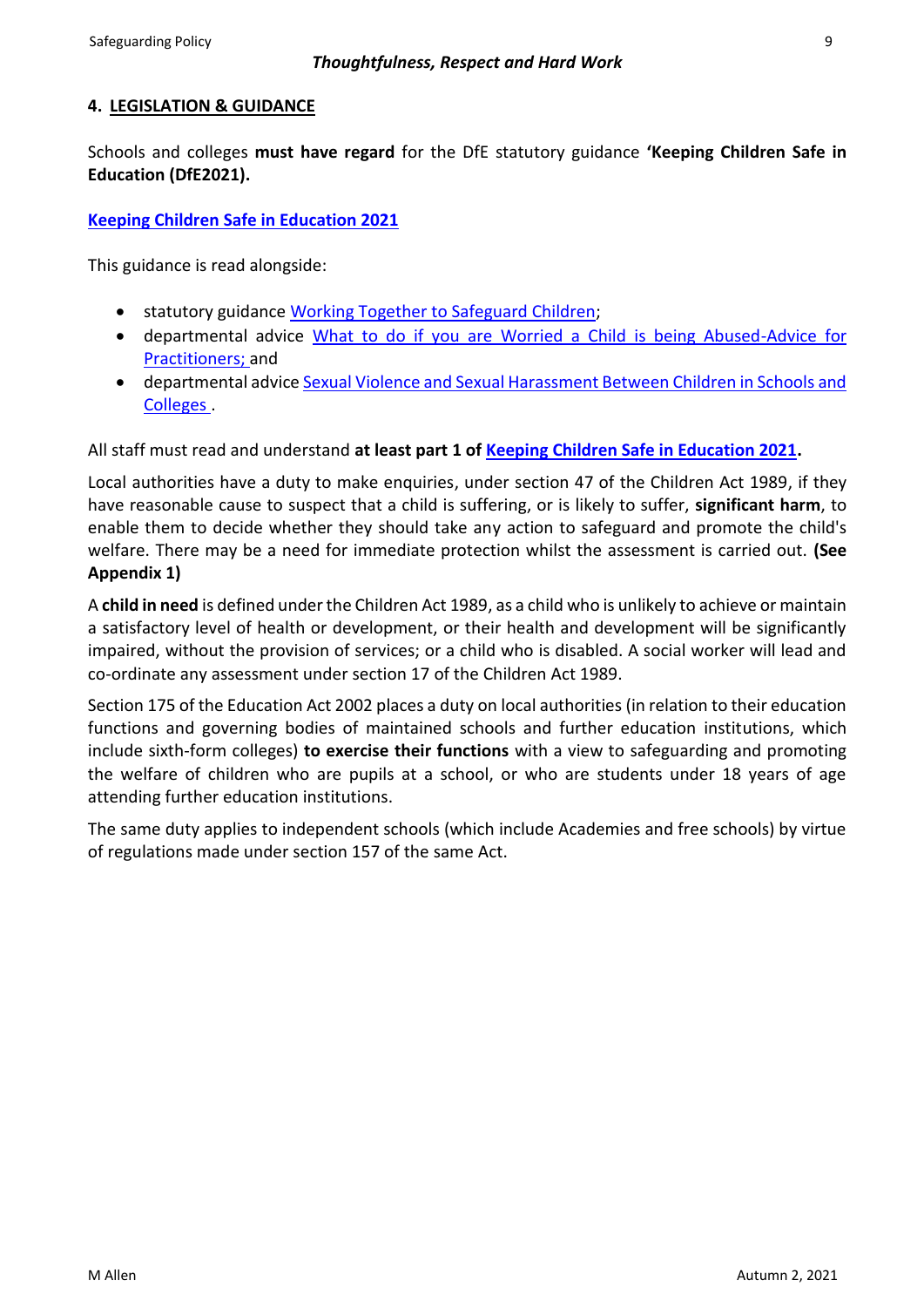# **5. ROLES & RESPONSIBILITIES**

#### *Designated and Deputy Safeguarding Leads*

- Our Designated Safeguarding Lead (DSL) is **Mrs M Allen**
- Our Deputy Designated Safeguarding Lead (DDSL) is **Mrs M Brennan**

The Designated and Deputy Safeguarding Leads will carry out their roles in accordance with Keeping Children Safe in Education 2021

#### **[Keeping Children Safe in Education 2021](https://assets.publishing.service.gov.uk/government/uploads/system/uploads/attachment_data/file/1007260/Keeping_children_safe_in_education_2021.pdf)**

The DSL/DDSL will undergo the appropriate Safeguarding Training to provide them with the knowledge and skills to carry out their role. This training should be updated at least every 2 years, in line with the Stoke-on-Trent Safeguarding Children's Partnership requirements.

In addition to the formal training, their knowledge and skills are refreshed at regular intervals, at least annually, through the termly DSL briefings, meeting other DSLs, emails and reading statutory guidance. The training provides DSL/DDSLs with a good understanding of their own role, the processes, procedures and responsibilities of other agencies, particularly children's social care.

DSL/Deputy DSL will refer cases of suspected abuse to the Local Authority children's social care as required. They will represent School at child protection conferences and core group meetings. The DSL/DDSL will be the experts within our setting to support staff in liaising with other agencies, making assessments and referrals. Any staff member may be required to be part of strategy discussions with other interagency meetings and contribute to the assessment of child/ren

The DSL/Deputy DSL should liaise with the three safeguarding partners and work with other agencies in line with Working Together to Safeguard Children 2018.

[NPCC Guidance 'When to call the Police'](https://www.npcc.police.uk/documents/Children%20and%20Young%20people/When%20to%20call%20police%20guidance%20for%20schools%20and%20colleges.pdf) helps designated safeguarding leads understand when they should consider calling the Police and what to expect when they do.

The DSL will support staff who make referrals to Childrens Advice & Duty service (ChAD) on 01782 235100 .

The DSL will refer cases to the Channel programme where there is a radicalisation concern as required and support staff making Prevent referrals to the Channel programme.

The DSL and Head Teacher will refer cases where a person is dismissed or left due to risk/harm to a child to the Disclosure and Barring Service as required.

The DSL will refer cases where a crime may have been committed to the Police as required.

The DSL/Deputy DSL will maintain robust systems to monitor and record training of all staff, volunteers and supply annually, ensuring refresher time scales are evident. Training is delivered inline with Stoke-on-Trent's Safeguarding Children Partnership training strategy and KCSIE 2021 recommendations. This will include bulletins, briefings and inset day training, as well as external events attended. All staff are kept regularly informed by a monthly bulletin via Teams, as well as additional briefings following any DSL/DDSL training or relevant new information.

The DSL will ensure all staff and regular visitors have training on how to recognise indicators of concern, how to respond to a disclosure from a child and how to record and report this information accurately. Staff/volunteers do not make promises to any child and will not keep secrets. Every child will be made aware of what the adult will have to do with any information they have chosen to disclose to a staff member/volunteer.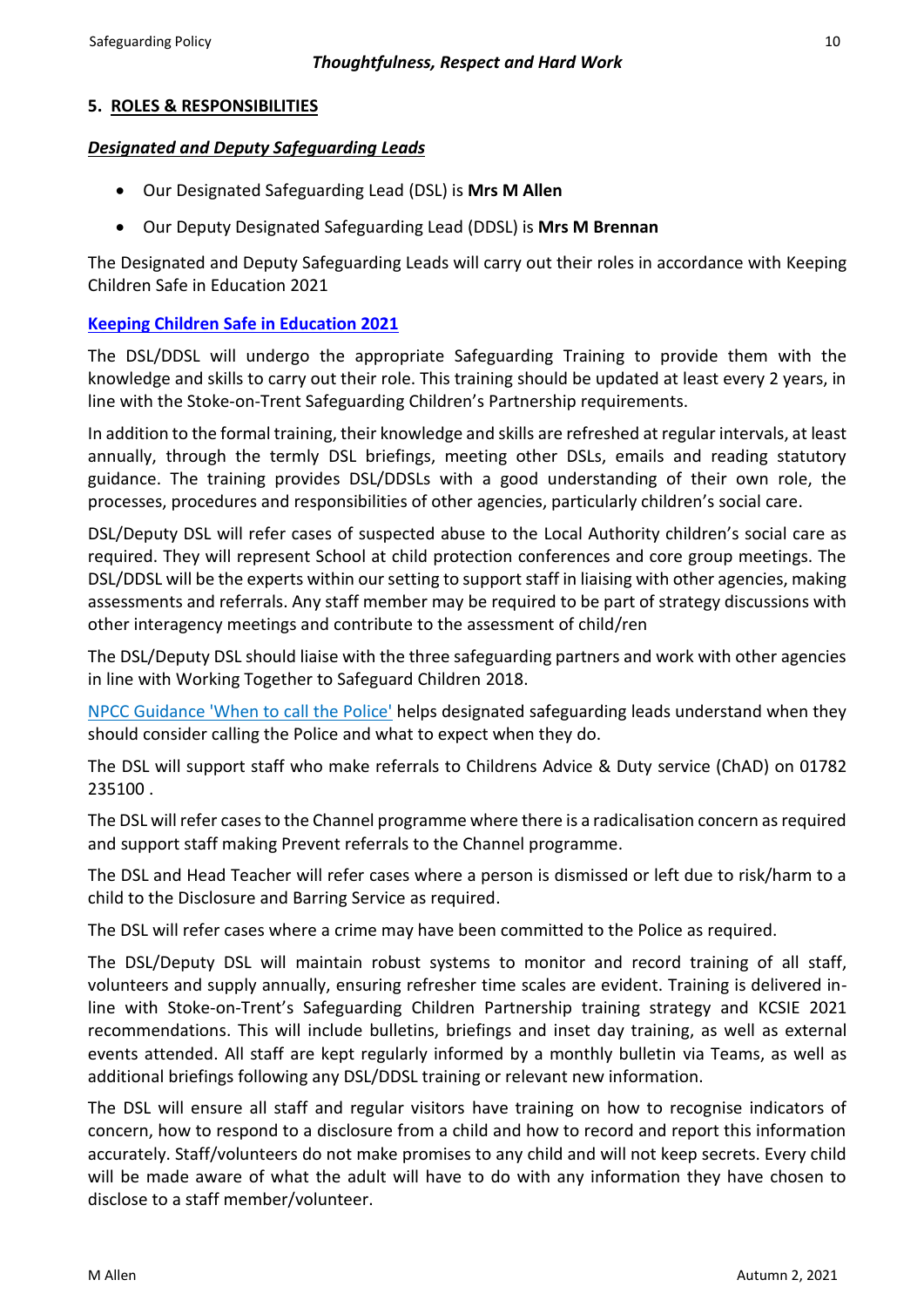The DSL/DDSL monitors the electronic case management system (CPOMS) and paper files to record concerns about children and young people ensuring that the quality of information is accurate, proportionate, timely and assessments/referrals are made appropriately. The recording and storing of information are kept in-line with the Data Protection Act 2018 and General Data Protection.

Safeguarding and child protection records are kept in a secure location, separate and away from academic records and there is a clear recording process of transfer, in or out, using the transfer of records form which needs to be signed by the sending and receiving settings and a copy of this form kept by both.

Safeguarding files have a front sheet, chronology as well as all other safeguarding paperwork in chronological order, the most recent being at the front of the file. All concerns, discussions and decisions made and the reasons for those decisions, are recorded on the safeguarding file including:

- a clear and comprehensive summary of any concern;
- details of how the concern was followed up and resolved; and
- a note of any action taken, decisions reached and the outcome.

DSL monitors the quality of safeguarding files and/or recording on electronic systems through auditing case files regularly. The DSL/DDSL should have appropriate and regular supervision within the Senior Leadership Team. Systems are compliant with General Data Protection Act.

DSL has a clear system for Child Protection (section 47), Child in Need (section 17), Early Help Assessment (EHA) files being removed from school and returned for the purposes of case review meetings, Rapid Reviews, Child Safeguarding Practice Reviews (CSPR) and DHR (Domestic Homicide Reviews).

DSL helps to promote educational outcomes by sharing the information about the welfare, safeguarding and child protection issues that children (including children with or who have previously had a Social Worker) are experiencing, or have experienced, with teachers and school leadership staff. Their role could include:

- ensuring that the schools and their staff, know who these children are;
- understand their academic progress and attainment; and maintain a culture of high aspirations for this cohort;
- supporting teaching staff to identify the challenges that children in this group might face and the additional academic support and adjustments that they could make to best support these children;
- ensure systems are in place to induct new staff/governors is robust and monitored and noncompliance shared with Senior Leadership Team/Governance body.

DSL ensures each member of staff has access to and understands the school's child protection policy and procedures, especially new and part time staff.

DSL understands and supports the school with regards to the requirements of the Prevent duty and can provide advice and support to staff on protecting children from the risk of radicalisation. Schools on-line safety policy links with this policy - **[E-Safety Policy.](https://sandfordhill.org.uk/wp-content/uploads/2021/10/2021-e-Safety-Policy.pdf)**

Designated Safeguarding Lead/Governing Body/Head Teacher all encourage a culture of listening to children and taking account of their wishes and feelings, among all staff, in any measures the school may put in place to protect them. DSL has developed systems to record these and ensure through case reviews the child/rens voice have been heard/recorded and they have a child-centred approach.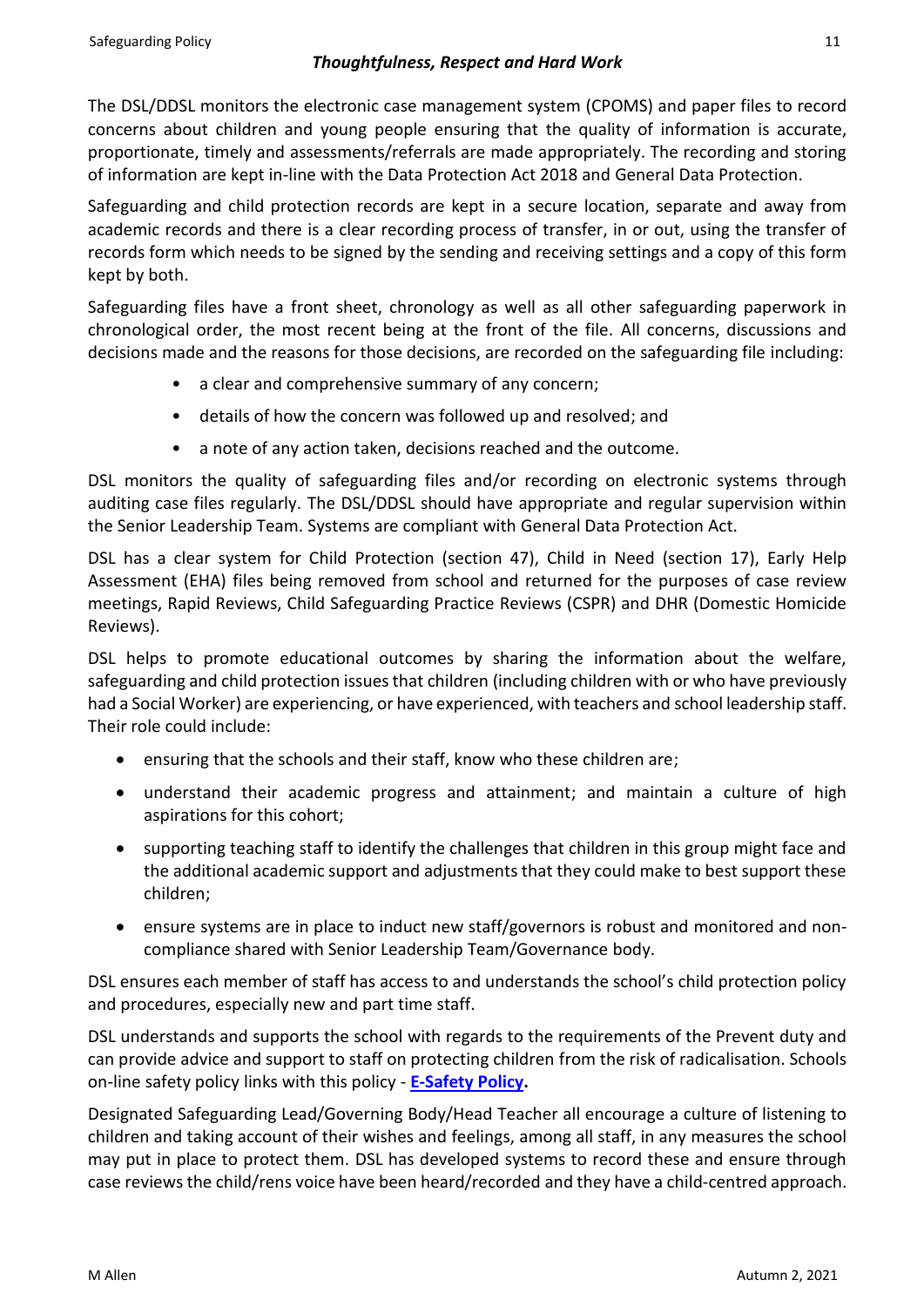DSL will liaise with the Head Teacher to inform him or her of issues especially ongoing enquiries under section 47 of the Children Act 1989 and police investigations.

DSL notifies children's social care if a child with a child protection plan is absent for more than two days without explanation.

DSL as required, liaise with the "case manager" and the LADO (designated officer(s) at the Local Authority for child protection concerns (all cases which concern a staff member).

DSL will liaise with all staff (e.g. pastoral staff, school nurses, SEN staff) on matters of safety and safeguarding and when deciding whether to make a referral by liaising with relevant agencies. The DSL acts as a source of support, advice and expertise for staff. Risk assessments/safety plans will be completed as required and should, where appropriate, involve other agencies, these are reviewed regularly.

DSL, where a parent chooses to remove their child/ren from school to receive **EHE (Elective Home Education)**, will make arrangements to pass any safeguarding concerns **and** the safeguarding file if there is one, to the EHE Team within Stoke-on-Trent City Council and inform other professionals who may be involved with that child. EHE email - **electivehomeeducationservice@stoke.gov.uk** or to refer to the EWO's after they have been missing for over 5 days but not yet the 20.

The DSL ensures the safeguarding/child protection policy is available publicly and parents know that referrals about suspected abuse or neglect, may be made and the role of our setting in this.

We also, as a school, adopt local policies on safeguarding and training opportunities.

During term time, the DSL or DDSL is available (during school) for staff in the school to discuss any safeguarding concerns. At times, education settings, may require further assistance from interpreters to support children and families. These services will be accessed with support of the DSL.

# *Governing Body*

# **The Governing body and Head Teacher are accountable for ensuring the effectiveness of this policy and school compliance**.

The Governors have a Safeguarding Link Governor who is **Mrs Ann-Marie Jackson**

Governing body/Head Teacher have appointed **Mrs M Allen** as the Designated Safeguarding Lead who is part of the senior leadership team. The Governing Body will monitor this post, to ensure that the DSL has the time and resources required, to fulfil the duty.

Governing body/Head Teacher have identified **Mrs M Brennan** as Deputy Designated Safeguarding Lead and they are trained to the same safeguarding standard as the DSL. The DSL can delegate activities to Deputy Designated Safeguarding Lead(s); however, the ultimate responsibility remains with the DSL, the lead responsibility should not be delegated. In the absence of the DSL the Deputy DSL will take lead on safeguarding with clear direction from the Senior Leadership Team.

In **Early Years** our Deputy Designated Safeguarding Lead is **Miss L Hodgson**.

The DSL and DDSL job role have been added to each staff members job description. The Governing body have shared the content of "Keeping Children Safe in Education" (2021) with Designated Safeguarding Lead/Deputy Designated Safeguarding Lead and are confident the individuals have the knowledge and understanding to carry out their roles appropriately. The DSL training is compliant with the Local Safeguarding Childrens Board requirement.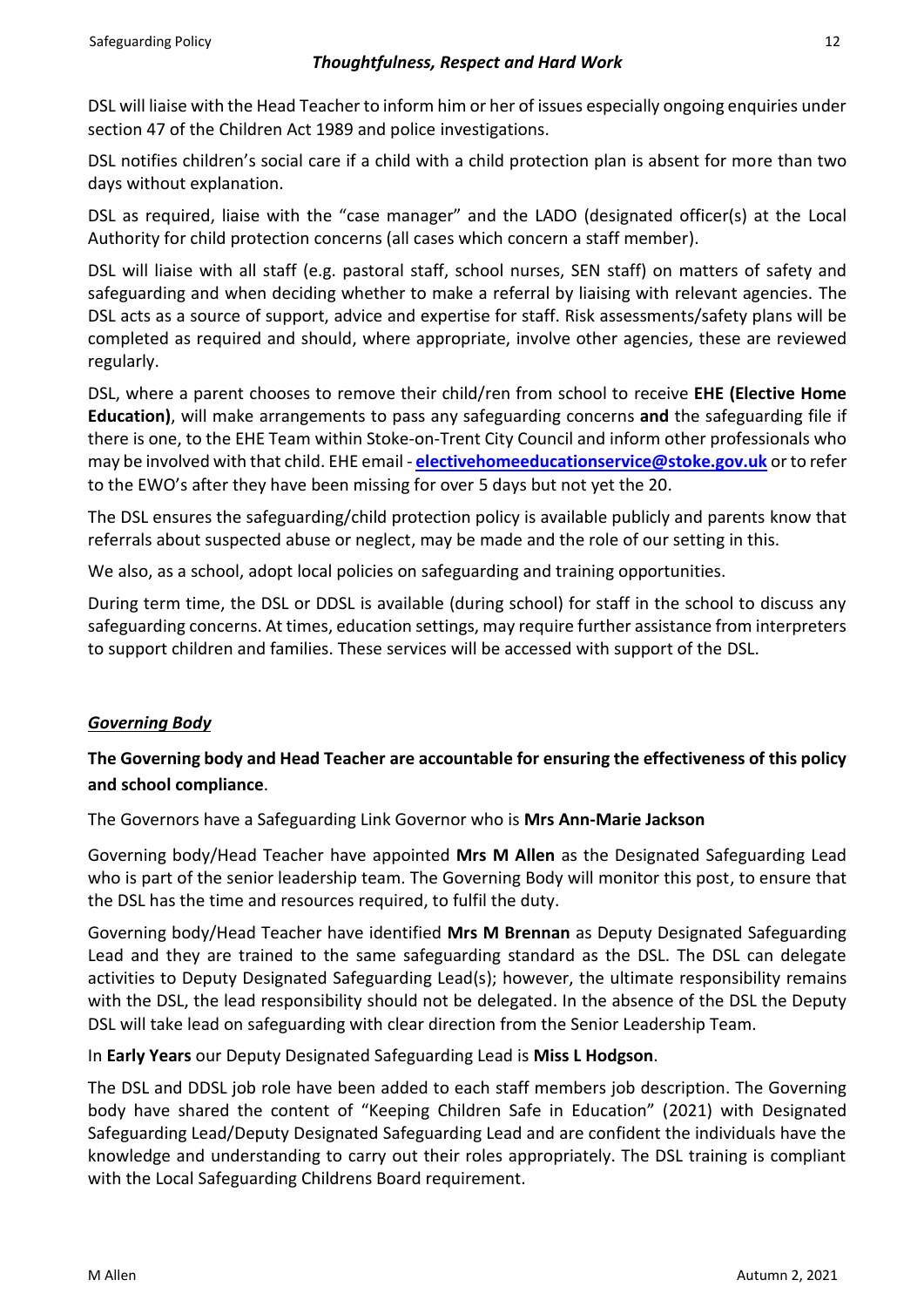The Governing body ensures that the DSL understands their responsibility in leading safeguarding and child protection across the school. This individual has the appropriate status, authority, funding, resources, training and support to provide advice and guidance to all staff members within the school on child welfare and child protection. The DSL/Deputy DSL receive appropriate and regular supervision from senior leadership team or external services.

The Governing body ensure that they facilitate a whole setting approach to safeguarding. This means ensuring safeguarding and child protection are at the forefront and underpin all relevant aspects of process and policy development. Ultimately, all systems, processes, policies and practice, should operate with the **best interests of the child** at their heart.

Where there is a safeguarding concern, the Governing body ensures the child's wishes and feelings are considered when determining what action to take and what services to provide. Systems are in place and are well promoted, explained properly and easily accessible for children to confidently report abuse, knowing their concerns will be treated seriously and knowing they can safely express their views and give feedback.

The Governing Body ensures that the school is **compliant with their 175/157** audit return to the Local Authority/Staffordshire Safeguarding Children Board. Any areas of concern in safeguarding are identified and a safeguarding action plan is developed. The Governing Body ensures the school contributes to inter-agency working in-line with Working Together to Safeguard Children (2018).

The Governing Body ensures **Safer Recruitment Procedures**, that include the requirement for appropriate checks in line with national guidance, are followed.

The Governing Body has an overview of the training schedule and future training requirements and this is updated every term. All staff, volunteers and Governors have received an induction which includes regular updated safeguarding training compliant with SOTCSP including online safety.

At Sandford Hill Primary School we ensure that children are taught about safeguarding, including online safety, see sections later in this policy regarding this.

• [Teaching about relationships, sex and health](https://www.gov.uk/guidance/teaching-about-relationships-sex-and-health)

There is an expectation that all teachers manage behaviour effectively to ensure a good and safe educational environment and requires teachers to have a clear understanding of the needs of all pupils.

All staff, volunteers and Governors have read and understood the Keeping Children Safe in Education 2021. At Sandford Hill Primary School we have developed a system, in-line with guidance, to ensure that regulated and non-regulated activities, as well as staff supervision, is understood across the school. The identification of volunteers, students, supply staff and visitors can be clearly identified by our visitor system.

Governing bodies will ensure there are appropriate policies and procedures in place for appropriate action to be taken in a timely manner to safeguard and promote children's welfare. These policies are updated at least annually with timely updates, if required sooner. These policies include: -

• This Safeguarding/Child Protection Policy and our whole setting culture and approach to all forms of safeguarding referencing SOTSCP safeguarding arrangements by safeguarding partners, as well as other policies such as peer on peer abuse/child on child sexual violence and sexual harassment, online safety and special educational needs and disabilities (SEND). We ensure that we keep up to date with safeguarding issues as they emerge and evolve, including lessons learnt.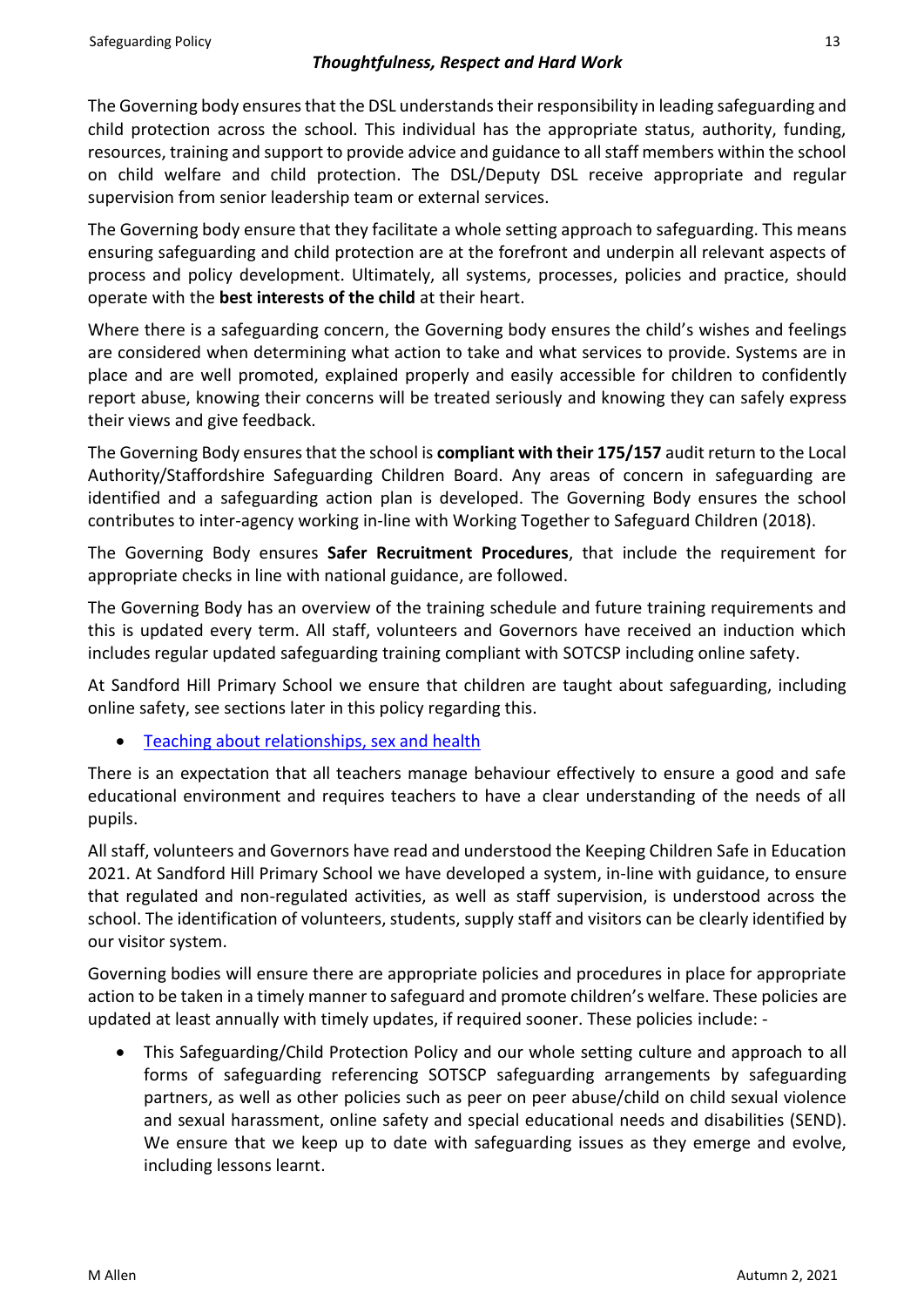- A restorative Relationships (Behaviour) Policy, including measures to prevent bullying (including cyberbullying, prejudice-based and discriminatory bullying).
- A staff behaviour/code of conduct, which includes acceptable use of technologies (including the use of mobile devices), staff/pupil relationships and communications including the use of social media.
- A whistleblowing policy. Staff are made aware that a copy is available via Teams or the staffshare drive. There is a culture in our setting where staff can raise concerns about poor or unsafe practice and such concerns are addressed professionally and sensitively in accordance with agreed whistle blowing procedures.
- Appropriate safeguarding arrangements in place to respond to children who go missing from education, particularly on repeat occasions

Further guidance on [whistle blowing](https://www.gov.uk/whistleblowing) can be found at this link. The NSPCC whistleblowing helpline is available for staff who do not feel able to raise concerns regarding child protection failures internally. Staff can call on 0800 028 0285 and the line is available from 8am to 8pm, Monday to Friday. Email: [help@nspcc.org.uk](mailto:help@nspcc.org.uk)

The Governing Body and Head Teacher have a schedule to review policies and procedures to ensure they are current and in line with National and Local guidance.

The Governing Body and DSL coordinate the updates within the training schedule to support the culture of learning for all staff/volunteers.

At Sandford Hill Primary School we update parents through newsletters/ website / ParentMail /social media (twitter and Facebook).

# *Designated Teacher for Looked After and previously Looked After Children*

The Governing body have appointed a Designated Teacher (DT) and this teacher works with the Local Authority and parents/carers to promote the educational achievement of registered pupils in our setting, who are 'looked after'.

The Designated Teacher is: **Mrs M Allen**

Our Designated Teacher will work across the school to promote and improve educational outcomes for children in care using evidence-based interventions. This being children who have left care through adoption, special guardianship or child arrangement orders, or who were adopted from state care, outside of England and Wales. They are appropriately trained and have the relevant qualifications, training and experience. They are in a leadership role and can make decisions on behalf of the school to implement plans to support children in care.

At Sandford Hill Primary School we are attachment aware and trauma informed and take a relational based approach to supporting our most vulnerable children and will work restoratively with children to improve their outcomes. Our school has a provision for the most vulnerable children to access individual bespoke support, depending on assessed need. This provision is called 'the Home Hub' and is led by the DSL/Designated teacher and has a qualified ELSA who delivers the interventions. All of our Looked After children and previously Looked After children access the Home Hub.

The Designated Teacher works with the Virtual school, to provide the most appropriate support, utilising the pupil premium plus, to ensure that they meet the needs identified in the child's personal education plan (PEP). They also work with the virtual school head, to promote the educational achievement of previously looked after children.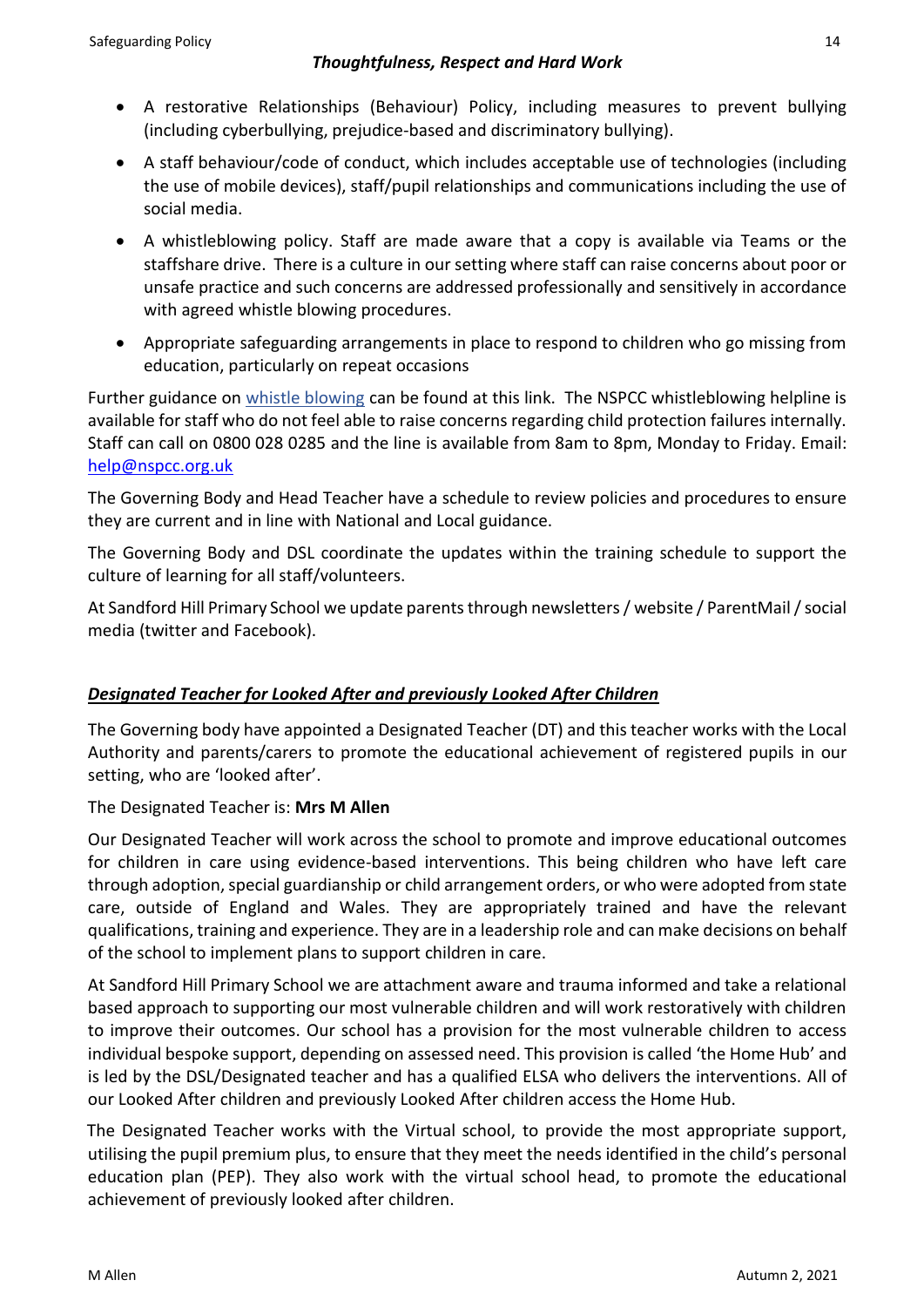Our school will admit any children in care without delay and work restoratively to avoid exclusions for our most vulnerable children. We will make reasonable adjustments to our Relationships (Behaviour) Policy to support children in care and contact the Virtual School when a child is at risk of exclusion. Where a short period of exclusion is unavoidable, we will provide  $1<sup>st</sup>$  day provision.

**Care Leavers**: - The Designated Teacher has the details of the Local Authority Personal Advisor who has been appointed to guide and support the care leaver and liaises as necessary regarding any issues of concern affecting the care leaver.

# **6. WORKING WITH PARENTS/CARERS**

At Sandford Hill Primary School we are committed to working in partnership with parents/carers to safeguard and promote the welfare of their children and to support them to understand our statutory responsibilities in this area. The school follows legislation that aims to act in the best interests of the child.

Parents will be made aware that they can obtain a copy of the safeguarding policy on request and is available on the school website. Parents and carers will be informed of our legal duty to assist our colleagues in other agencies with child protection enquiries and what happens should we have cause to make a referral to the relevant Local Authority or other agencies.

We are committed to working with parents in a positive, open and transparent way. We ensure that all parents are treated with respect, dignity and courtesy. We respect parents' rights to privacy and confidentiality and will not share sensitive information unless we have permission, or if it is necessary to do so to safeguard a child from harm.

We will seek to share with parents/carers any concerns we may have about their child before making a referral, unless to do so may place a child at increased risk of harm. A lack of parental engagement or agreement regarding the concerns the school has about a child, will not prevent the Designated Safeguarding Lead making a referral to the relevant Local Authority, in those circumstances where it is appropriate to do so.

To keep children safe and provide appropriate care for them, the school requires parents/carers to provide accurate and up to date information regarding:

- Full names and contact details of all adults with whom the child normally lives.
- Full names and contact details of all persons with parental responsibility (if different from above).
- Emergency contact details (if different from above) and **at least 2 contacts.**
- Full details of any other adult authorised by the parent to collect the child from school (if different from the above).
- Any legal or criminal changes which affects parental responsibility e.g. bail condition, court orders, Multi Agency Risk Assessment Conference (MARAC).

The School will retain this information on the pupil file. The school will only share information about pupils with adults who have parental responsibility for that pupil or where a parent has given written permission and the school has been supplied with the adult's full details in writing.

# **7. Stoke-on-Trent EARLY HELP**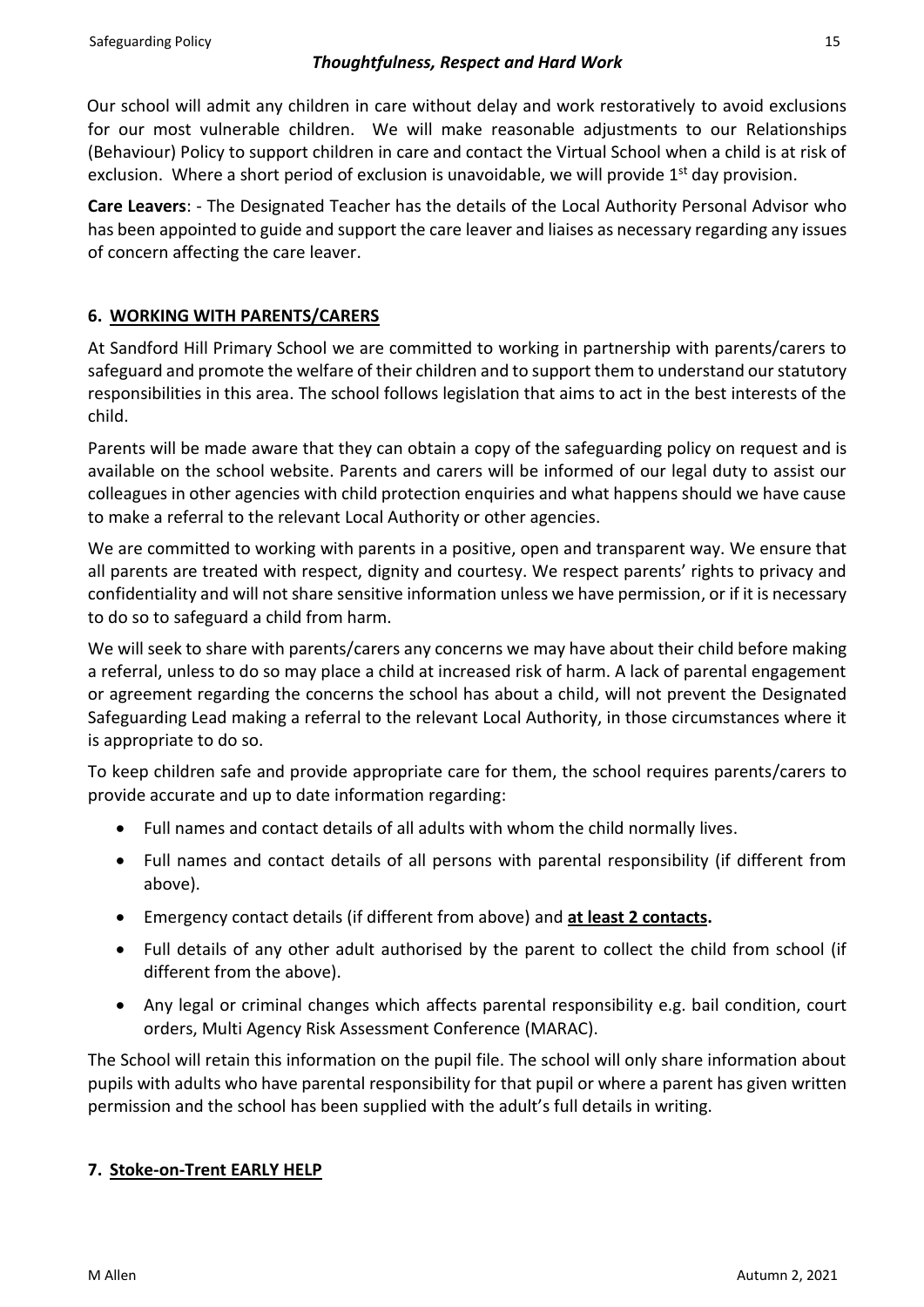**Any Child** may benefit from Early Help, but all school/college staff are particularly alert to the potential need for early help for a child who: -

- is disabled and has specific additional needs;
- has special educational needs (whether they have a statutory Education, Health and Care Plan or not);
- is a young carer;
- is showing signs of being drawn in to antisocial or criminal behaviour, including gang involvement and association with organised crime groups;
- is frequently missing or goes missing from school, care or from home;
- is at risk of modern slavery, trafficking, or exploitation;
- is at risk of being radicalised or exploited;
- is in family circumstances that presents challenges for the child, such as drug or alcohol issues, adult mental health issues and domestic abuse;
- is misusing drugs or alcohol themselves;
- has returned home to their family from care; or
- is a privately fostered child.

The Designated Safeguarding Lead will ensure that **all** staff are aware of the early help process and understand their role in it. This includes identifying emerging problems, liaising with the Designated Safeguarding Lead, sharing information with other professionals to support early identification and assessment and in some cases, acting as the lead professional in undertaking an early help assessment.

Every member of staff, including volunteers, working with children at our school are advised to maintain an attitude of **'professional curiosity and respectful uncertainty'** where safeguarding is concerned. When concerned about the welfare of a child, staff members should always act in the best interests of the child and have a responsibility to act as outlined in this policy.

Practitioners should complete the Stoke-on-Trent Early Help Assessment (EHA) when:

- age appropriate progress is not being made and the causes are unclear;
- the support of more than one additional agency is needed to meet the child or young person's needs; or
- children do not meet threshold, yet concerns are emerging e.g. attendance, behavioural, academic progress, change in behaviour.

Guidance documents can be accessed at the following links:

- Stoke Early Help [Stoke-on-Trent](https://www.staffsscb.org.uk/working-together-to-safeguard-children/early-help-strategy/stoke-on-trent-early-help/) Early Help
- Stoke-on-Trent Threshold Document Stoke-on-Trent [threshold Document](https://www.stoke.gov.uk/safeguarding)
- The school's EHA lead may need to make a referral directly to other agencies or request the support of Stoke-on-Trent City Council Early Help Teams. Referrals will be made through Stoke-on-Trent's Children's Advice and Duty service (ChAD) on 01782 235100.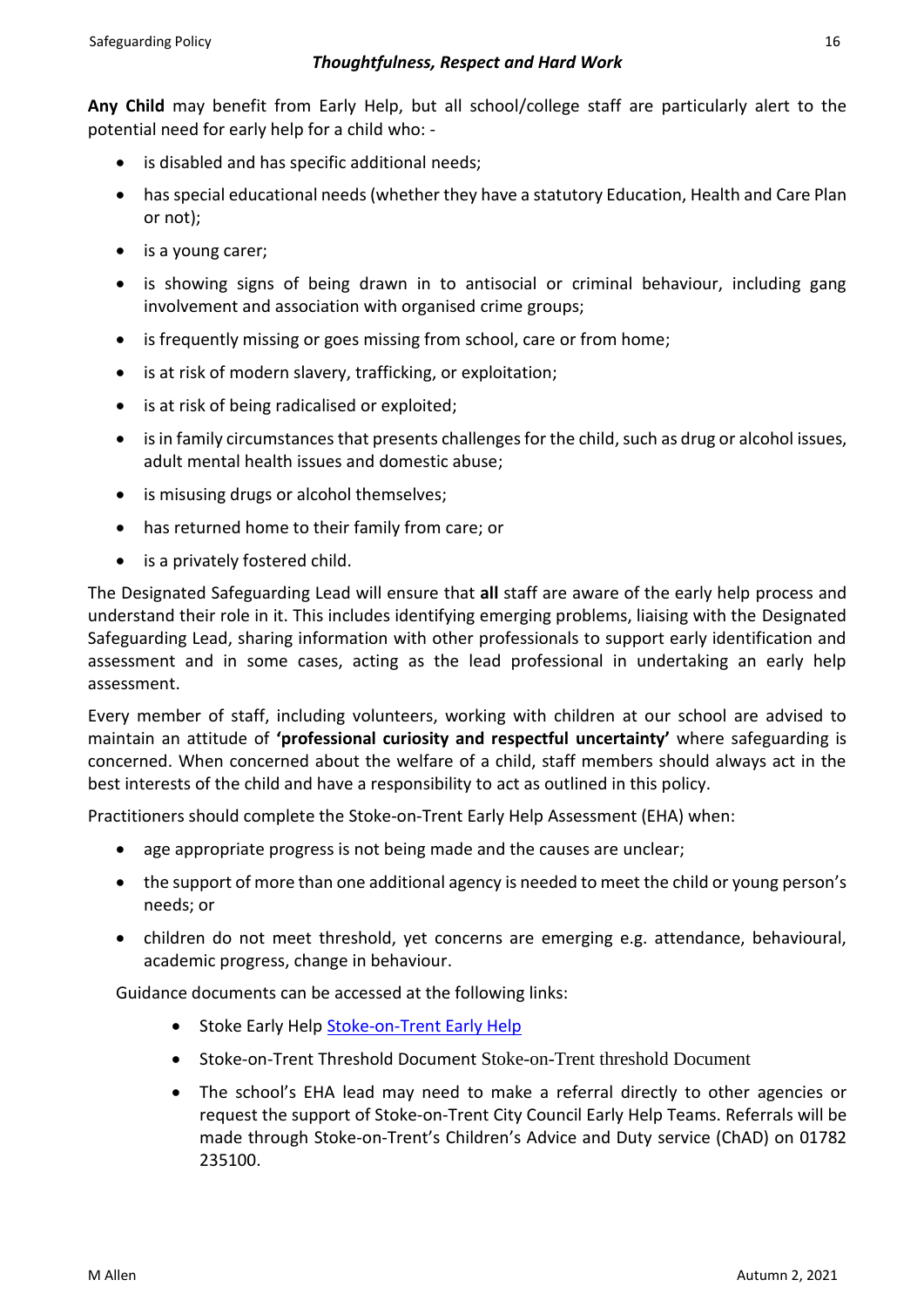The DSL may also consider seeking advice and guidance from Stoke-on-Trent Children's Advice and Duty Service (ChAD) 01782 235100 around thresholds and appropriate referrals to ChAD.

**Concerns about a child should always lead to help for a child. The school may need to escalate its concerns with Children's Services to ensure a referral is accepted or work with other agencies to ensure that an Early Help Assessment is completed.**

# **8. WHAT HAPPENS AFTER A REFERRAL IS DEEMED NECESSARY TO ESCALATE BEYOND EARLY HELP?**

# **Child in Need (Section 17)**

If the DSL considers that the welfare concerns indicate that a Child in Need referral is appropriate, they will speak with parents/carers and obtain their consent for referral to Stoke-on-Trent's Childrens Advice & Duty (ChAD) service or the appropriate social care team, if a different authority, to request an assessment. If parents refuse to give consent, but the child's needs are not being met, the DSL will discuss these issues with the Stoke-on-Trent Children's Advice and Duty (ChAD) service on 01782 235100. Appropriate school staff should be invited to participate in Child in Need (CIN) meetings, convened by Children's Social Care, when children are deemed to require Section 17 services.

# **Child Protection (Section 47)**

If the Local Authority have reasonable cause to suspect that a child is suffering, or likely to suffer, significant harm, they have a duty to make enquiries under Section 47 to enable them to decide whether they should take any action to safeguard and promote the child's welfare.

This duty also applies if a child is subject to an emergency protection order (under section 44 of the Children Act 1989) or in police protective custody under section 46 of the Children Act 1989.

Children's Services will convene an Initial Child Protection Conference (ICPC) once a child protection enquiry under Section 47 of the Children Act 1989 has been undertaken and the child is judged to be at continuing risk of significant harm. A review conference (RCPC) will take place once a child has been made the subject of a Child Protection Plan to monitor the safety of the child and the required reduction in risk. Between conferences regular meetings of a core group will take place to monitor the progress of the child protection plan.

The DSL and sometimes other staff members, will attend a child protection conference on behalf of the school in respect of individual children.

The person attending will have as much relevant and up to date information/case files about the child as possible; any member of staff will be required to contribute to this process. The person attending will contribute to a recommendation on the risks/protective factors for the family from their information and a view on the need for a child protection plan. If we cannot attend, then we ensure that a report is sent prior to the conference.

Clearly child protection conferences can be upsetting for parents. We recognise that we are likely to have more contact with parents than other professionals involved. We will work in an open, honest and transparent way with any parent/carer whose child has been referred to Stoke-on-Trent's Children's Advice and Duty service or whose child is subject to a child protection plan.

Our responsibility is to promote the protection and welfare of all children and our aim is to achieve this in partnership with our parents/carers. **See appendix 2 & 3.**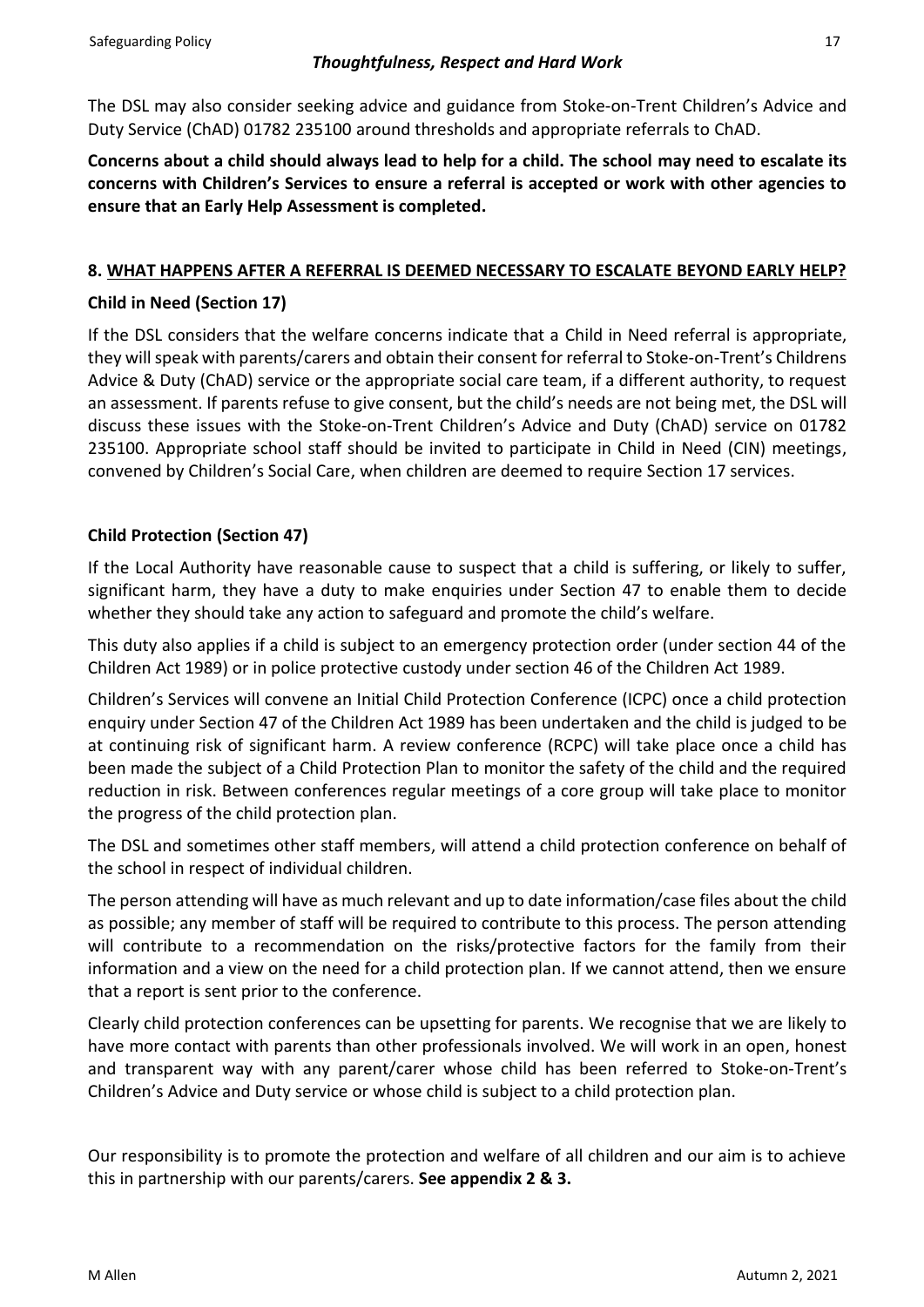# **9. ESCALATION PROCEDURE**

The Stoke-on-Trent Safeguarding Children Partnership expects members of staff working directly with families to share information appropriately and work to plans agreed in all relevant forums. Good practice includes the expectation that constructive challenge amongst colleagues within agencies and between agencies provides a healthy approach to the work.

If we believe that concerns regarding a child are not being addressed, we understand the expectations that we will commence the escalation process and it will be used until a satisfactory conclusion is reached.

The process of resolution will be kept as simple as possible and the aim will be to resolve difficulties at a professional practitioner level, wherever possible and always in a restorative way. We recognise that differences in status and experience may affect the confidence of some workers to pursue this course of action and support should be sought from the DSL.

Guidance [Escalation Procedure](https://www.staffsscb.org.uk/procedures/childrens-workforce/)

# **10. A SAFER SCHOOL CULTURE**

# **Safer Recruitment and Selection**

At Sandford Hill Primary School we pay full regard to 'Keeping Children Safe in Education 2021'. Our Safer Recruitment and selection practice includes scrutinising applicants, verifying identity (best practice being birth certificate), checking academic or vocational qualifications, obtaining professional and character references, checking previous employment history and ensuring that a candidate has the health and physical capacity for the job. It also includes undertaking interviews and appropriate checks including: criminal record checks (DBS checks); barred list checks; prohibition checks, whether they are known to the police and/or social care; if they have been disqualified from providing childcare and any relevant overseas information. Evidence of these checks is recorded on our Single Central Record.

Staff who have lived or worked outside the UK **will** undergo the same checks as all other staff, even if they have never been to the UK. We will ensure that any other appropriate checks are carried out so that any relevant events that occurred outside the UK can be considered. These checks could include criminal records checks for overseas applicants and for teaching positions, obtaining a letter (via the applicant) from the professional regulating authority in the country (or countries) in which the applicant has worked, confirming that they have not imposed any sanctions or restrictions and/ or that they are aware of any reason why they may be unsuitable to teach.

Guidance: [Application process for criminal records checks overseas](https://www.gov.uk/government/publications/criminal-records-checks-for-overseas-applicants/guidance-on-the-application-process-for-criminal-records-checks-overseas) 

[Regulated professions database](https://ec.europa.eu/growth/tools-databases/regprof/) 

[UK Centre for Professional Qualifications](https://cpq.ecctis.com/)

Separate barred list checks are only be carried out in the following circumstances: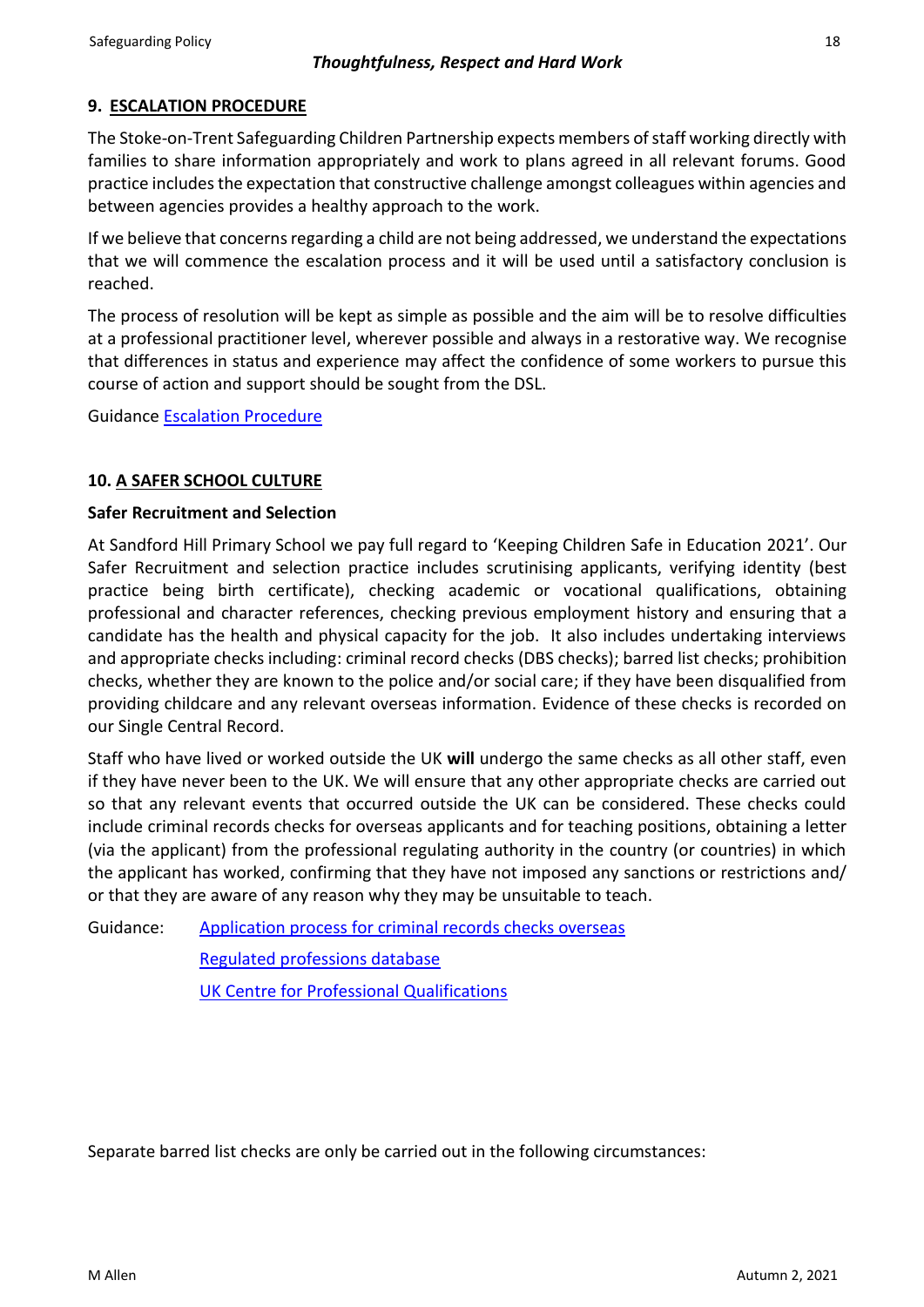- For newly appointed staff who are engaging in regulated activity, pending the receipt of an Enhanced Certificate with Barred List information from the Disclosure and Barring Service (DBS) (and where all other relevant checks as per paragraph 213 have been carried out); or,
- Where an individual has worked in a post in a school or college that brought them into regular contact with children or young persons which ended not more than three months prior to that person's appointment to the organisation (and where all other relevant checks as above have been carried out).

All recruitment materials will include reference to the school's commitment to safeguarding and promoting the wellbeing of pupils.

Mr D Wardle, Headteacher, Mrs S Martin, Assistant headteacher and Mrs J Wildgoose, Business Operations Leader have undertaken appropriate training in Safer Recruitment.

One of the above will be involved in **all** staff and volunteer recruitment processes and sit on the recruitment panel. Members of the Governing Body Mr C Austin and Mr T Moss have received Safer Recruitment training.

# **Induction**

All staff must be aware of systems within their school or college which support safeguarding and these should be explained to them as part of staff induction. This should include:

- The child protection policy
- The behaviour policy
- Peer on Peer/Child on Child Sexual Violence & Sexual Harassment policy
- The staff handbook
- The role of the DSL (including the identity of the DSL and any deputies)
- At least part 1 of KCSIE 2021

In addition, new staff will be booked on Level 1 Safeguarding training as soon as possible.

If staff, supply staff, visitors, volunteers or parent helpers are working with children alone, they will wherever possible, be visible to other members of staff. They will be expected to inform another member of staff of their whereabouts in school, who they are with and for how long. Doors, ideally, should have a clear glass panel in them and be left open. No visitors, volunteers or parent/carer helpers are ever to be left unsupervised with children or out of sight of the teacher or member of staff in charge. It is the responsibility of the member of staff to ensure this is the case.

Guidance about acceptable conduct and safe practice will be given to all staff and volunteers during induction. These are sensible steps that every adult should take in their daily professional conduct with children. All staff and volunteers are expected to carry out their work in accordance with this guidance and will be made aware that failure to do so could lead to disciplinary action.

# **Staff Support**

We recognise the stressful and traumatic nature of safeguarding and child protection work. We will support staff by providing an opportunity to talk through their anxieties with the DSL and to signpost and seek further support as appropriate.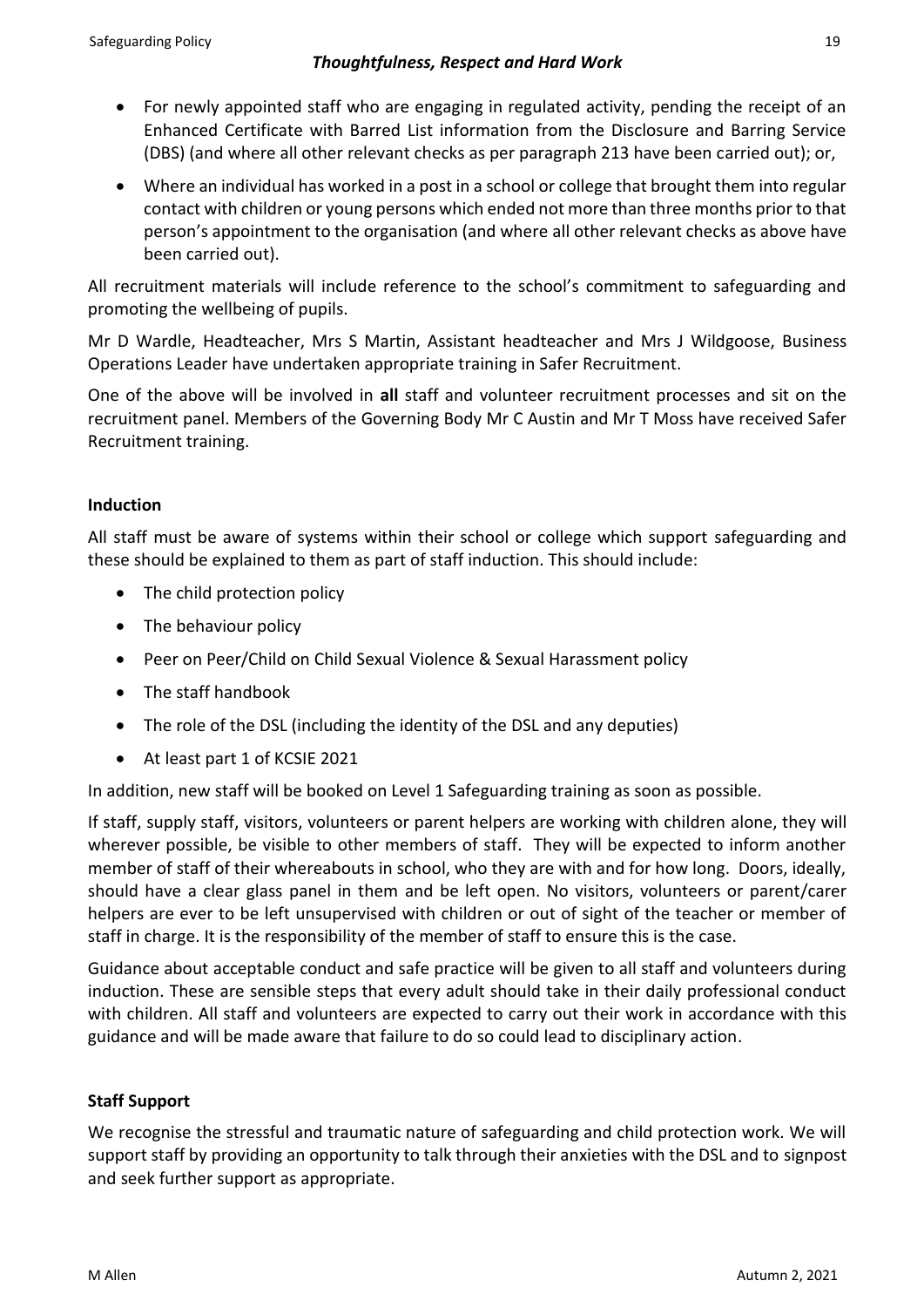Regular supervision will be offered to the Lead DSL within school, at least half-termly and may be extended to other members of staff, as deemed appropriate by the school.

# **Use of reasonable force**

There are circumstances when it is appropriate for staff in school to use reasonable force to safeguard children and young people. The term 'reasonable force' covers the broad range of actions used by staff that involves a degree of physical contact to control or restrain children. This can range from guiding a child to safety by the arm, to more extreme circumstances such as breaking up a fight or where a young person needs to be restrained to prevent violence or injury.

'Reasonable' in these circumstances means 'using no more force than is needed'. The use of force may involve either passive physical contact, such as standing between pupils or blocking a pupil's path, or active physical contact such as leading a pupil by the arm out of the classroom. Departmental advice for schools is available [here](https://www.gov.uk/government/publications/use-of-reasonable-force-in-schools)

When using reasonable force in response to risks presented by incidents involving children including any with SEN or disabilities, or with medical conditions, staff should consider the risks carefully.

By planning positive and proactive behaviour support, for instance through drawing up individual behaviour plans for more vulnerable children and agreeing them with parents and carers, we will reduce the occurrence of challenging behaviour and the need to use reasonable force.

# **11. KEEPING CHILDREN SAFE IN EDUCATION 2021-SPECIFIC SAFEGUARDING ISSUES.**

All staff in Sandford Hill Primary School have an awareness of the following safeguarding issues through regular training and briefings.

- Abuse
- Behaviours linked to safeguarding issues
- Children and the courts system
- Children with family members in prison
- Children missing from education
- Child missing from home or care
- Child Criminal Exploitation (CCE)
- Child sexual exploitation (CSE)
- County Lines
- Domestic abuse
- Drugs
- Fabricated or induced illness
- Faith abuse
- Female genital mutilation (FGM)
- Forced marriage
- Gangs and youth violence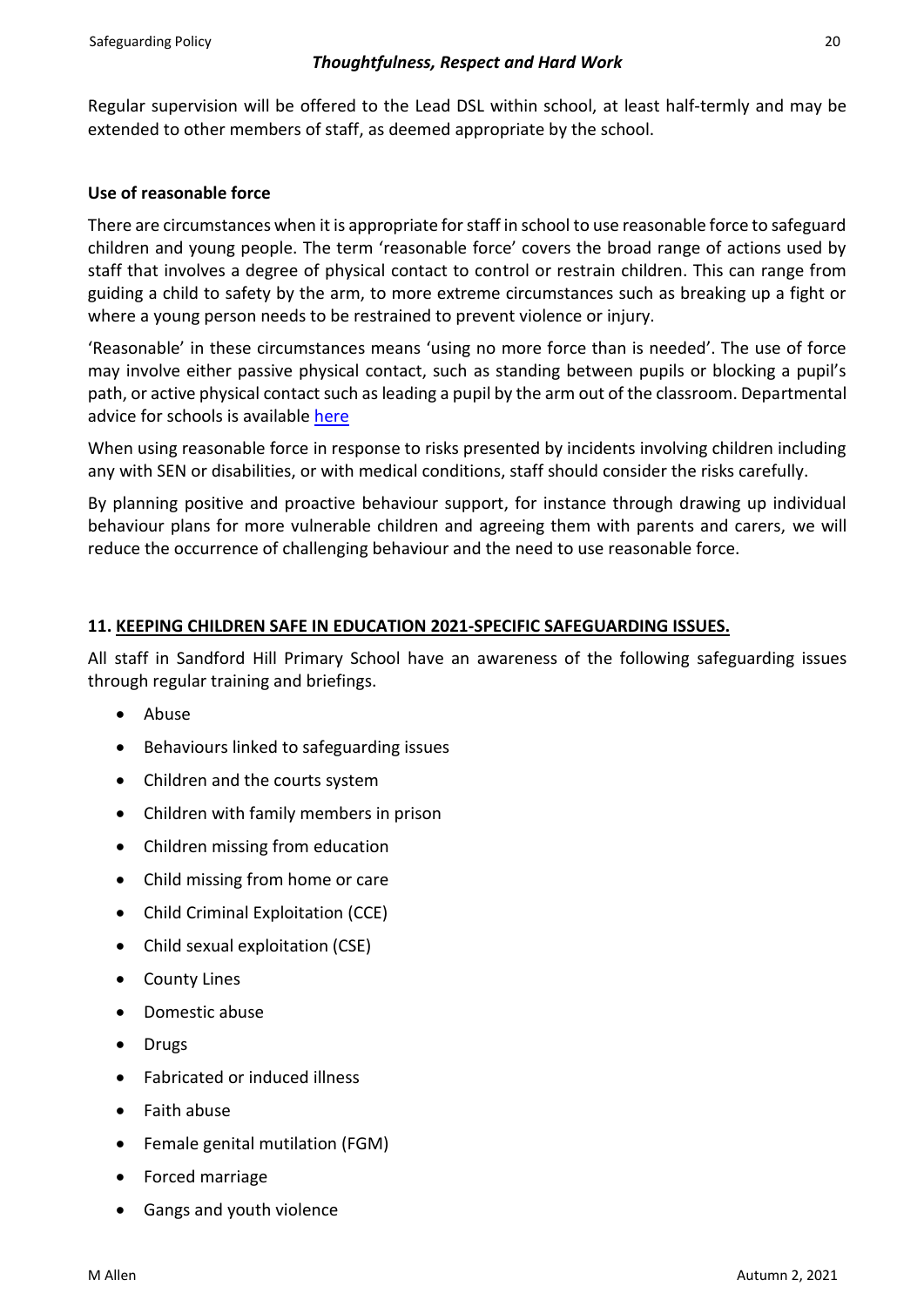- Gender-based violence/violence against women and girls (VAWG)
- Homelessness
- Mental health
- Missing children and adult's strategy
- Online safety
- Peer on peer abuse/child on child abuse
- Private fostering
- Preventing radicalisation
- Prevent Duty and Channel
- Serious violence
- Sexual violence and sexual harassment
- Sexting-**Sharing of nude/semi nude images**
- Trafficking
- Upskirting

Staff are aware that these behaviours can make children vulnerable and put them in danger. All staff know who the Designated Safeguarding Lead and Deputy Designated Safeguarding Lead are within our School and know that, as well as being the expert in this field, are there to support staff, volunteers and Governing Body further.

# *Behaviours linked to safeguarding issues*

All staff should have an awareness of safeguarding issues that can put children at risk of harm. Presenting behaviours linked to issues such as drug taking and or alcohol misuse, deliberately missing education and consensual and non-consensual sharing of nude and semi-nude images and/or videos, can be signs that children are at risk. Other safeguarding issues that all staff should be aware of include:

# **i. Children Missing Education**

All professionals working with children, as well as the wider community can help by remaining vigilant to children's safety. The law states every child should be receiving an education and we stand a better chance of ensuring a child's safety if we know where and how they are receiving this. The Education and Inspections Act 2006 places a duty on local authorities in England and Wales to make arrangements to identify children and young people of compulsory school age missing education in their area. We work closely to ensure we put appropriate safeguarding responses in place for children who go missing from education.

A child going missing, particularly repeatedly, can be a vital warning sign of a range of safeguarding risks, including abuse and neglect, which may include sexual abuse or exploitation; child criminal exploitation; mental health problems; substance abuse and other issues. Early intervention is necessary to identify the existence of any underlying safeguarding risk and to help prevent the risks of them going missing in future.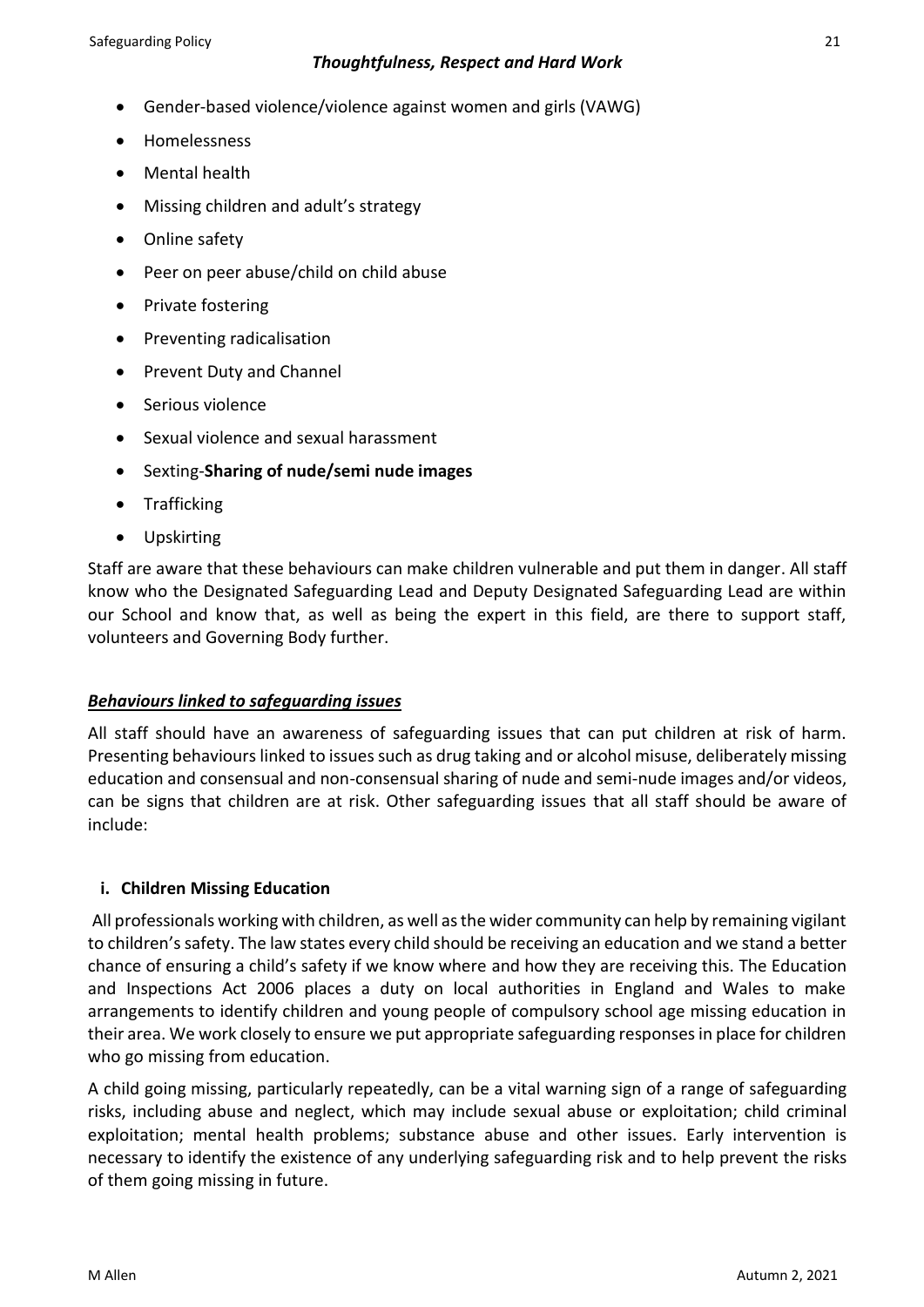Our school will hold **two or more** emergency contact numbers for each pupil. It is good practice to give our school additional options to contact a responsible adult, when a child missing education is also identified as a welfare and/or safeguarding concern.

The school will notify the Local Authority of any pupil who fails to attend school regularly after making reasonable enquiries or has been absent without the school's permission for a continuous period of 10 days or more. The school (regardless of designation) will also notify the Local Authority of any pupil who is to be deleted from the admission register because s/he:

- has been taken out of school by their parents and is being educated outside the school system (e.g. elective home education);
- has ceased to attend school and no longer lives within a reasonable distance of the school at which s/he is registered (moved within the city, within the country or moved abroad but failed to notify the school of the change);
- has been displaced because of a crisis e.g. domestic violence or homelessness;
- has been certified by the school medical officer as unlikely to be in a fit state of health to attend school before ceasing to be of compulsory school age and neither s/he nor his/her parent has indicated the intention to continue to attend the school after ceasing to be of compulsory school age; or
- has been permanently excluded.

Our school will demonstrate that we have taken reasonable enquiries to ascertain the whereabouts of children that would be considered ['missing'](https://www.gov.uk/government/publications/children-missing-education)

# **ii. Child Missing from Home or Care**

There are strong links between children involved in criminal and sexual exploitation and other behaviours such as running away from home, care or school, bullying, self-harm, teenage pregnancy, truancy and substance misuse.

In addition, some children are particularly vulnerable, for example, children with special needs, those in residential or foster care, those leaving care, migrant children, particularly those who are unaccompanied, those forced into marriage, those involved in gangs and unaccompanied asylumseeking children.

Most children who go missing are not in care and go missing from their family home. However, children who are looked after are much more likely to run away than those who live at home and over 50% of young people in care have run away at some point.

Guidance document

• [Children who run away or go missing from home or care](https://www.gov.uk/government/publications/children-who-run-away-or-go-missing-from-home-or-care)

# **Child Sexual Exploitation (CSE) and Child Criminal Exploitation (CCE).**

Both CSE and CCE are forms of abuse that occur where an individual or group takes advantage of an imbalance in power to coerce, manipulate or deceive a child into taking part in sexual or criminal activity, in exchange for something the victim needs or wants and/or for the financial advantage or increased status of the perpetrator or facilitator and/or through violence or the threat of violence.

CSE and CCE can affect children, both male and female and can include children who have been moved (commonly referred to as trafficking) for the purpose of exploitation.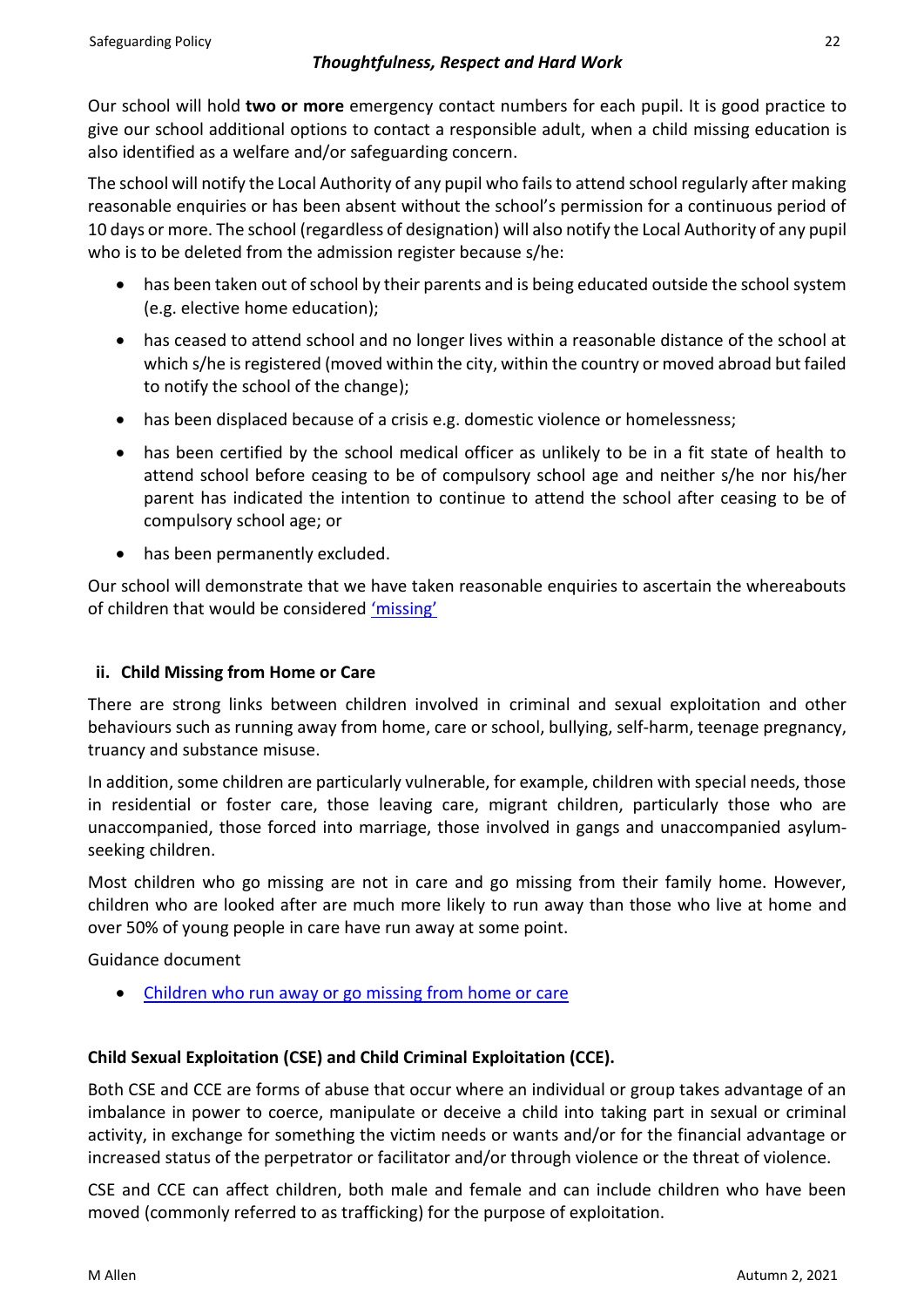# **iii. Child Criminal Exploitation (CCE)**

Some specific forms of CCE can include children being forced or manipulated into transporting drugs or money through county lines, working in cannabis factories, shoplifting, or pickpocketing. They can also be forced or manipulated into committing vehicle crime or threatening/committing serious violence to others.

Children can become trapped by this type of exploitation as perpetrators can threaten victims (and their families) with violence or entrap and coerce them into debt. They may be coerced into carrying weapons such as knives or begin to carry a knife for a sense of protection from harm, from others. As children involved in criminal exploitation often commit crimes themselves, their vulnerability as victims is not always recognised by adults and professionals, (particularly older children) and they are not treated as victims despite the harm they have experienced. They may still have been criminally exploited even if the activity appears to be something they have agreed or consented to.

It is important to note that the experience of girls who are criminally exploited can be very different to that of boys. The indicators may not be the same, however professionals should be aware that girls are at risk of criminal exploitation too. It is also important to note that both boys and girls being criminally exploited may be at higher risk of sexual exploitation.

Some of the following can be indicators of CCE:

- children who appear with unexplained gifts or new possessions.
- children who associate with other young people involved in exploitation.
- children who suffer from changes in emotional well-being.
- children who misuse drugs and alcohol.
- children who go missing for periods of time or regularly come home late.
- children who regularly miss school or education or do not take part in education.

Guidance documents:

- [Safeguarding children who may have been trafficked](https://www.gov.uk/government/publications/safeguarding-children-who-may-have-been-trafficked-practice-guidance)
- [Child Exploitation -](https://www.staffsscb.org.uk/working-together-to-safeguard-children/child-exploitation/) StaffsSCB

# **iv. Child sexual exploitation (CSE)**

CSE is a form of child sexual abuse. Sexual abuse may involve physical contact, including assault by penetration (for example, rape or oral sex) or nonpenetrative acts such as masturbation, kissing, rubbing and touching outside clothing. It may include non-contact activities, such as involving children in the production of sexual images, forcing children to look at sexual images or watch sexual activities, encouraging children to behave in sexually inappropriate ways or grooming a child in preparation for abuse including via the internet.

CSE can occur over time or be a one-off occurrence and may happen without the child's immediate knowledge e.g. through others sharing videos or images of them on social media.

CSE can affect any child, who has been coerced into engaging in sexual activities. This includes 16 and 17-year olds who can legally consent to have sex. Some children may not realise they are being exploited e.g. they believe they are in a genuine romantic relationship.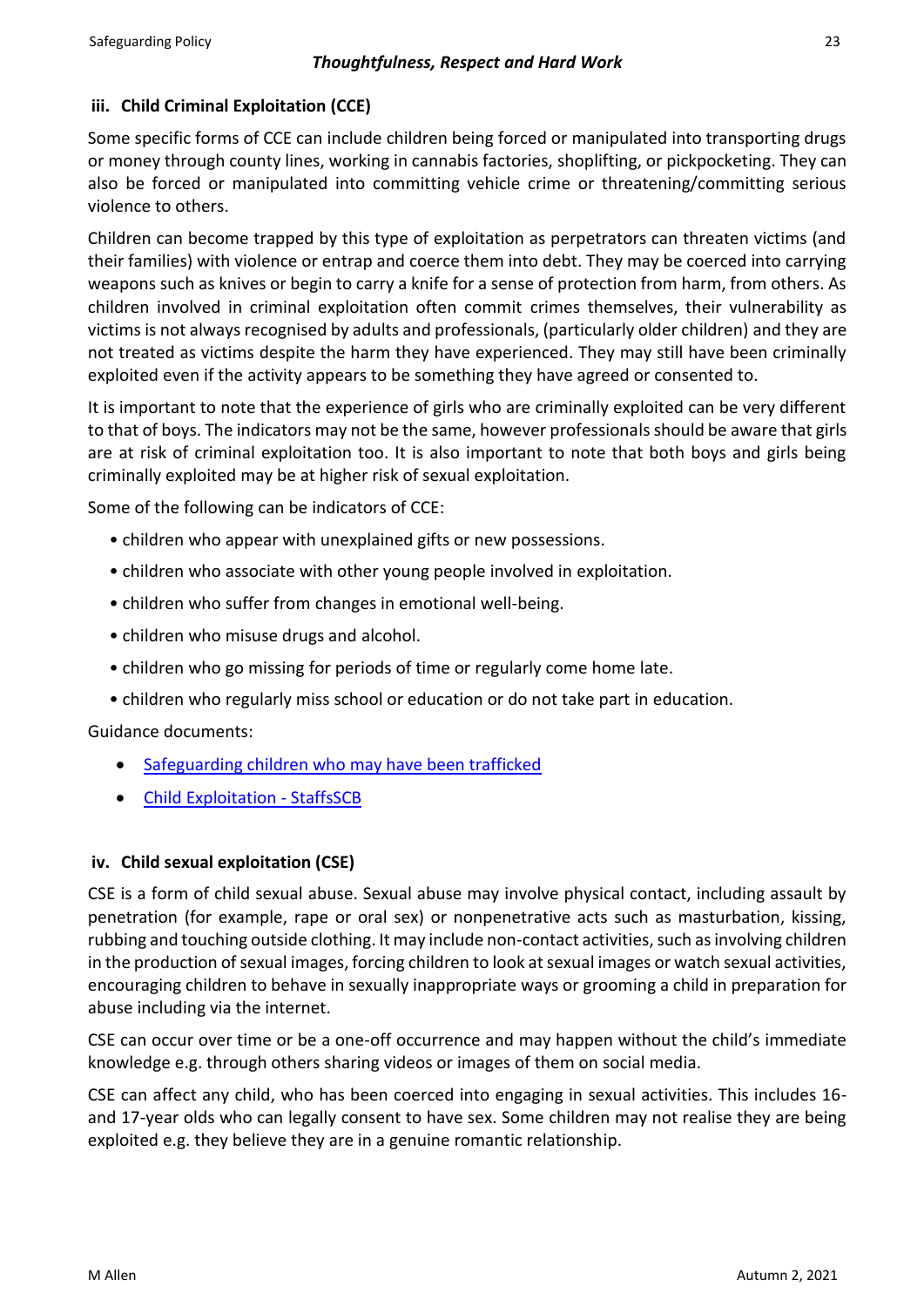The above CCE indicators can also be signs of CSE, as can having older boyfriends or girlfriends and/or suffering from sexually transmitted infections/becoming pregnant.

Guidance documents:

- [Child Sexual Exploitation Definition & Guidance](https://www.google.com/url?sa=t&rct=j&q=&esrc=s&source=web&cd=&cad=rja&uact=8&ved=2ahUKEwiQjKPPusrqAhVjs3EKHehtAFoQFjAEegQIBBAB&url=https%3A%2F%2Fwww.gov.uk%2Fgovernment%2Fpublications%2Fchild-sexual-exploitation-definition-and-guide-for-practitioners&usg=AOvVaw3_SgEJIra33fq4k-9DIegf)
- [Know about CSE](http://www.knowaboutcse.co.uk/)

# **v. County Lines**

County lines is a term used to describe gangs and organised criminal networks involved in exporting illegal drugs (primarily crack cocaine and heroin) into one or more importing areas (within the UK), using dedicated mobile phone lines or other form of "deal line".

Exploitation is an integral part of the county lines offending model with children and vulnerable adults exploited to move and/or store drugs and money. Offenders will often use coercion, intimidation, violence (including sexual violence) and weapons to ensure compliance of victims. Children can be targeted and recruited into county lines in several locations including schools, further and higher educational institutions, pupil referral units, special educational needs schools, children's homes and care homes.

Children are often recruited to move drugs and money between locations and are known to be exposed to techniques such as 'plugging', where drugs are concealed internally to avoid detection. Children can easily become trapped by this type of exploitation as county lines gangs create drug debts and can threaten serious violence and kidnap towards victims (and their families) if they attempt to leave the county lines network.

One of the ways of identifying potential involvement in county lines are missing episodes (both from home and school), when the victim may have been trafficked for the purpose of transporting drugs and a referral to the National Referral Mechanism (NRF) should be considered. Further information can be found here [National Referral Mechanism.](https://assets.publishing.service.gov.uk/government/uploads/system/uploads/attachment_data/file/233310/NRM_child_first_responders_guidance.pdf)

If a child is suspected to be at risk of or involved in county lines, a safeguarding referral should be considered alongside consideration of availability of local services/third sector providers who offer support to victims of county lines exploitation.

Like other forms of abuse and exploitation, county lines exploitation:

- can affect any child or young person (male or female) under the age of 18 years;
- can affect any vulnerable adult over the age of 18 years;
- can still be exploitation even if the activity appears consensual;
- can involve force and/or enticement-based methods of compliance and is often accompanied by violence or threats of violence;
- can be perpetrated by individuals or groups, males or females and young people or adults; and
- is typified by some form of power imbalance in favour of those perpetrating the exploitation. Whilst age may be the most obvious, this power imbalance can also be due to a range of other factors including gender, cognitive ability, physical strength, status and access to economic or other resources.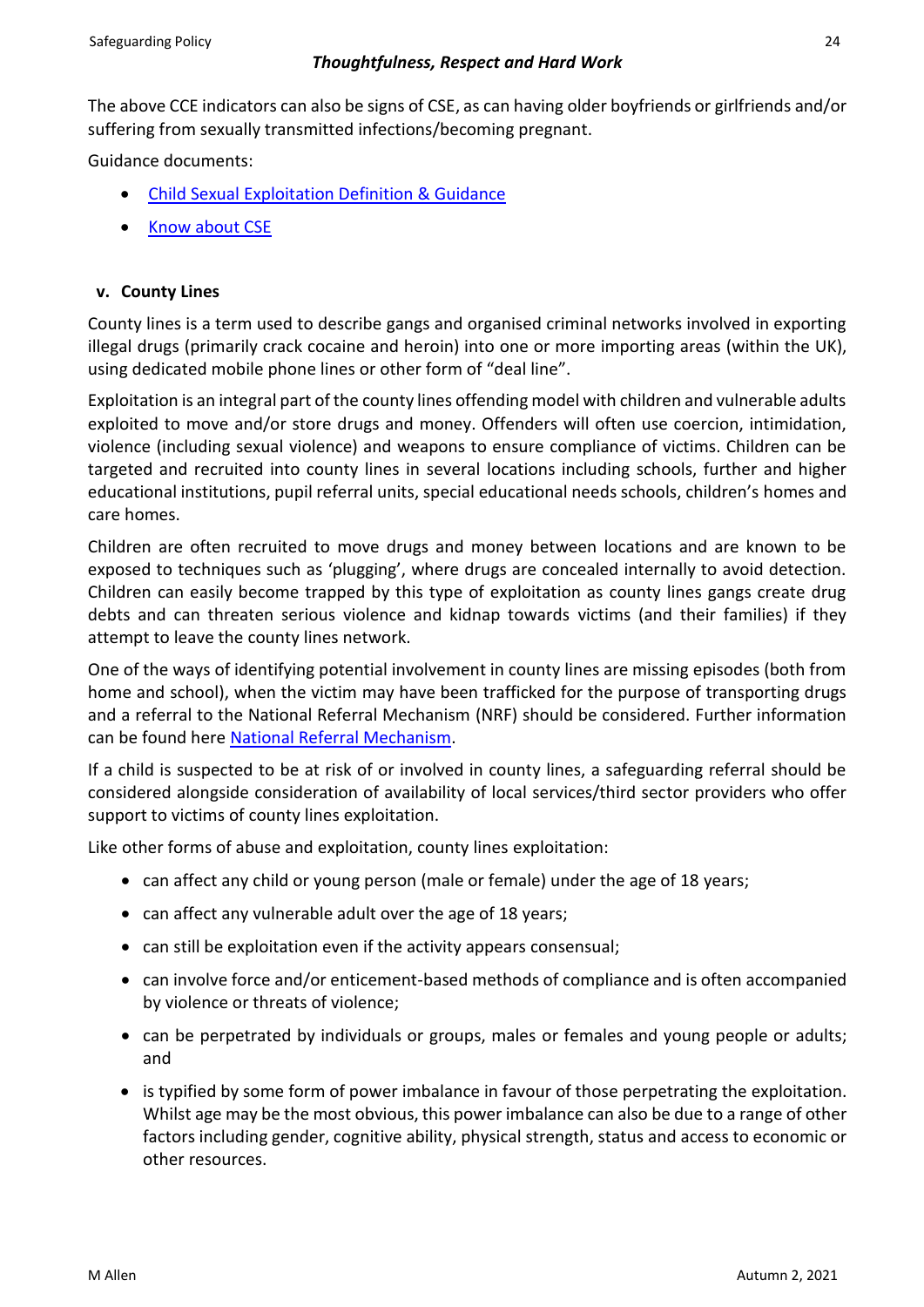Guidance Document:

• [Criminal Exploitation of Children and Vulnerable Adults; County Lines](https://www.gov.uk/government/publications/criminal-exploitation-of-children-and-vulnerable-adults-county-lines)

#### **vi. Domestic Abuse**

Any incident or pattern of incidents of controlling, coercive or threatening behaviour, violence, or abuse between those aged 16 or over who are or have been intimate partners or family members regardless of gender or sexuality. This can encompass but is not limited to the following types of abuse:

- Psychological
- Physical
- Sexual
- Financial
- Emotional

Exposure to domestic abuse and/or violence can have a serious, long lasting emotional and psychological impact on children. In some cases, a child may blame themselves for the abuse or may have had to leave the family home as a result. Domestic abuse affecting young people, can also occur within their personal relationships, as well as in the context of their home life. We will signpost and support our children/ young people.

**Operation Encompass** is an information sharing partnership between Staffordshire Police and Staffordshire and Stoke-on-Trent educational settings (from Reception through to Higher Education) which allows schools to offer immediate support for children and young people experiencing domestic abuse. Sandford Hill Primary School is fully committed to this project and work closely with the Local Authority and partners. Further information can be bound in Appendix 7

Guidance Documents:

- [Domestic Violence and Abuse](https://www.gov.uk/guidance/domestic-violence-and-abuse)
- [Domestic Abuse-Staffsscb](https://www.staffsscb.org.uk/?s=domestic+abuse)
- [NSPCC-Domestic Abuse](https://www.nspcc.org.uk/what-is-child-abuse/types-of-abuse/domestic-abuse/)

#### **vii. Drugs**

There is evidence that children and young people are increasingly misusing alcohol and illegal drugs. Consequences range from non-attendance and poor attainment at school, poor health, committing crime to support 'habits' and increased risk of being a victim of violent crime and criminal exploitation, including sexual exploitation.

Guidance Documents:

- [NSPCC-Parental Substance Misuse](https://learning.nspcc.org.uk/children-and-families-at-risk/parental-substance-misuse)
- [SSCB-Working with parents who misuse substances](https://www.ssscb.org.uk/wp-content/uploads/2020/04/Section-4Q-Working-with-Parents-who-misuse-substances.pdf)
- [Drugs Advise for Schools](https://www.gov.uk/government/publications/drugs-advice-for-schools)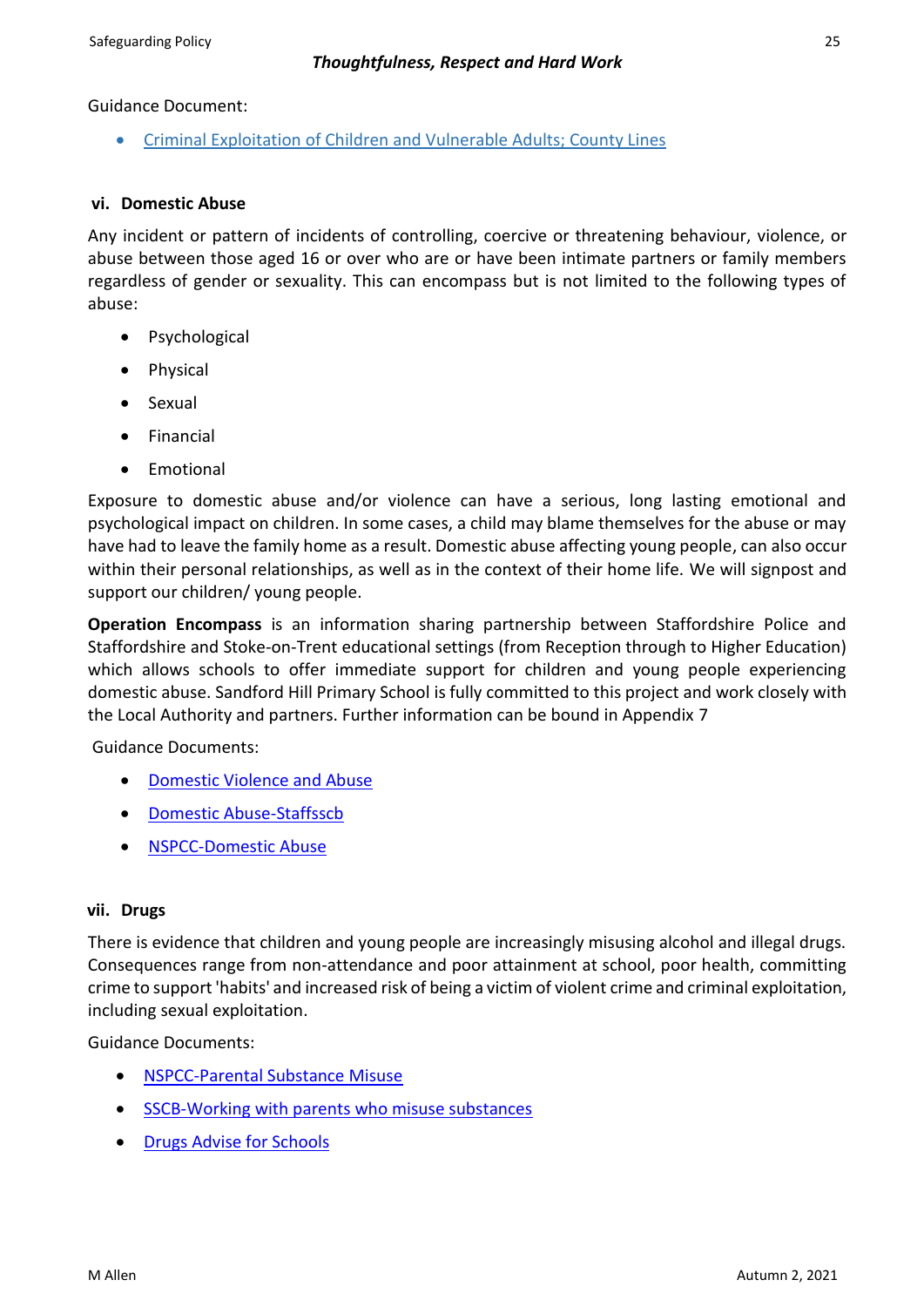# **viii. Fabricated or Induced Illness (FII)**

Fabricated or Induced Illness is a condition whereby a child suffers harm through the deliberate action of their carer and which is attributed by the adult to another cause.

There may be several explanations for these circumstances and each requires careful consideration and review. Concerns about a child's health should be discussed with a health professional who is involved with the child.

Guidance Documents:

- [Safeguarding children in whom illness is fabricated or induced](https://www.gov.uk/government/publications/safeguarding-children-in-whom-illness-is-fabricated-or-induced)
- [Staffsscb-Fabricated or induced Illness Guidance](https://www.staffsscb.org.uk/wp-content/uploads/2020/12/Fabricated-or-Induced-Illness.pdf)

# **ix. Homelessness**

Being homeless or being at risk of becoming homeless presents a real risk to a child's welfare. The designated safeguarding lead (and any deputies) should be aware of contact details and referral routes into the Local Housing Authority, so they can raise/progress concerns at the earliest opportunity.

Indicators that a family may be at risk of homelessness include household debt, rent arrears, domestic abuse and anti-social behaviour, as well as the family being asked to leave a property. Whilst referrals and/or discussion with the Local Housing Authority should be progressed as appropriate and in accordance with local procedures, this does not and should not, replace a referral into children's social care where a child has been harmed or is at risk of harm.

Our staff will consider homelessness in the context of children who live with their families and intervention will be on that basis. However, it is also recognised that in some cases 16- and 17-year olds could be living independently from their parents or guardians, for example through their exclusion from the family home and they will require a different level of intervention and support.

Children's services will be the lead agency for these young people and the designated safeguarding lead (or a deputy) should ensure appropriate referrals are made based on the child's circumstances.

# **x. Honour-based Abuse**

So-called 'honour-based' abuse (HBA) encompasses incidents or crimes which have been committed to protect or defend the honour of the family and/or the community, including female genital mutilation (FGM), forced marriage and practices such as breast ironing. Abuse committed in the context of preserving "honour" often involves a wider network of family or community pressure and can include multiple perpetrators.

It is important to be aware of this dynamic and additional risk factors, when deciding what form of safeguarding action to take. All forms of HBA are abuse (regardless of the motivation) and should be handled and escalated as such. Professionals in all agencies and individuals and groups in relevant communities, need to be alert to the possibility of a child being at risk of HBA, or already having suffered HBA.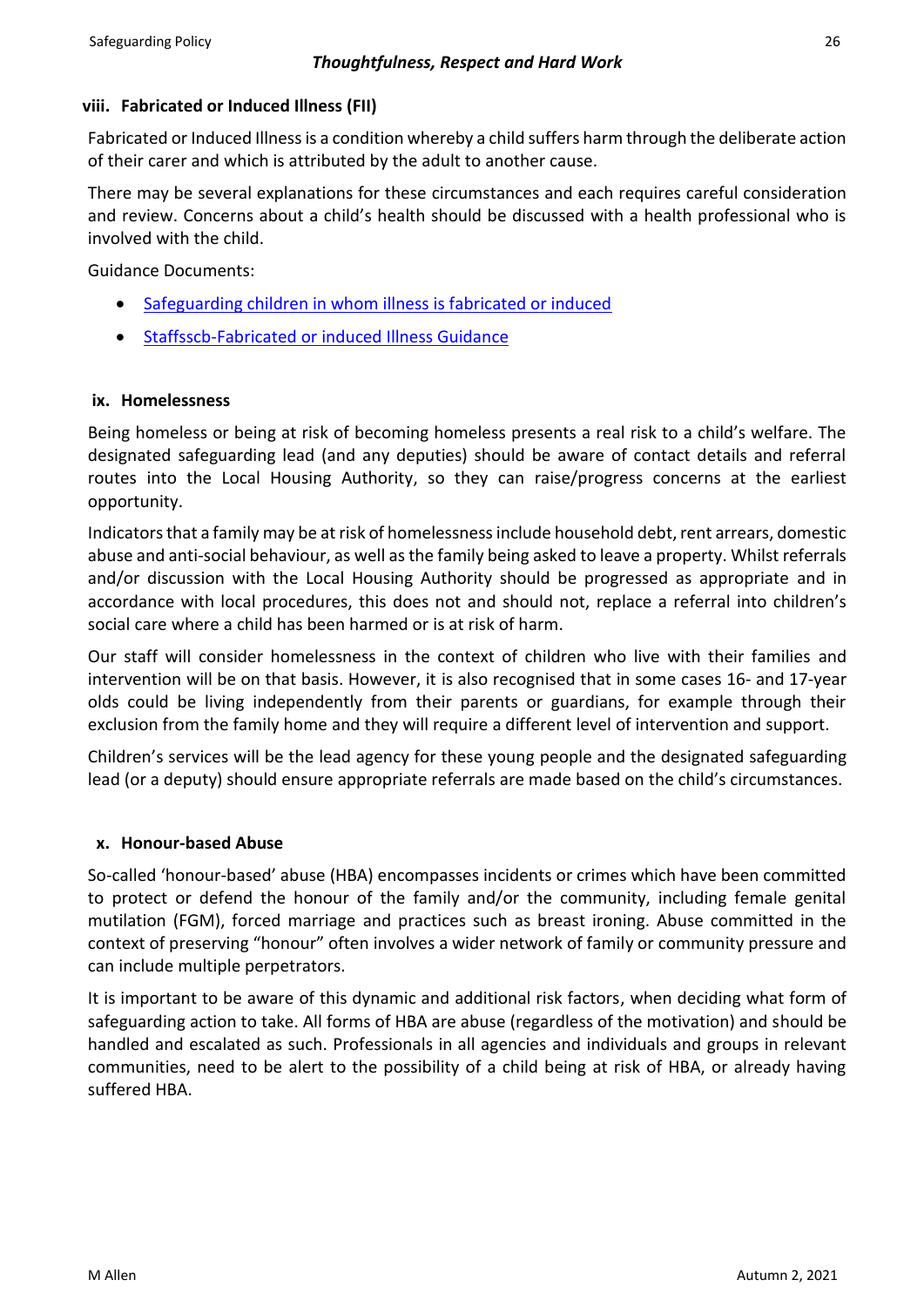# xi. **Female Genital Mutilation (FGM)**

FGM comprises of all procedures involving partial or total removal of the external female genitalia or other injury to the female genital organs. It is illegal in the UK and a form of child abuse with longlasting harmful consequences.

FGM is known by several names including "cutting", "female circumcision" or "initiation". The term female circumcision suggests that the practice is like male circumcision, but it bears no resemblance to male circumcision and it has serious health consequences with no medical benefits. FGM is also linked to domestic abuse, particularly in relation to "honour-based abuse".

FGM mandatory reporting duty for teachers Section 5B of the Female Genital Mutilation Act 2003 (as inserted by section 74 of the Serious Crime Act 2015) places a statutory duty upon teachers along with regulated health and social care professionals in England and Wales, to report to the police where they discover (either via disclosure by the victim or visual evidence) that FGM appears to have been carried out on a girl under 18.

Those failing to report such cases may face disciplinary sanctions. It is rare to see visual evidence and children should not be examined but the same definition of what is meant by "to discover that an act of FGM appears to have been carried out" is used for all professionals to whom this mandatory reporting duty applies.

Staff **must** personally report to the police cases where they discover that an act of FGM appears to have been carried out. Unless there is good reason not to, they should still consider and discuss any such case with the DSL (or deputy) and involve children's social care as appropriate. The duty does not apply in relation to at risk or suspected cases (i.e. where staff do not discover that FGM appears to have been carried out, either through disclosure by the victim or visual evidence) or in cases where the woman is 18 or over. In these cases, staff will follow local safeguarding procedures.

Guidance Documents: -

- [Multi Agency Statutory guidance on Female Genital Mutilation](https://www.gov.uk/government/publications/multi-agency-statutory-guidance-on-female-genital-mutilation)
- [Female Genital Mutilation Act 2003](https://www.gov.uk/government/publications/mandatory-reporting-of-female-genital-mutilation-procedural-information)

# **xii. Forced Marriage**

Forcing a person into a marriage is a crime in England and Wales. A forced marriage is one, entered, **without** the full and free consent of one or both parties and where violence, threats or any other form of coercion is used to cause a person to enter a marriage. The threats can be physical or emotional and psychological. A lack of full and free consent can be where a person does not consent or where they cannot consent (if they have learning disabilities, for example). Some perpetrators use perceived culture practices, to coerce a person into marriage. Schools and colleges play an important role in safeguarding children from forced marriage.

There are some significant differences between the referral of a concern about a young person being forced into marriage and other child protection referrals. Professionals must be aware that sharing information with a young person's parents, extended family, or members of their community, could put the young person in a situation of significant risk.

Any disclosure that indicates a young person may be facing a forced marriage must be taken seriously by professionals who should also realise that this could be 'one

chance to save a life'. A forced marriage is a marriage in which one or both spouses do not consent to the marriage but are coerced into it. Duress can include physical, psychological, financial, sexual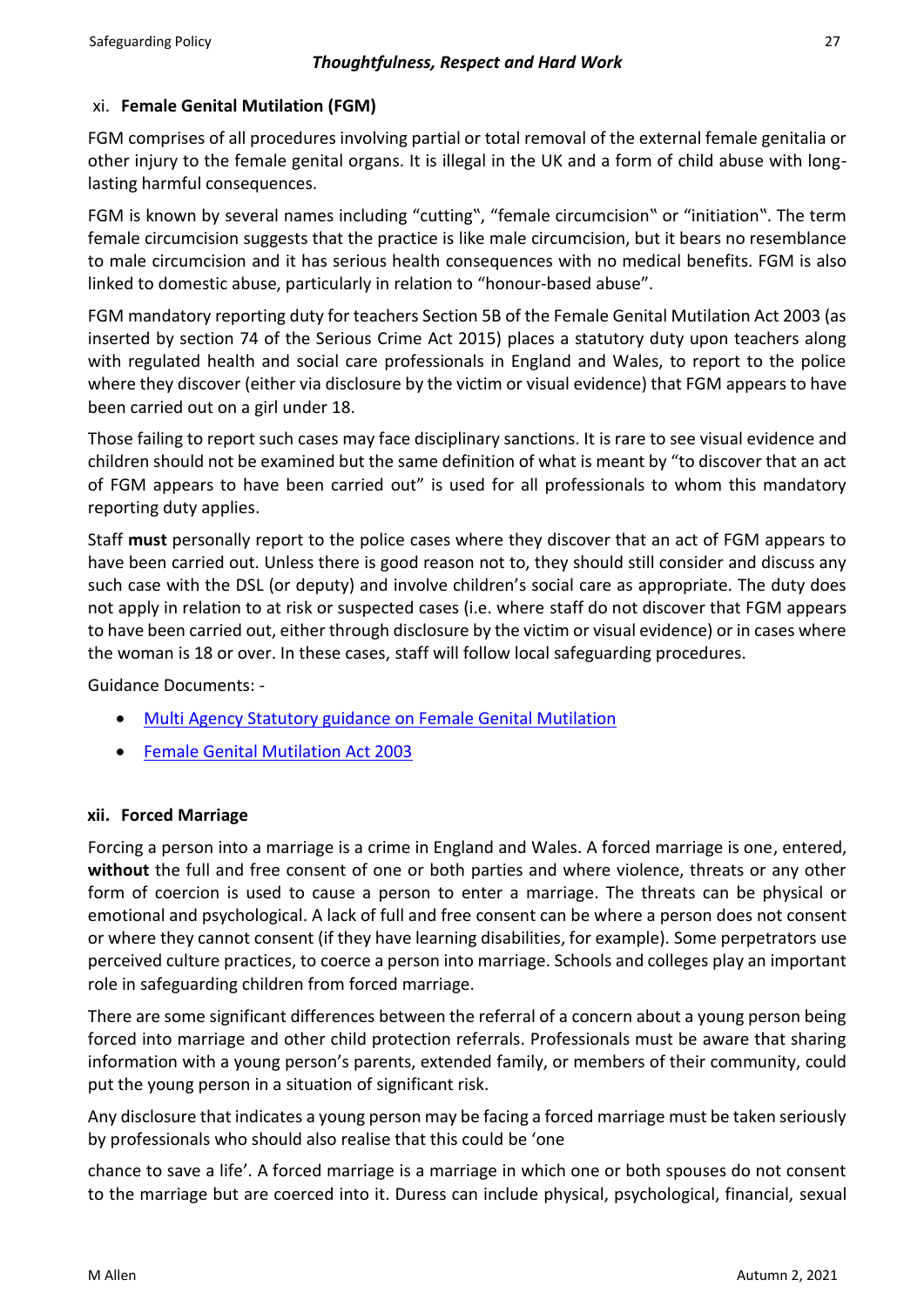and emotional pressure. In cases of vulnerable adults who lack the capacity to consent to marriage, coercion is not required for a marriage to be forced.

Guidance Document:

• [Forced Marriage](https://www.gov.uk/guidance/forced-marriage)

#### **xiii. Mental Health**

**All** staff have an incredibly important role to play in supporting the mental health and wellbeing of our pupils and **are** aware that mental health problems can, in some cases, be an indicator that a child has suffered or is at risk of suffering abuse, neglect or exploitation.

We have clear systems and processes in place for identifying possible mental health problems, including routes to escalate and clear referral and accountability systems.

Mrs M Allen has received appropriate training to carry out the role of Senior Mental Health Lead in the school.

Only appropriately trained professionals should attempt to make a diagnosis of a mental health problem. Education staff, however, are well placed to **observe** children day-to-day and identify those whose behaviour suggests that they may be experiencing a mental health problem or be at risk of developing one.

Where children have suffered abuse and neglect, or other potentially traumatic Adverse Childhood Experiences (ACE), this can have a lasting impact throughout childhood, adolescence and into adulthood. It is key that staff are aware of how these children's experiences, can impact on their mental health, behaviour and education.

Guidance and helpful documents: -

- [Addressing Trauma and Adversity](https://www.youngminds.org.uk/professional/resources/addressing-trauma-and-adversity/?gclid=EAIaIQobChMI85GHo_W08gIVn4BQBh2y8AdUEAAYASAAEgLU9fD_BwE)
- [Mental Health and Behaviour in Schools Guidance.](https://assets.publishing.service.gov.uk/government/uploads/system/uploads/attachment_data/file/755135/Mental_health_and_behaviour_in_schools__.pdf)
- [Preventing and tackling bullying](https://assets.publishing.service.gov.uk/government/uploads/system/uploads/attachment_data/file/623895/Preventing_and_tackling_bullying_advice.pdf)
- [PHE Rise Above for Schools programme.](https://staffordshire-my.sharepoint.com/personal/viki_hulme_staffordshire_gov_uk/Documents/Documents/PHE%20launches%20Rise%20Above%20for%20Schools%20programme%20-%20GOV.UK%20(www.gov.uk))
- [Every Interaction Matters](https://www.minded.org.uk/Component/Details/685525)
- [Education recovery](https://assets.publishing.service.gov.uk/government/uploads/system/uploads/attachment_data/file/993053/Education_recovery_support_June-2021.pdf)
- **[MIND-Parenting Capacity and Mental Health](https://www.mind.org.uk/information-support/tips-for-everyday-living/parenting-with-a-mental-health-problem/parenting-and-mental-health/)**
- [NSPCC-Mental Health and Parenting](https://www.nspcc.org.uk/keeping-children-safe/support-for-parents/mental-health-parenting/)
- [SSCB-Children & Young People who Self Harm or Disclose an Intent to Die by Suicide](https://www.ssscb.org.uk/wp-content/uploads/2020/04/Section-4U-Children-and-Young-People-who-Self-Harm-or-Disclose-an-Intent-to-Die-by-Suicide.docx)

If staff have a mental health concern about a child that is also a safeguarding concern, immediate action should be taken, following their child protection policy and by speaking to the designated safeguarding lead or a deputy.

#### **xiv. Online Safety**

The use of technology has become a significant component of many safeguarding issues. Child Criminal Exploitation, Child Sexual Exploitation, radicalisation, sexual predation and technology often provides the platform that facilitates harm.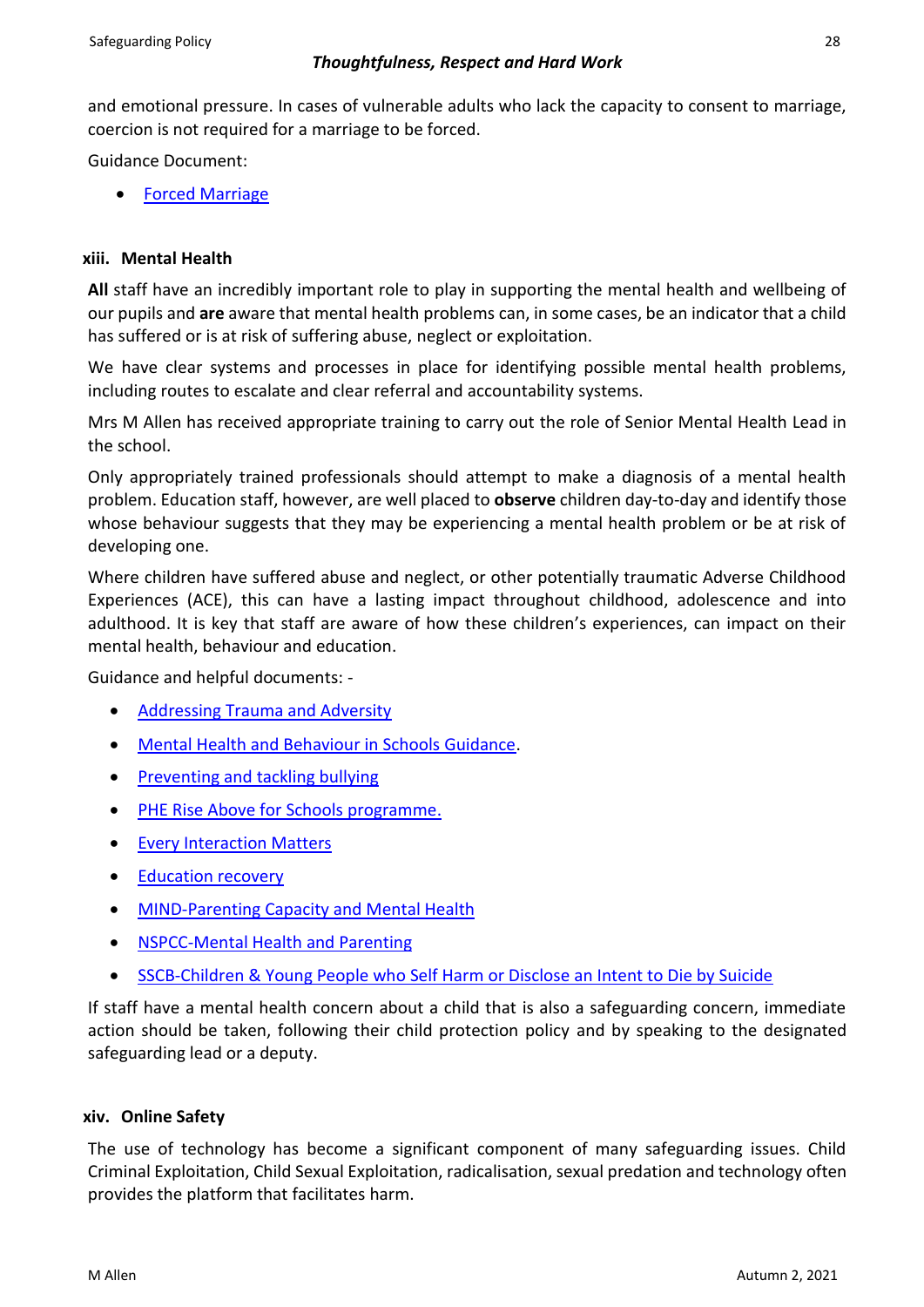At Sandford Hill Primary School we realise that it is essential for our children to be safeguarded from potentially harmful and inappropriate online material. We have an effective whole school approach to online safety which empowers us to protect and educate pupils, students and staff in their use of technology and establishes mechanisms for us to identify, intervene in and escalate any concerns where appropriate.

The breadth of issues classified within online safety is considerable, but can be categorised into four areas of risk:

- **Content**: being exposed to illegal, inappropriate, or harmful content, for example: pornography, fake news, racism, misogyny, self-harm, suicide, anti-Semitism, radicalisation and extremism.
- **Contact**: being subjected to harmful online interaction with other users; for example: peer to peer pressure, commercial advertising and adults posing as children or young adults with the intention to groom or exploit them for sexual, criminal, financial or other purposes.
- **Conduct**: personal online behaviour that increases the likelihood of, or causes, harm; for example, making, sending and receiving explicit images (e.g. consensual and non-consensual sharing of nudes and semi-nudes and/or pornography, sharing other explicit images and online bullying; and
- **Commerce**: risks such as online gambling, inappropriate advertising, phishing and or financial scams. If you feel your pupils, students or staff are at risk, please report it to the Anti-Phishing Working Group (https://apwg.org/).

We ensure that online safety is a running and interrelated theme whilst devising and implementing policies and procedures. We consider online safety in other relevant policies, when planning curriculum, teacher training, the role and responsibilities of the DSL and parental engagement. We have filters and monitoring systems in place and these are regulated and risk assessed as part of the prevent duty.

We have an online safety policy which identifies the usage and expected behaviour of children. As a school we appreciate the value of technology and that appropriate filters are in place, yet this does not lead to unreasonable restrictions which would limit online teaching and safeguarding.

Education at home/Remote learning: - Where children are being asked to learn online at home, our school will refer to and use the links and resources provided by the DfE; Safeguarding in schools, colleges and other providers and Safeguarding in remote education.

The assistant headteacher, Mr Walford, is the e-Safety Leader and he is a CEOP Ambassador. Across the school we operate a holistic approach. E Safety is an integral part of Safeguarding and as such, is the responsibility of everyone.

The systems used in school are 'Whisper' and 'CEOP' on line reporting tools which are embedded in the school website. Children are taught how to make a report using these tools. The internet is filtered by our internet provider, London Grid for Learning (LGfL) and the network use is monitored by Securus. All iPads have restricted internet access, which is controlled via the filtered LGFL 'Home Protect' app.

To protect and educate the school, relevant policies are made available to all stakeholders and Acceptable Use Agreements are in place. Staff training in e-Safety is provided along with regular briefings made available through Microsoft Teams. Incidents are recorded though CPOMS and logs of incidents are recorded and monitored by the E-Safety Leader.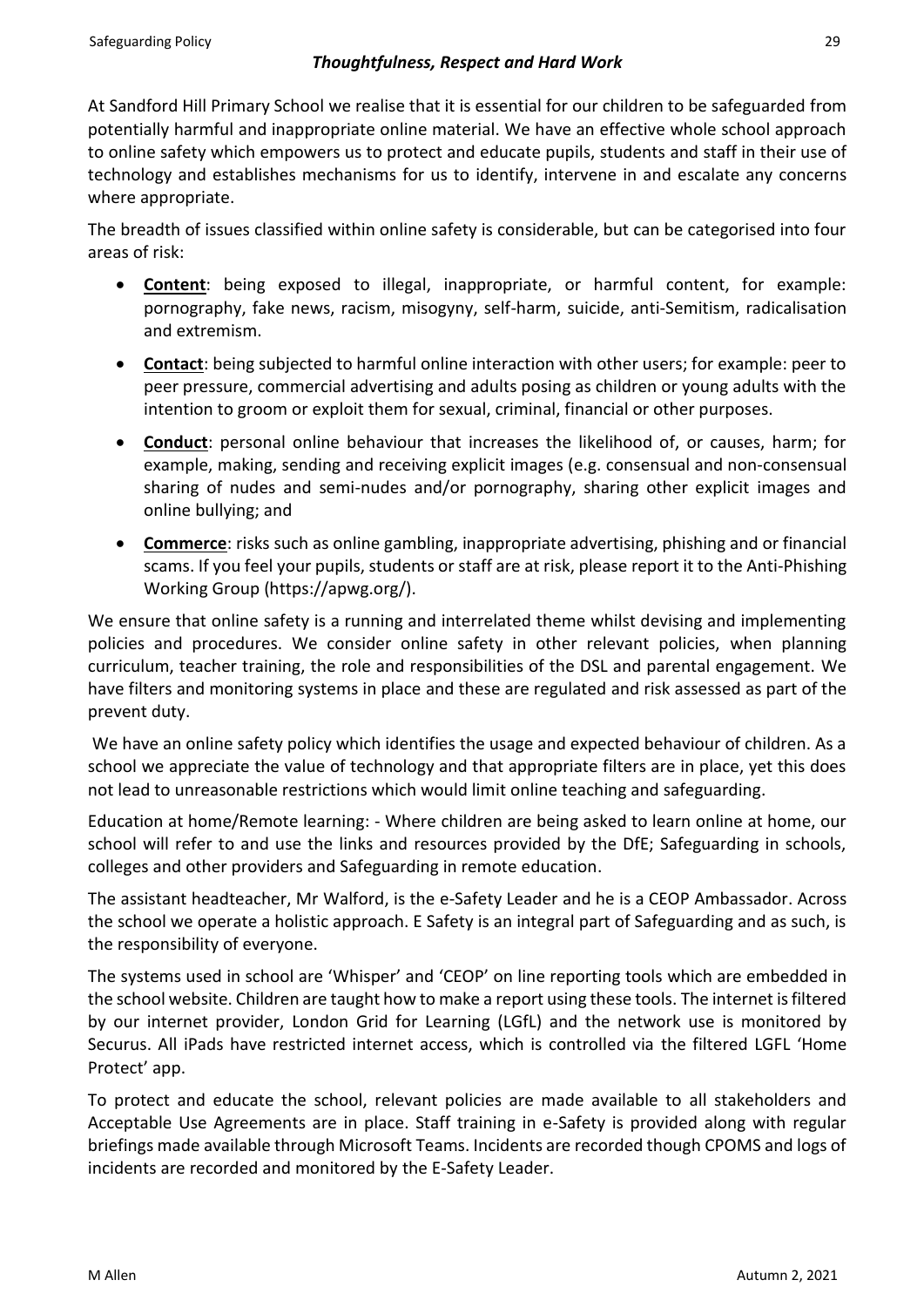To ensure that online safety is a running and interrelated theme the computing leader has responsibility for devising the coherently planned and sequenced e-Safety curriculum which is delivered to all of our children. This is based on the strands within 'Education For A Connected World' and resources are available to support its implementation through our subscription to 'National Online Safety'.

Other policies where online safety is considered can be found at [sandfordhill.org.uk/useful](https://sandfordhill.org.uk/useful-information/policies/)[information/policies/](https://sandfordhill.org.uk/useful-information/policies/)

Curriculum planning includes Safer Internet Day which is celebrated each year across the school.

To engage and inform parents/carers about keeping their children safe online, e-safety messages are regularly shared across the school's social media channels and also in the weekly newsletter.

The school is currently auditing our e-safety provision through the '360 $^{\circ}$  Safe' audit tool made available courtesy of SWGFL.

Guidance Documents:

- [Children's Commissioner](https://www.childrenscommissioner.gov.uk/?s=online+safety)-Online Safety
- [Teaching online safety in education settings](https://assets.publishing.service.gov.uk/government/uploads/system/uploads/attachment_data/file/811796/Teaching_online_safety_in_school.pdf)
- [Appropriate Filtering and Monitoring](https://www.saferinternet.org.uk/advice-centre/teachers-and-school-staff/appropriate-filtering-and-monitoring)
- [CEOP-Safety Centre](https://www.ceop.police.uk/Safety-Centre/)
- [National Cyber Security Centre](https://www.ncsc.gov.uk/)
- [NSPCC-Undertaking remote teaching safely](https://learning.nspcc.org.uk/news/covid/undertaking-remote-teaching-safely)
- [PHSE-Advice on addressing coronavirus \(COVID-19\)](https://www.pshe-association.org.uk/advice-addressing-coronavirus-covid-19-pshe)
- 360 Degree Safe [Online Safety Review Tool](https://swgfl.org.uk/products/360-degree-safe/)
- [UKCCIS-UK Council for Child Internet Safety](https://www.gov.uk/government/groups/uk-council-for-child-internet-safety-ukccis)

# **xv. Peer on peer abuse (including Child on Child Sexual Violence and Sexual Harassment)**

**All** staff at Sandford Hill Primary School have the knowledge and awareness that children can and sometimes do abuse other children (often referred to as peer on peer abuse).

We have a specific and separate 'Peer on Peer Abuse Policy' which includes sexual violence and sexual harassment between children, as well as an anti-bullying and behaviour policy to guide, inform and support children, staff and parents/carers.

Peer on peer abuse including sexual violence and sexual harassment can occur between two children of **any** age and sex. It can occur with a single child or group of children. This can happen both inside and outside of our setting including online.

Children who are victims of peer on peer abuse including sexual violence and sexual harassment will find the experience stressful and distressing. This is likely to have an adverse effect on their educational attainment. This type of abuse can exist on a continuum and may overlap, they can occur online and offline (both physical and verbal) and are never acceptable.

**All** staff at Sandford Hill Primary School recognise the indicators and signs of peer on peer abuse and know how to identify it and respond to reports of it. They understand the importance of the **timely** challenge of inappropriate behaviours between peers, many listed below, that are abusive in nature.

They are aware of the importance of: -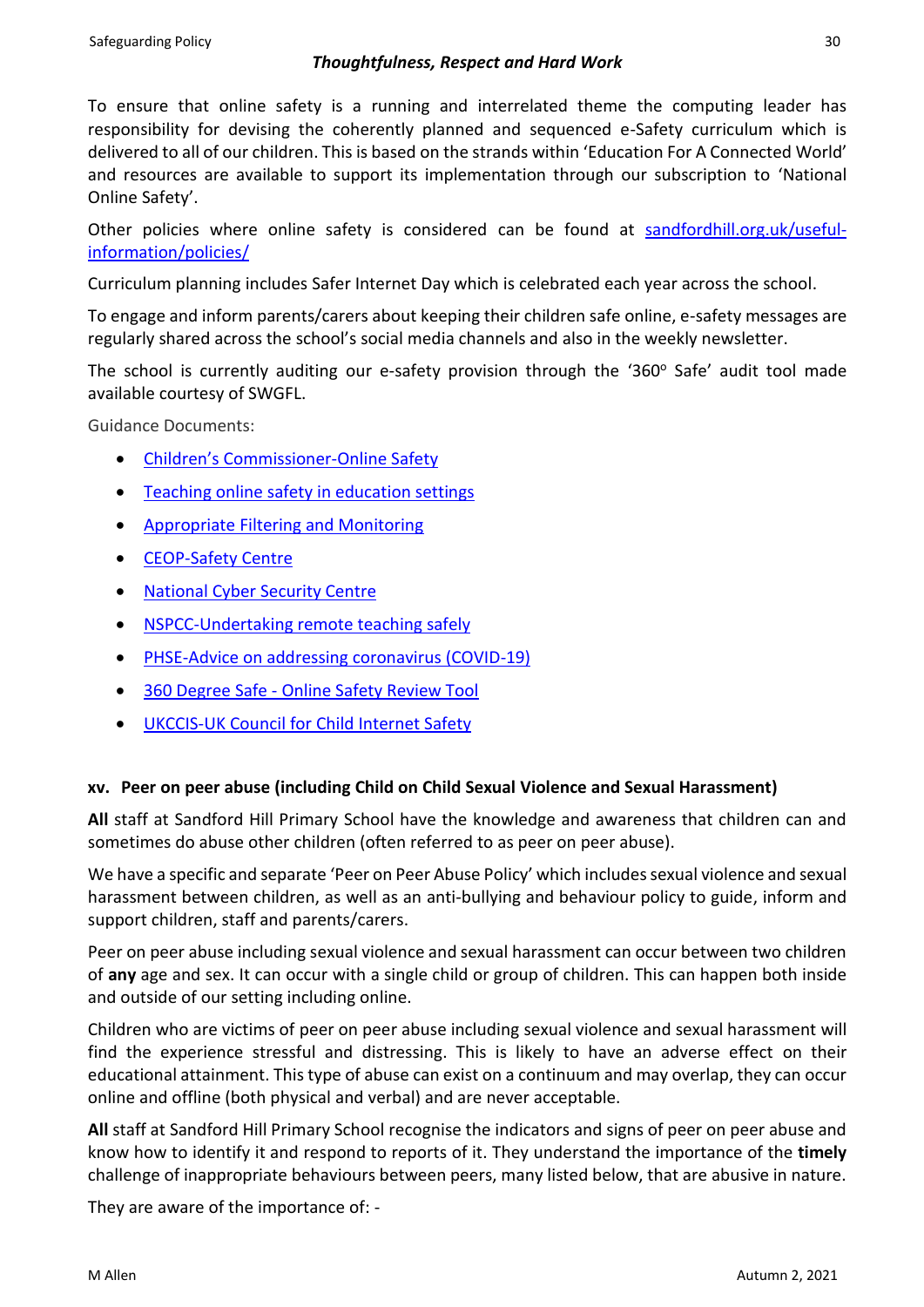- Making clear that peer on peer abuse including sexual violence and sexual harassment is not acceptable and that that we have a zero-tolerance approach.
- Not dismissing peer on peer abuse (including sexual violence or sexual harassment) as "banter", "part of growing up", "just having a laugh" or "boys being boys"; and
- Challenging behaviours (potentially criminal in nature), such as physical and sexual assaults e.g. grabbing bottoms, breasts and genitalia, flicking bras and the lifting up of skirts.

**All** staff know that if we do not challenge and support our children that this will lead to a **culture** of unacceptable behaviours, an unsafe environment for children and in worst case scenarios a culture that normalises abuse, leading to children accepting it as normal and not coming forward to report it.

At Sandford Hill Primary School we strive for a culture where children feel safe to speak to staff about their experiences. We know that the initial response to a report from a child is vitally important. We do not want to miss that opportunity and so we reassure victims that their reports are being taken seriously and that they will be supported and kept safe. We never give victims the impression that they are creating a problem by reporting sexual violence or sexual harassment. We reassure victims that they should not feel ashamed for making a report.

We have well promoted and easily understood systems in place so that our children feel confident to knowing their concerns will be treated seriously.

**All** victims are taken seriously and offered appropriate support. Staff are aware of the groups that are potentially more at risk, as evidence shows that girls, children with SEND and LGBT children are at greater risk. The DfE states that peer on peer abuse should be taken as seriously as abuse by adults and should be subject to the same child protection procedures.

Victims of peer on peer abuse will be supported by the school's pastoral system and referred to specialist agencies if appropriate. Risk assessment and/or safety planning are an integral part of this support plan, particularly regarding the post incident management.

**All** staff understand, that even if there are no reports in our setting, this does not mean that it is not happening, it may be the case that it is just not being reported. As such, it is important that if staff at Sandford Hill Primary School have any concerns regarding peer on peer abuse, they speak to their Designated Safeguarding Lead (DSL) or deputy (DDSL). Our staff will not develop high thresholds before acting.

Peer on peer abuse is most likely to include, but may not be limited to:

- bullying (including cyberbullying, prejudice-based and discriminatory bullying);
- abuse in intimate personal relationships between peers;
- physical abuse such as hitting, kicking, shaking, biting, hair pulling, or otherwise causing physical harm (this may include an online element which facilitates, threatens and/or encourages physical abuse);
- sexual violence such as rape, assault by penetration and sexual assault and may include an online element which facilitates, threatens and/or encourages sexual violence. Causing someone to engage in sexual activity without consent, such as forcing someone to strip, touch themselves sexually, or to engage in sexual activity with a third party;
- sexual harassment such as sexual comments, remarks about clothes and/or appearance, jokes, taunting and online sexual harassment. This also includes the telling of sexual stories, making lewd comments and calling someone sexual names and physical behaviour, such as: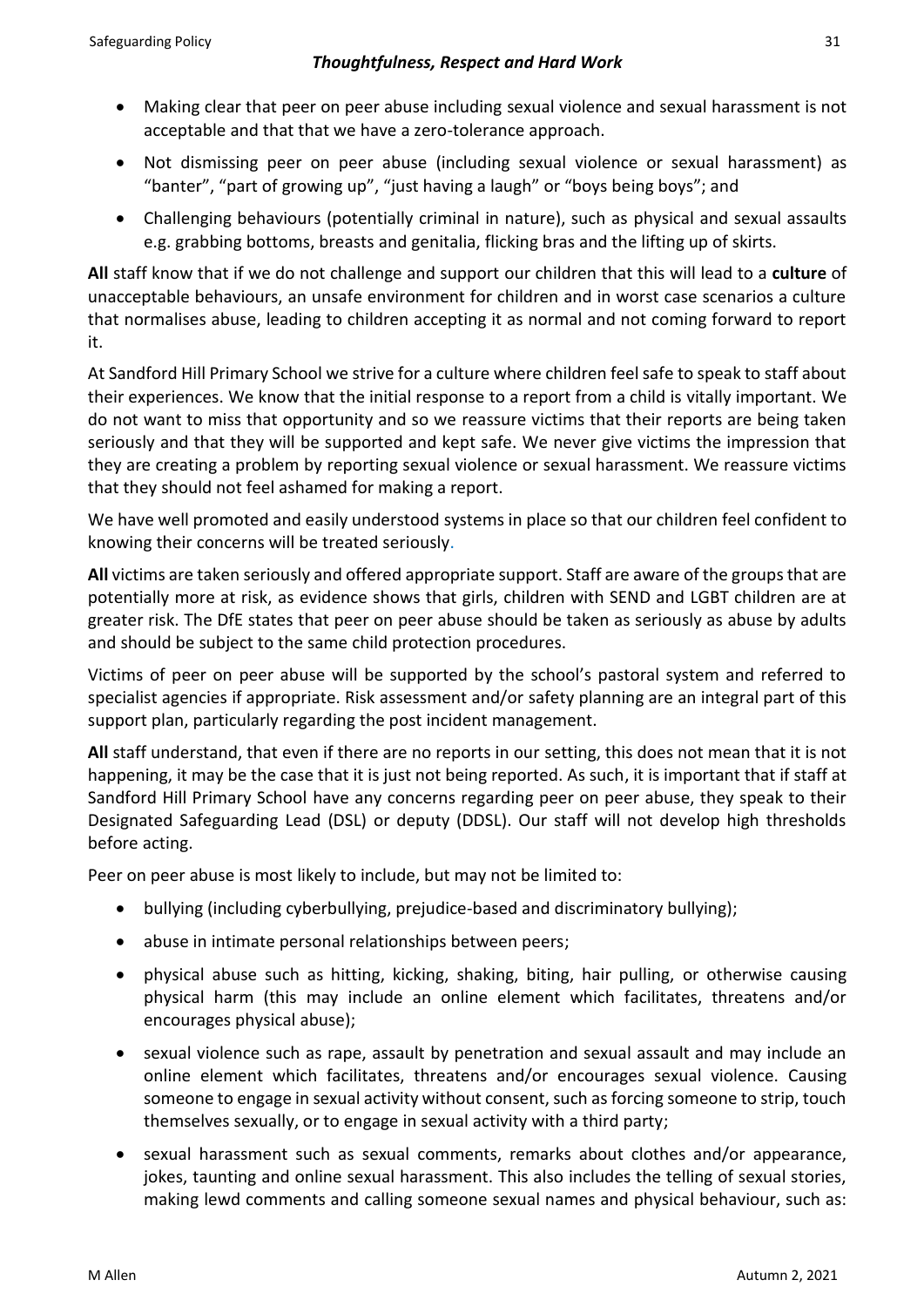deliberately brushing against someone, interfering with someone's clothes and displaying pictures, photos or drawings of a sexual nature; and online sexual harassment;

- causing someone to engage in sexual activity without consent, such as forcing someone to strip, touch themselves sexually, or to engage in sexual activity with a third party;
- consensual and non-consensual sharing of nudes and semi-nude images and/or videos (also known as 'sexting' or youth produced sexual imagery). Consensual image sharing, especially between older children of the same age, may require a different response. It might not be abusive – but children still need to know it is illegal - whilst non-consensual is illegal and abusive;
- up-skirting, which typically involves taking a picture under a person's clothing without their permission, with the intention of viewing their genitals or buttocks to obtain sexual gratification, or cause the victim humiliation, distress, or alarm; and
- initiation/hazing type violence and rituals (this could include activities involving harassment, abuse or humiliation used as a way of initiating a person into a group and may also include an online element).

**All** staff are clear as to the school's policy and procedures with regards to peer on peer abuse and the important role they have to play in preventing it and responding where they believe a child may be at risk from it.

If staff have a concern about a child, or a child makes a report to them, they will follow the safeguarding referral process. As is always the case, if staff are in any doubt as to what to do, they should speak to the designated safeguarding lead (or a deputy). Schools Relationships (Behaviour) Policy will support any sanctions.

The DfE states peer on peer abuse should be taken as seriously as abuse by adults and should be subject to the same child protection procedures.

Guidance Documents:

- [Disrespect NoBody](https://www.disrespectnobody.co.uk/)
- [CEOP-Safety centre](https://www.ceop.police.uk/Safety-Centre/)
- [UKCIS Guidance: Sharing Nudes and Semi-Nudes](https://oursaferschools.co.uk/2021/01/13/ukcis/)
- [Sexual violence and sexual harassment between children in schools and colleges](https://assets.publishing.service.gov.uk/government/uploads/system/uploads/attachment_data/file/999239/SVSH_2021.pdf)  [\(publishing.service.gov.uk\)](https://assets.publishing.service.gov.uk/government/uploads/system/uploads/attachment_data/file/999239/SVSH_2021.pdf)
- Review of sexual abuse in schools and colleges GOV.UK (www.gov.uk)
- [Searching, screening and confiscation \(publishing.service.gov.uk\)](https://assets.publishing.service.gov.uk/government/uploads/system/uploads/attachment_data/file/674416/Searching_screening_and_confiscation.pdf)
- Sharing nudes and semi-nudes: advice for education settings working with children and young people - GOV.UK (www.gov.uk)

# **xvi. Bullying, including Cyberbullying**

Bullying may be defined as deliberately hurtful behaviour, usually repeated over a period, where it is difficult for those bullied to protect themselves. It can take many forms, but the main types are:

- Physical (e.g. hitting, kicking, theft);
- Verbal (e.g. racist or homophobic remarks, threats, name-calling);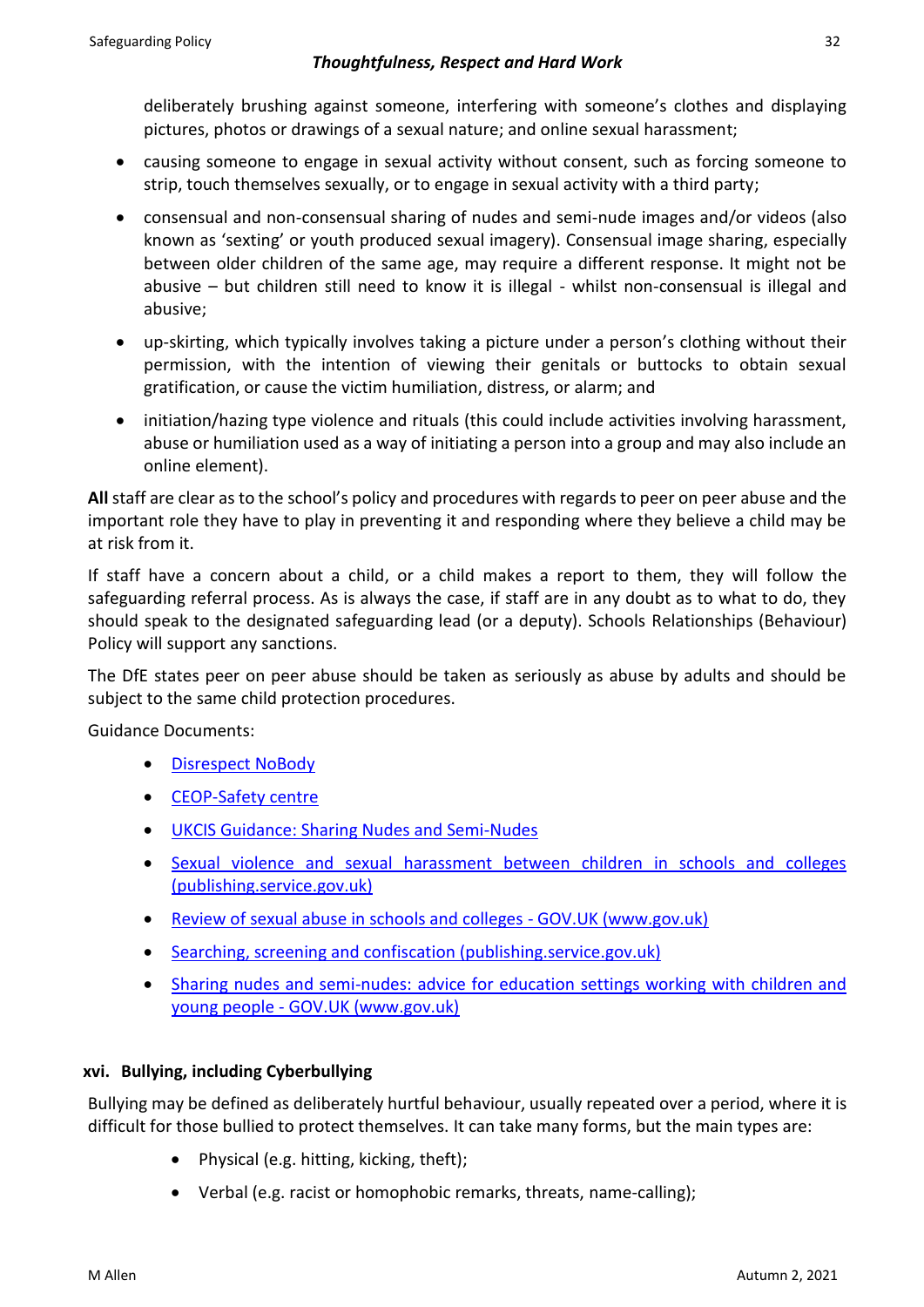- Emotional (e.g. isolating an individual from the activities and social acceptance of their peer group);
- Cyberbullying (including sexting).

Guidance on bullying can be [Preventing & tackling bullying](https://www.gov.uk/government/publications/preventing-and-tackling-bullying) [Cyberbullying advice](https://assets.publishing.service.gov.uk/government/uploads/system/uploads/attachment_data/file/374850/Cyberbullying_Advice_for_Headteachers_and_School_Staff_121114.pdf)

Sandford Hill [Anti-Bullying Policy](https://sandfordhill.org.uk/wp-content/uploads/2020/11/SH-Anti-Bullying-Policy-2020-1.pdf)

# **xvii. Private Fostering**

A private fostering arrangement is one that is made privately (without the involvement of a Local Authority) for the care of a child under the age of 16 (under 18, if disabled) by someone other than a parent or immediate relative. If the arrangement is to last, or has lasted, for 28 days or more, it is categorised as private fostering.

Close relatives are defined as a grandparent, brother, sister, uncle, or aunt (whether of full blood or half blood or by marriage or civil partnership), or a stepparent.

People become involved in private fostering for all kinds of reasons. Examples of private fostering include:

- Children who need alternative care because of parental illness;
- Children whose parents cannot care for them because their work or study involves long or antisocial hours;
- Children sent from abroad to stay with another family, usually to improve their educational opportunities;
- Unaccompanied asylum seeking and refugee children;
- Teenagers who stay with friends (or other non-relatives) because they have fallen out with their parents; and
- Children staying with families while attending a school away from their home area.

Our staff at Sandford Hill Primary School will notify the DSL/DDSL when they become aware of a private fostering arrangement. There is a mandatory duty on the school to inform Stoke-on-Trent Children's Services of a private fostering arrangement by contacting ChAD on 01782 235100, who then have a duty to check that the young person is being properly cared for and that the arrangement is satisfactory.

Guidance Document:

• [Children Act 1989](https://www.gov.uk/government/publications/children-act-1989-private-fostering) – Private Fostering

# **xviii. Preventing Radicalisation**

Children are vulnerable to extremist ideology and radicalisation. Similar to protecting children from other forms of harms and abuse, protecting children from this risk should be a part of a schools' safeguarding approach.

**Extremism** is the vocal or active opposition to our fundamental values, including democracy, the rule of law, individual liberty and the mutual respect and tolerance of different faiths and beliefs. This also includes calling for the death of members of the armed forces.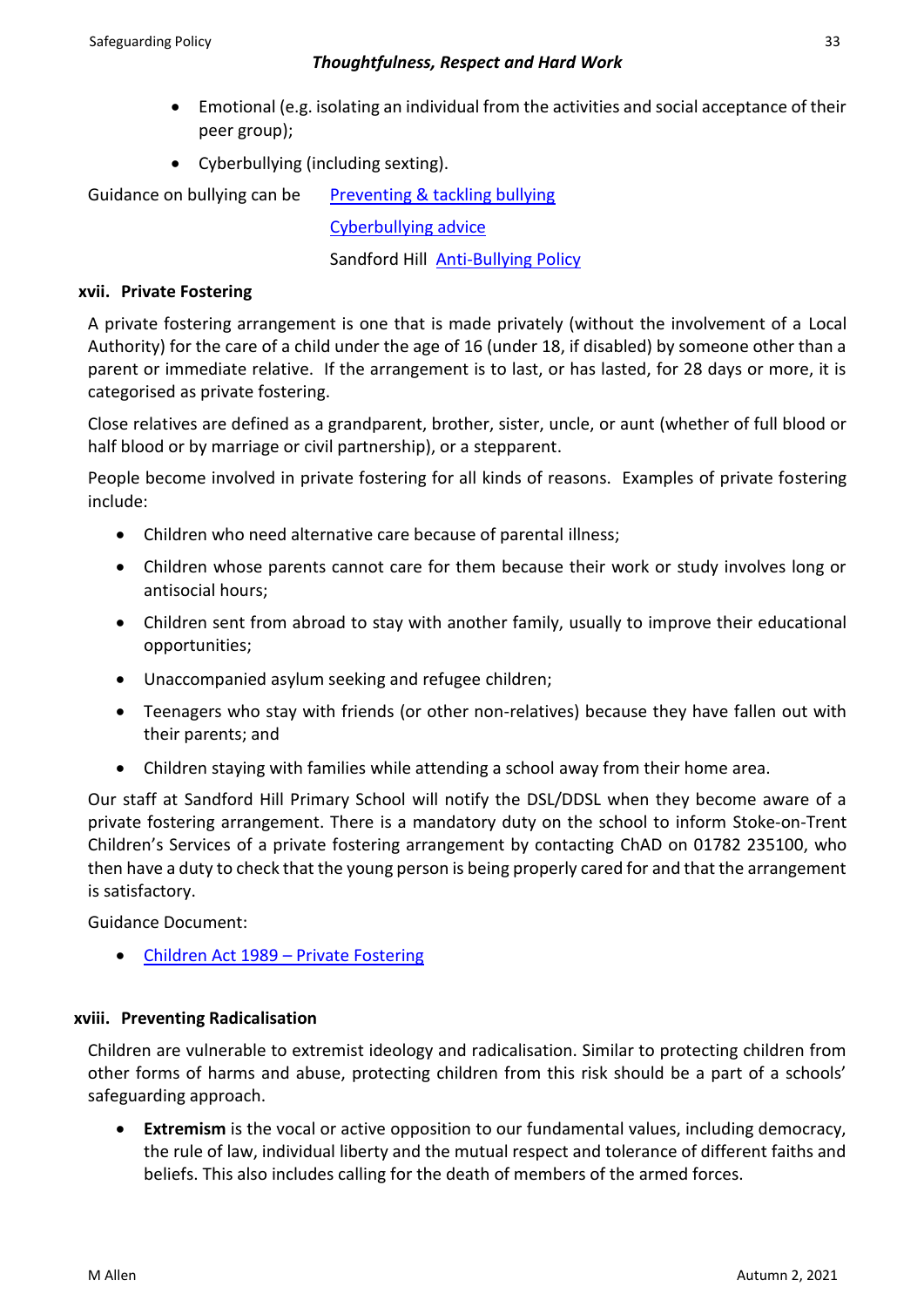- **Radicalisation** refers to the process by which a person comes to support terrorism and extremist ideologies associated with terrorist groups.
- **Terrorism** is an action that endangers or causes serious violence to a person/people; causes serious damage to property; or seriously interferes or disrupts an electronic system. The use or threat must be designed to influence the government or to intimidate the public and is made for the purpose of advancing a political, religious, or ideological cause.

At Sandford Hill Primary School we value freedom of speech and the expression of beliefs and ideology as fundamental rights underpinning our society's values. Pupils and school staff have the right to speak freely and voice their opinions. However, freedom comes with responsibility and free speech that is designed to manipulate the vulnerable or that leads to violence and harm of others goes against the moral principles in which freedom of speech is valued. Free speech is not an unqualified privilege; it is subject to laws and policies governing equality, human rights, community safety and community cohesion.

There is no single way of identifying whether a child is likely to be susceptible to an extremist ideology. Background factors combined with specific influences such as family and friends may contribute to a child's vulnerability. Similarly, radicalisation can occur through many different methods (such as social media or the internet) and settings (such as within the home).

The normalisation of extreme views may also make children and young people vulnerable to future manipulation and exploitation. Sandford Hill Primary School is clear that this exploitation and radicalisation must be viewed as a safeguarding concern and that protecting children from the risk of radicalisation is part of the school's safeguarding duty.

The school's designated safeguarding lead and deputies are aware of local procedures for making a Prevent referral.

Definitions of radicalisation and extremism and indicators of vulnerability to radicalisation are in **Appendix 5**.

# **Prevent Duty and Channel**

#### **xix. Prevent**

The school governors, the Head Teacher and the DSL will assess the level of risk within the school and put actions in place to reduce that risk. Risk assessment may include consideration of the school's RE curriculum, SEND policy, Assembly Policy, the use of school premises by external agencies, integration of students by gender and SEN, anti-bullying policy and other issues specific to the school's profile, community and philosophy.

All schools are subject to a duty to have "due regard to the need to prevent people being drawn into terrorism" (section 26, Counter Terrorism and Security Act 2015). This is known as The Prevent Duty and is part of our schools wider safeguarding obligations.

Designated safeguarding leads and other senior leaders familiarise themselves with the revised Prevent duty guidance: for England and Wales, especially paragraphs 57-76, which are specifically concerned with schools (and covers childcare). We follow the guidance in terms of four general themes: risk assessment, working in partnership, staff training and IT policies.

Our School will restrict and monitor online activity within the school to ensure that inappropriate sites are not accessed by students or staff. This is done using specialist online filtering and also monitoring software, which in this school is called **Securus.**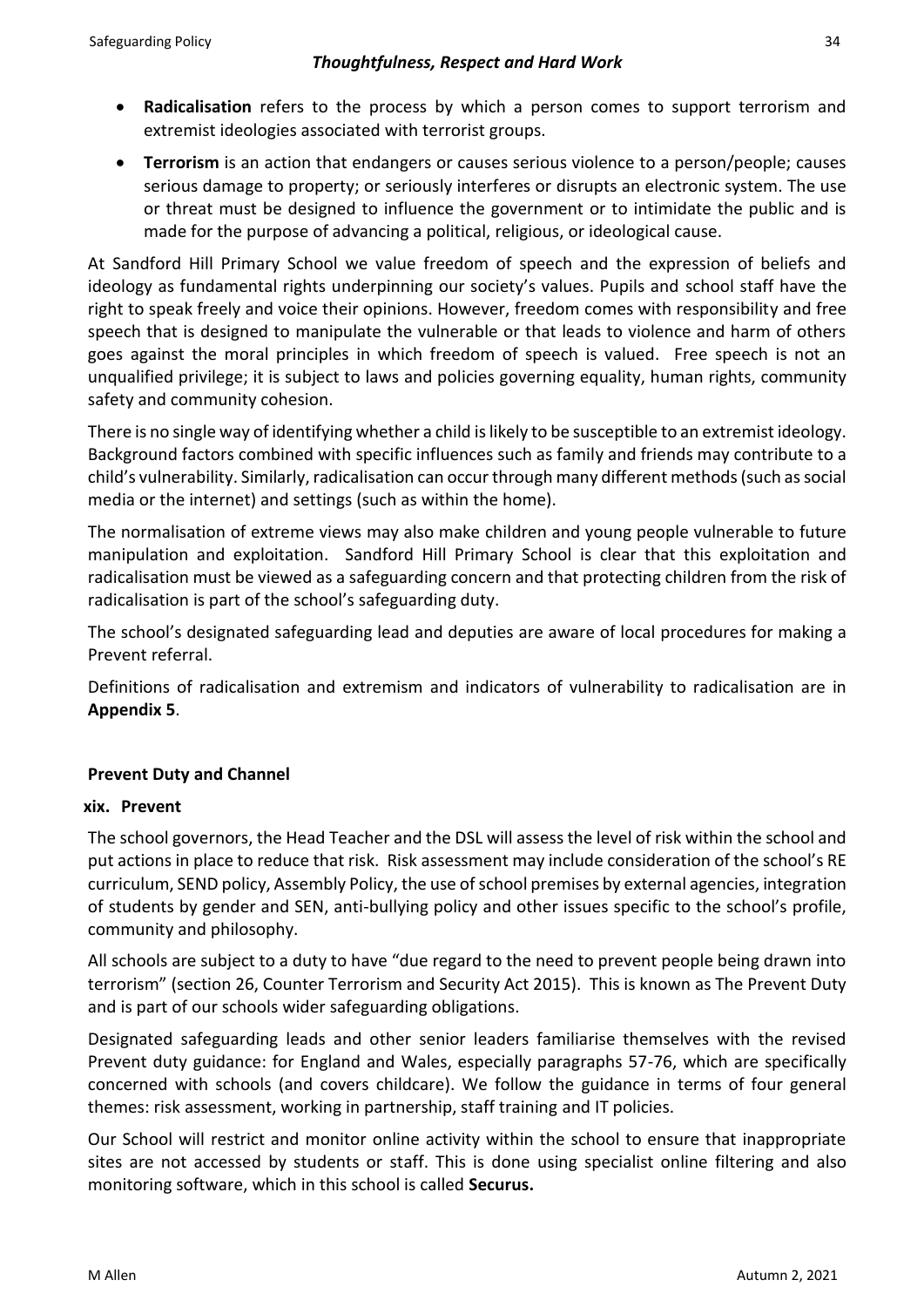# **xx. Channel**

Channel is a multi-agency approach to provide support to individuals who are at risk of being drawn into terrorist related activity. It is led by the Staffordshire Police Counter-Terrorism Unit and it aims to:

- Establish an effective multi-agency referral and intervention process to identify vulnerable individuals;
- Safeguard individuals who might be vulnerable to being radicalised, so that they are not at risk of being drawn into terrorist-related activity; and
- Provide early intervention to protect and divert people away from the risks they face and reduce vulnerability.

The Channel programme focuses on providing support at an early stage to people who are identified as being vulnerable to being drawn into terrorism. It provides a mechanism for schools to make referrals if they are concerned that an individual might be vulnerable to radicalisation. An individual's participation in the programme is entirely voluntary at all stages.

Schools have a duty to co-operate with the Channel programme in the carrying out of its functions and with the Police in providing information about an individual who is referred to Channel (Section 38, Counter Terrorism and Security Act 2015).

Guidance Documents:

- [The Prevent Duty.](https://www.gov.uk/government/publications/protecting-children-from-radicalisation-the-prevent-duty)
- [Educate Against Hate](https://educateagainsthate.com/)
- [ACT Early | Prevent radicalisation](https://actearly.uk/)

# **xxi. Serious Violence**

All staff should be aware of the indicators, which may signal children are at risk from, or are involved with serious violent crime. These may include increased absence from school, a change in friendships or relationships with older individuals or groups, a significant decline in performance, signs of selfharm or a significant change in wellbeing, or signs of assault or unexplained injuries. Unexplained gifts or new possessions could also indicate that children have been approached by, or are involved with, individuals associated with criminal networks or gangs and may be at risk of criminal exploitation.

All staff should be aware of the range of risk factors which increase the likelihood of involvement in serious violence, such as being male, having been frequently absent or permanently excluded from school, having experienced child maltreatment and having been involved in offending, such as theft or robbery.

Guidance documents:

- [Home Office Preventing Youth Violence and Gang Involvement](https://www.gov.uk/government/publications/advice-to-schools-and-colleges-on-gangs-and-youth-violence)
- [Criminal Exploitation of Children and Vulnerable Adults; County Lines](https://www.gov.uk/government/publications/criminal-exploitation-of-children-and-vulnerable-adults-county-lines)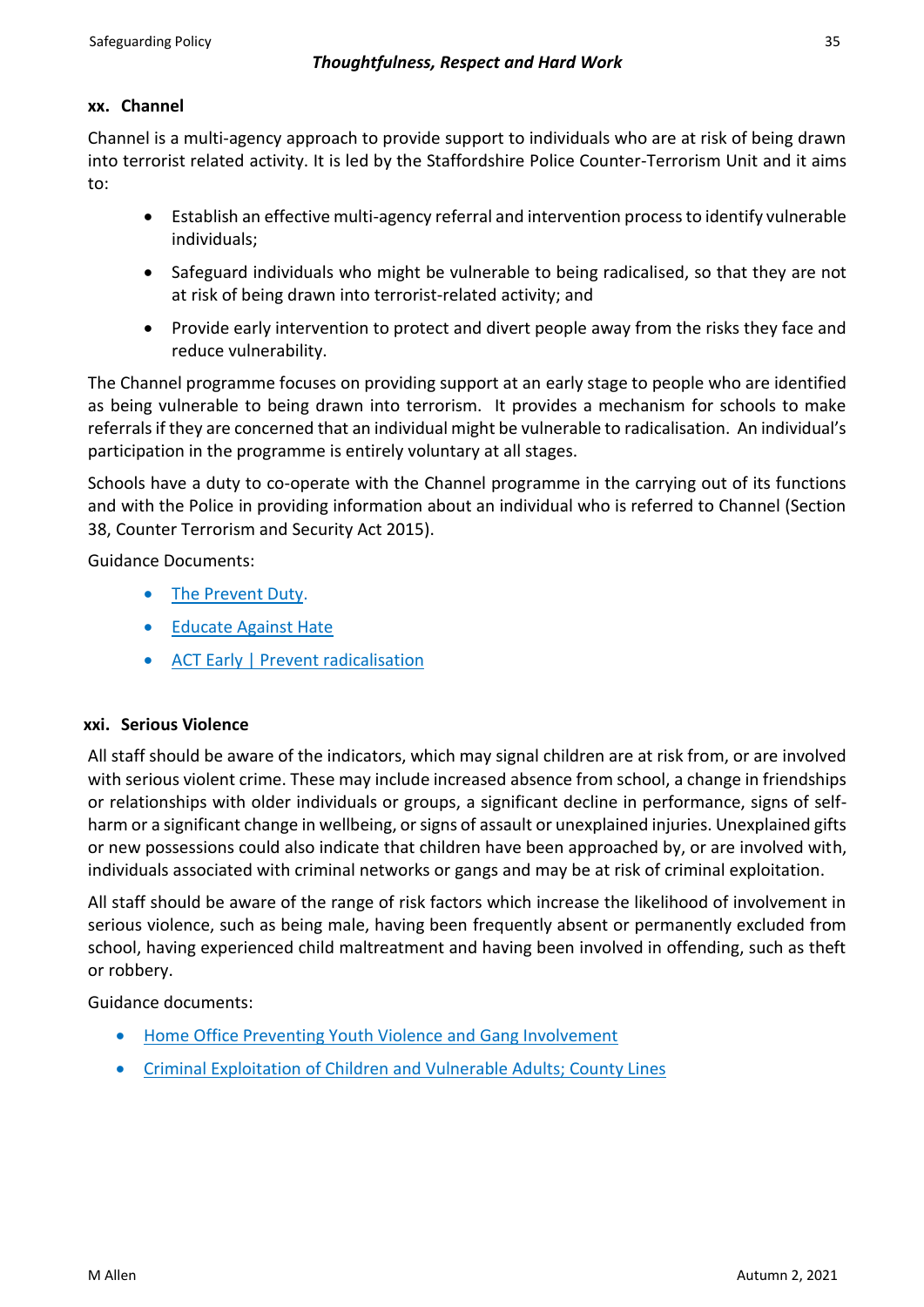# **12. VULNERABLE CHILDREN**

We recognise that our safeguarding responsibilities are clearly linked to our responsibilities for ensuring that appropriate responses are in place for children who are **absent from school** or **who go missing from education**. We will inform the Local Authority of any pupil who fails to attend school regularly, or who has been absent without school permission for a continuous period of **10 school days or more.**

As a school we are aware of the potential for children with SEN to have **additional barriers when it comes to safeguarding**, the school recognises that this group can be more vulnerable to abuse and neglect. Disabled children may be **especially vulnerable to abuse** because they may have an impaired capacity to resist or avoid abuse. They may have speech, language and communication needs which may make it **difficult to tell** others what is happening.

Heightened vulnerability linked to:

- Communications skills;
- Maturity (Lower cognitive ability);
- Perceptions of intent from others;
- Lower self-esteem/confidence;
- Potential to trust unreservedly;
- A need to have "friends" or find a partner;
- Differing boundaries; and
- Online safety digital technology understanding.

A **combination** of these factors can make them more susceptible to risks.

Children develop and mature at different rates, so what appears to be worrying for a younger child might be normal behaviour for an older child. Parental behaviours may also indicate child abuse or neglect, so you should also be alert to parent/child interactions which are concerning and other parental behaviours. This could include parents who are under the influence of drugs or alcohol, if there is a sudden change in their mental health or if domestic abuse is present. By **understanding the warning signs**, you can respond to problems as early as possible and provide the right support and services for the child and their family.

Children say they need:

- **Vigilance**: to have adults notice when things are troubling them;
- **Understanding and action**: to be heard and understood; and to have that understanding acted upon;
- **Stability**: to be able to develop an on-going stable relationship of trust with those helping them;
- **Respect**: to be treated with the expectation that they are competent, rather than not;
- **Information and engagement**: to be informed about and involved in procedures, decisions, concerns and plans;
- **Explanation**: to be informed of the outcome of assessments, decisions and how they have been reached, positive or negative;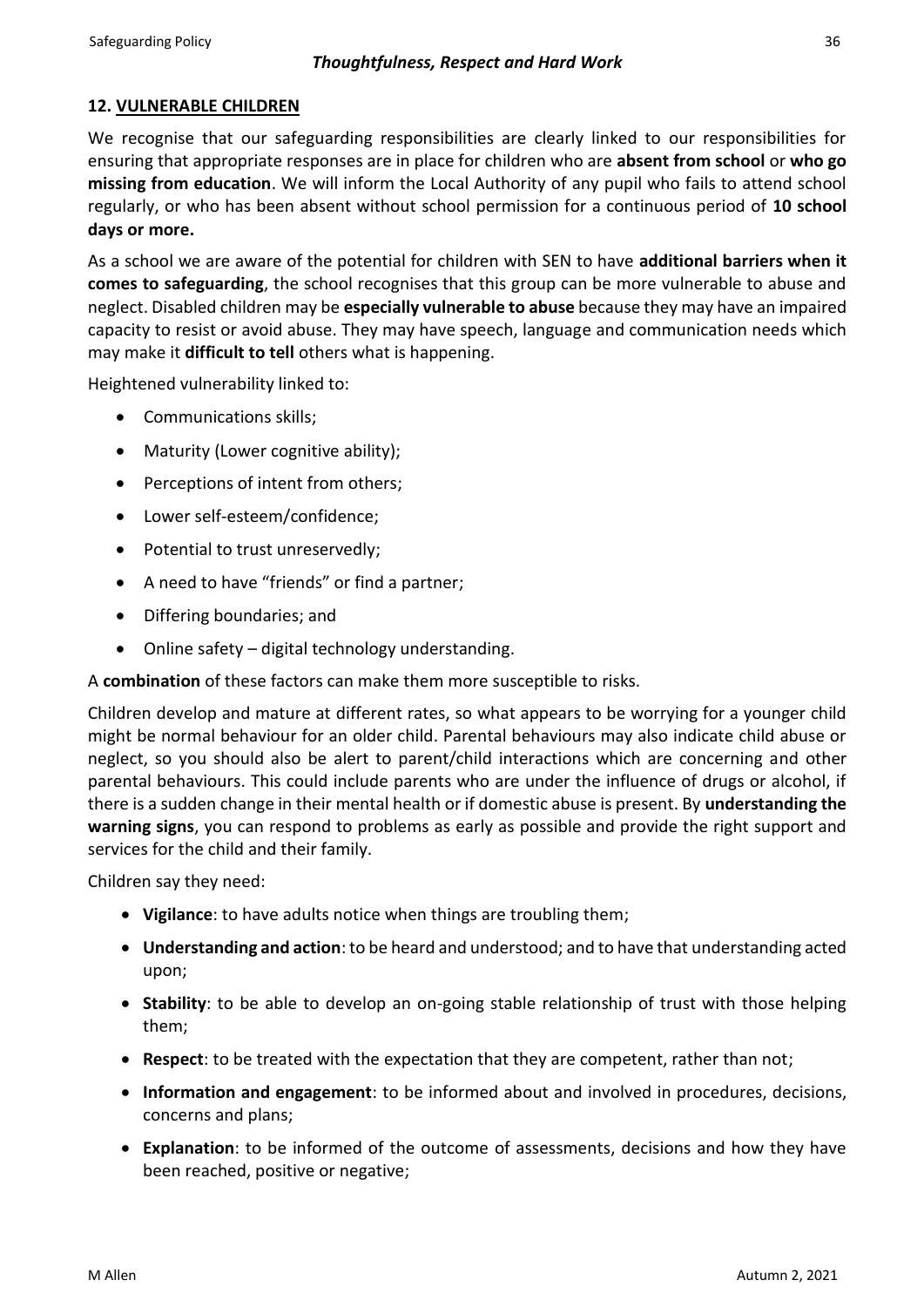- **Support:** to be provided with support in their own right as well as a member of their family; and
- **Advocacy**: to be provided with advocacy, to assist them in putting forward their views.

# **Children potentially at greater risk of harm - Children who need a social worker (Child in Need & Child Protection Plans)**

Our DSL/DDSL are aware that some children may need a social worker due to safeguarding or welfare needs. Local authorities should share the fact that a child has a social worker. Children may need this help due to abuse, neglect and complex family circumstances.

We know that a child's experiences of adversity and trauma can leave them vulnerable to further harm, as well as educationally disadvantaged in facing barriers to attendance, learning, behaviour and mental health. The DSL will hold and use information so that decisions can be made in the best interests of the child's safety, welfare and educational outcomes.

Where children need a social worker, this will inform decisions about safeguarding (for example, responding to unauthorised absence or missing education where there are known safeguarding risks) and about promoting welfare (for example, considering the provision of pastoral and/or academic support, alongside action by statutory services.) We will strengthen provision to reduce absence and exclusions for this group as we recognise that regular attendance is important for vulnerable pupils and school can act as a protective factor.

We will work as a school to narrow the attainment gap, have high aspirations for all children with a social worker and will design our Pupil Premium strategy to meet the needs of CWSW (Children with a social worker).

We will ensure that they benefit from additional support to recover from the impact of COVID-19 using a strength-based approach with the child's voice central to our planning. (e.g. National Tutoring Programme/Recovery Premium)

The Mental Health Lead in school will work to assess, understand and meet the Social Emotional & Mental Health needs of Children with a social worker, as we recognise, they are more likely to experience issues than their peers.

# **Looked After Children** (LAC)

All Local Authorities are advised to support the raising of the educational attainment and achievement of their Looked After Children through the overarching support of the Virtual School. The responsibility for each child's education, target setting, learning and teaching remains with the schools where they are enrolled.

Stoke-on-Trent's Virtual School for Looked After Children provides a support and challenge role for schools and Local Authority teams. This is in the form of staffing support; access to additional resources to enable the support of educational outcomes; information, advice and guidance (especially around Personal Education Plans); monitoring and tracking of educational outcomes and targets and training and support at key transitional moments

# **Name of LAC designated teacher: - Mrs M Allen**

The governing body must ensure that the designated teacher undertakes the appropriate training (section 20(2) of the 2008 Act).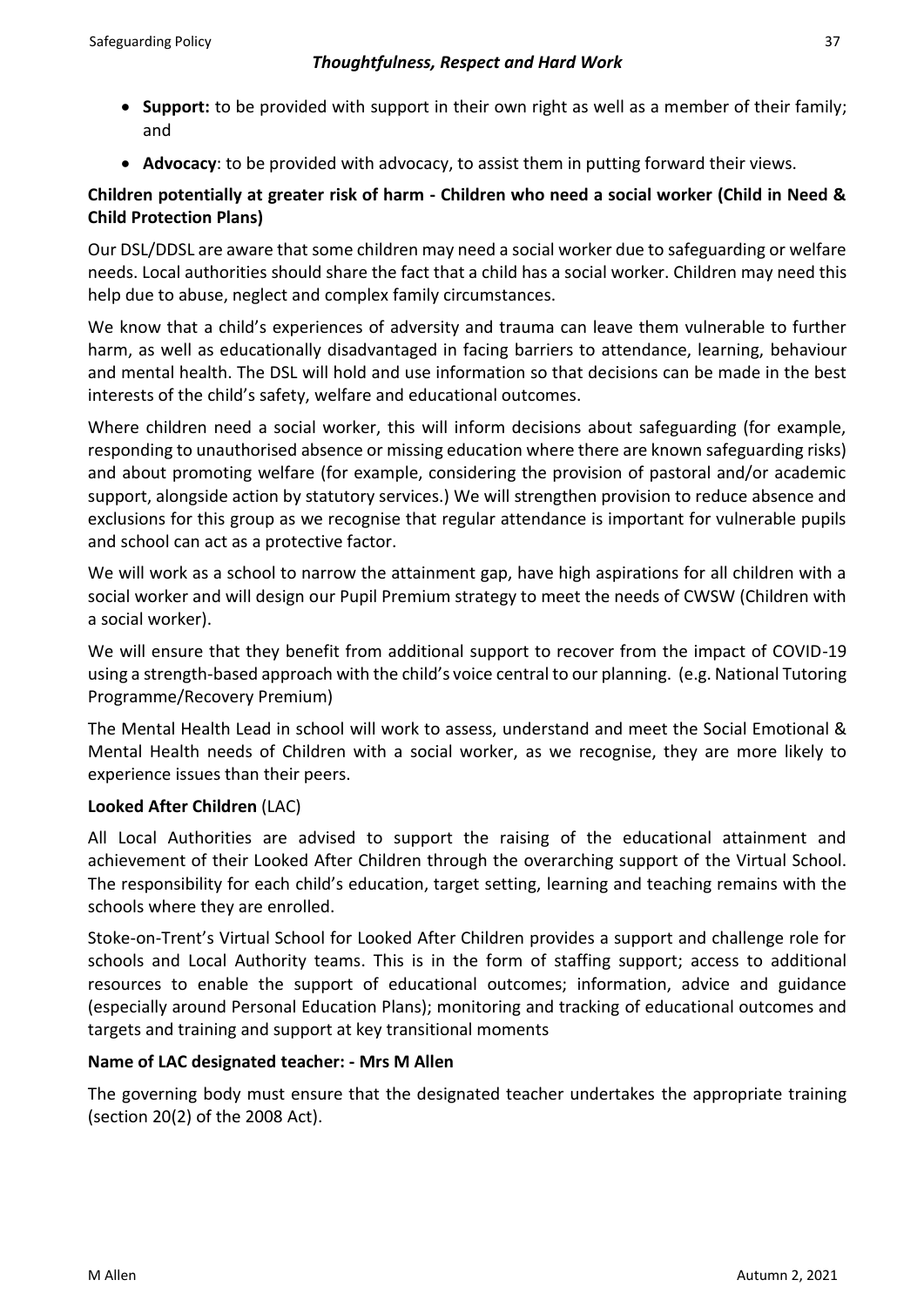# **The role of the designated teacher for LAC within the school**

The designated teacher plays a crucial role leading the responsibility for helping school staff understand how things affect how looked after children learn and achieve.

The designated teacher will:

- Promote a culture of high expectations and aspirations for how looked after children learn;
- Make sure the young person has a voice in setting learning targets;
- Be a source of advice for staff about differentiated teaching strategies appropriate for individual children and in making full use of Assessment for Learning.
- Make sure that looked after children are prioritised in one-to-one tuition arrangements and that carers understand the importance of supporting learning at home.
- Has the lead responsibility for the development and implementation of the child's personal education plan (PEP) within the school.

Guidance Document:

• [Designated Teacher for Looked After Children](https://www.gov.uk/government/publications/designated-teacher-for-looked-after-children)

# **Children potentially at greater risk of harm**

Children who need a social worker (Child in Need & Child Protection Plans)

Children may need a social worker due to safeguarding or welfare needs. Children may need this help due to abuse, neglect and complex family circumstances. A child's experiences of adversity and trauma can leave them vulnerable to further harm, as well as educationally disadvantaged in facing barriers to attendance, learning, behaviour and mental health.

Local authorities should share the fact a child has a social worker and the designated safeguarding lead should hold and use this information so that decisions can be made in the best interests of the child's safety, welfare and educational outcomes. This should be considered as a matter of routine. There are clear powers to share this information under existing duties on both local authorities and schools and colleges to safeguard and promote the welfare of children. Where children need a social worker, this should inform decisions about safeguarding (for example, responding to unauthorised absence or missing education where there are known safeguarding risks) and about promoting welfare (for example, considering the provision of pastoral and/or academic support, alongside action by statutory services).

# **13. EDUCATIONAL VISITORS TO SCHOOL.**

We will undertake risk assessment and use professional judgement and experience when deciding whether to seek an enhanced DBS for any volunteer not engaging in regulated activity. In doing so we will consider:

- What we know about the individual/company, including formal and informal information offered by staff, parents, other establishments, or volunteers;
- Whether the individual/company has other employment or undertakes voluntary activities where references can be advised and suitability recorded;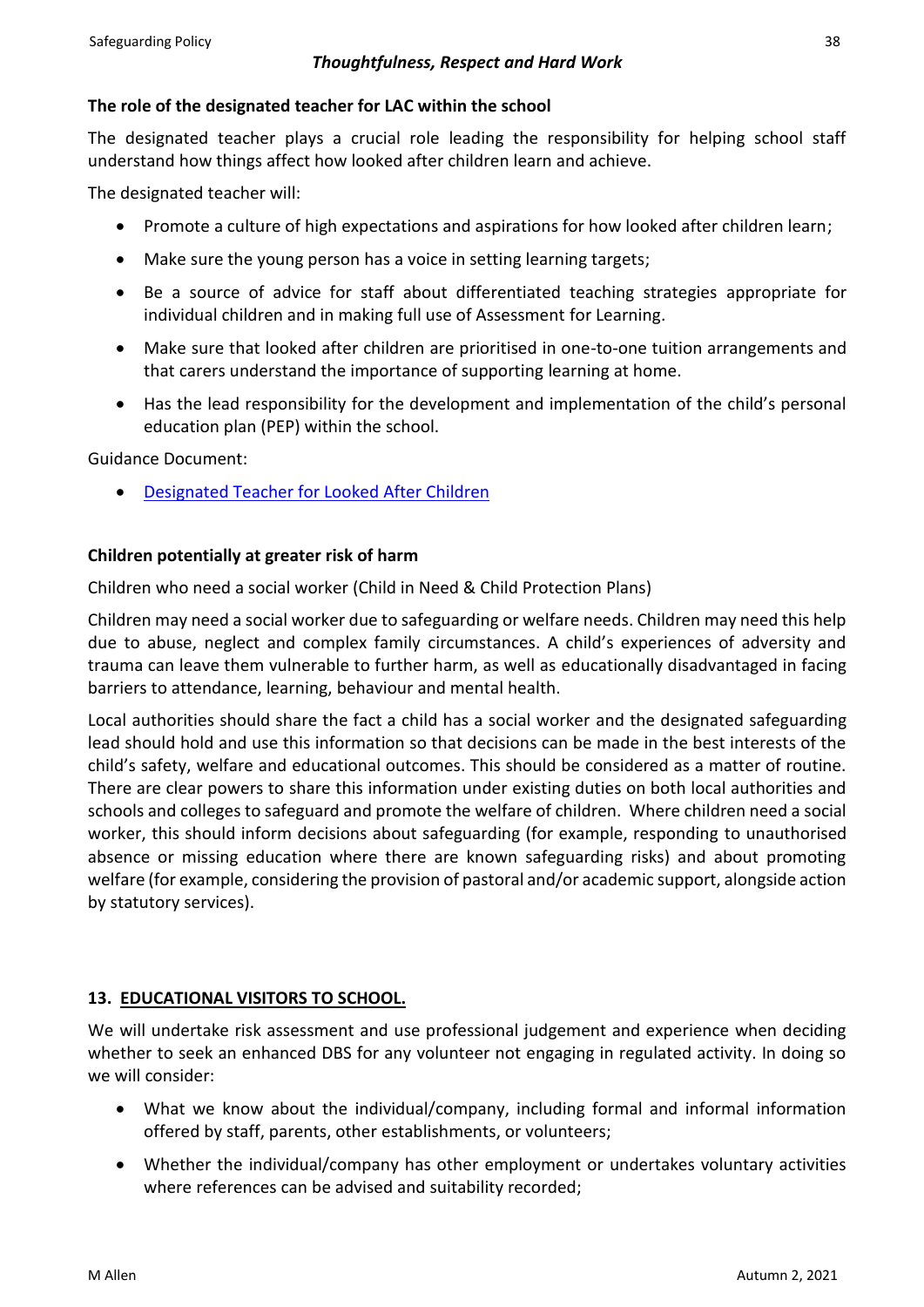- Whether the role is eligible for an enhanced DBS check;
- We will clearly have decided the level of supervision required through risk assessment the supervision will be "reasonable in all the circumstances to ensure the protection of children" as stated in KCSIE 2021

We have clear visitor's procedure that enables us to offer pupil experiences of meeting other professionals to extend knowledge and curriculum. This clearly states whether they are supervised or unsupervised within the school.

# **14. MANAGING ALLEGATIONS AGAINST ALL STAFF, INCLUDING SUPPLY STAFF, VOLUNTEERS AND CONTRACTORS (Appendix 4)**

Our aim is to provide a safe and supportive environment securing wellbeing and best possible outcomes for the children at Sandford Hill Primary School. We do recognise that sometimes the behaviour of adults may lead to an allegation of abuse being made.

The Governing Body ensures that there are procedures in place for dealing with the two sections covering two levels (see below) of concern and/or allegations against staff members, supply staff, volunteers and contractors.

- Allegations that may meet the harms threshold.
- Allegation/concerns that do not meet the harms threshold referred to for the purposes of this guidance as 'low level concerns'.

# Allegations that may meet the harms threshold

We will follow KCSIE 2021 guidance should there be an incident where it is alleged that someone working in our education setting providing education for children under 18 years of age, including supply teachers, volunteers and contractors has:

- behaved in a way that has harmed a child or may have harmed a child and/or;
- possibly committed a criminal offence against or related to a child and/or;
- behaved towards a child or children in a way that indicates he or she may pose a risk of harm to children; and/or
- behaved or may have behaved in a way that indicates they may not be suitable to work with children.

This relates to members of staff, supply staff, volunteers and contractors, who are currently working in any education setting, regardless of whether the school is where the alleged abuse took place. Allegations against a teacher who is no longer teaching and/or historical allegations of abuse will be referred to the police.

Where we are not the employer of an individual, we still have responsibility to ensure allegations are dealt with appropriately and that they liaise with relevant parties. In no circumstances will we decide to cease to use a supply teacher due to safeguarding concerns, without finding out the facts and liaising with the LADO to determine a suitable outcome. Our Governing body will discuss with the agency whether it is appropriate to suspend the supply teacher, or redeploy them to another part of the school, whilst they carry out their investigation.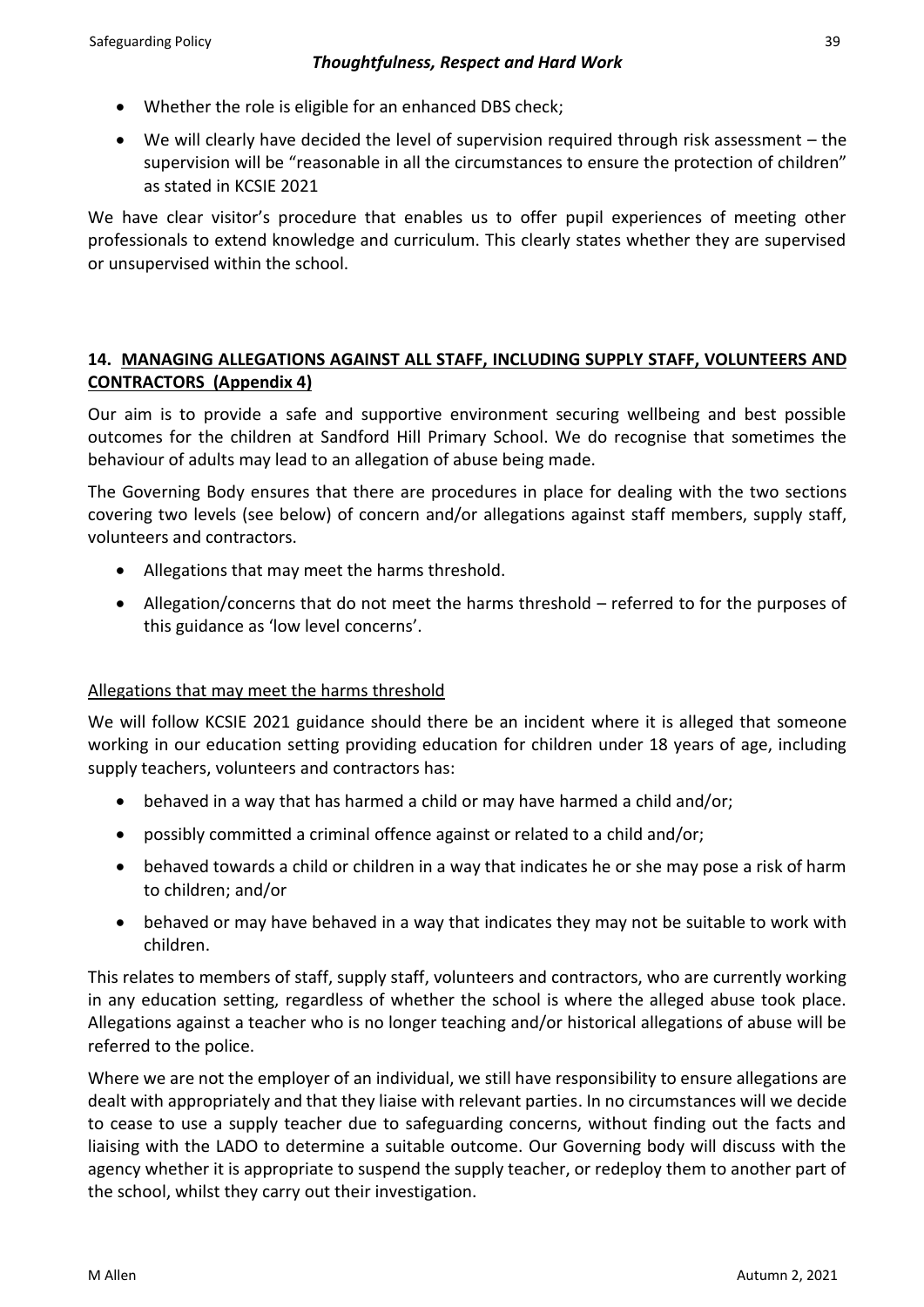We take all possible steps to safeguard our children and to ensure that the adults in our school are safe to work with children. We ensure that the procedures outlined in *Staffordshire Safeguarding Children's Board Protocol: Managing Allegations of abuse Against Persons who work with Children and role of LADO* and Part 4 of *'Keeping Children Safe in Education'*, DfE (2021) are adhered to and will seek appropriate advice from the Local Authority Designated Officer (LADO). Tel 01782 235100.

If an allegation is made or information is received about an adult who works at Sandford Hill Primary School, **which** indicates that they may be unsuitable to work with children, the member of staff receiving the information should inform the Head Teacher immediately. Should an allegation be made against the Headteacher, this will be reported to the Chair of the Governing Body.

If neither the Headteacher nor Chair of Governing Body is contactable on that day, the information must be passed to and dealt with by either the member of staff acting as Headteacher or the Vice Chair of Governors.

The Headteacher or Chair of Governors will seek advice from the LADO within one working day. No member of staff or the governing body will undertake further investigations before receiving advice from the LADO.

# Allegation/concerns that do not meet the harms threshold – referred to for the purposes of this guidance as 'low level concerns'.

We are aware that concerns may arise in several ways and from several sources, for example: suspicion, complaint, disclosure made by a child, parent or other adult within or outside of our school, or as a result of vetting checks undertaken.

We have the appropriate policies and processes in place to manage and record any such concerns (log, challenge and monitor) and take appropriate action to safeguard children. As part of our whole school approach to safeguarding, we promote an open and transparent culture in which **all** concerns about **all** adults working in or on behalf of our school (including supply teachers, volunteers and contractors) are dealt with promptly and appropriately.

We have created a culture in which all concerns about adults (including allegations that do not meet the harms threshold) are shared responsibly and with the right person, recorded and dealt with appropriately and this is critical. We encourage an open and transparent culture; enabling us to identify concerning, problematic or inappropriate behaviour early; minimise the risk of abuse; and ensure that adults working in or on behalf of Sandford Hill Primary School are clear about professional boundaries and act within these boundaries and in accordance with the ethos and values of the institution.

Low level does not mean that it is insignificant, it means that the behaviour towards a child does not meet the harms threshold. Low level concern is still a concern, no matter how small and even if no more than causing a sense of unease or a 'nagging doubt' - that an adult working in or on behalf of the school or college may have acted in a way that:

- is inconsistent with the staff code of conduct, including inappropriate conduct outside of work; and
- does not meet the allegations threshold or is otherwise not considered serious enough to consider a referral to the LADO.

Examples of such behaviour could include, but are not limited to:

- being over friendly with children;
- having favourites;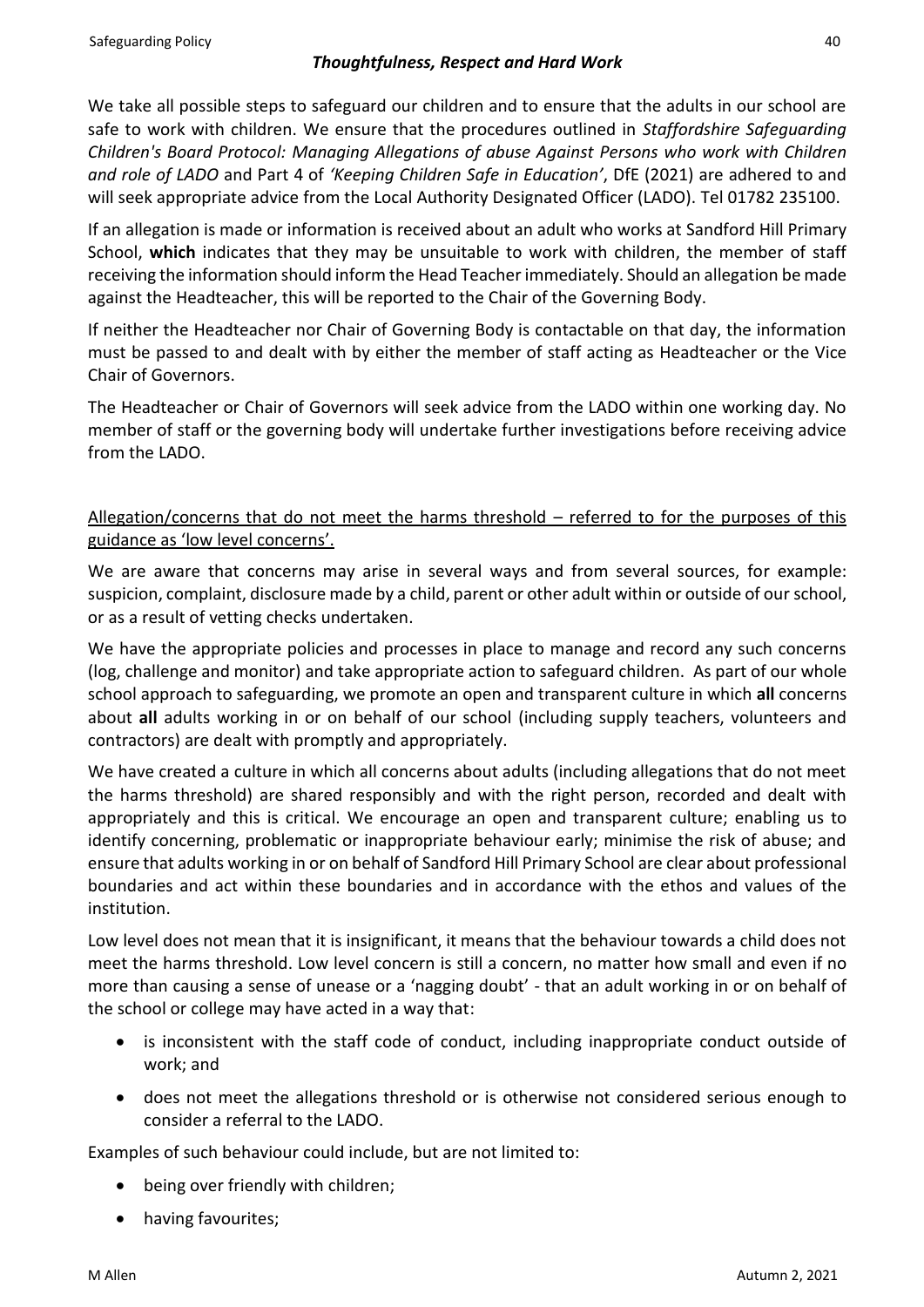- taking photographs of children on their mobile phone;
- engaging with a child on a one-to-one basis in a secluded area or behind a closed door; or
- using inappropriate sexualised, intimidating, or offensive language.

We understand how crucial it is that any such concerns, including those which do not meet the harm threshold, are shared responsibly and with the right person and recorded and dealt with appropriately. Ensuring they are dealt with effectively will also protect those working in or on behalf of our setting from potential false allegations or misunderstandings.

Any member of staff or volunteer who does not feel confident to raise their concerns with the Headteacher or Chair of Governors should contact **the LADO directly on 01782 235100.** General guidance on whistle blowing can be found at this [link.](https://www.gov.uk/whistleblowing)

The NSPCC [whistleblowing helpline i](https://www.gov.uk/government/news/home-office-launches-child-abuse-whistleblowing-helpline)s available for staff who do not feel able to raise concerns regarding child protection failures internally. Staff can call 0800 028 0285 and the line is available from 8:00am to 8:00pm, Monday to Friday and Email: help@nspcc.org.uk.

The School has a legal duty to refer to the Disclosure and Barring Service anyone who has harmed, or poses a risk of harm, to a child, or if there is reason to believe the member of staff has committed one of a number of listed offences and who has been removed from working (paid or unpaid) in regulated activity, or would have been removed had they not left. The DBS will consider whether to bar the person. If these circumstances arise in relation to a member of staff at our school, a referral will be made as soon as possible after the resignation or removal of the individual in accordance with advice from the LADO and/or HR. The DSL has a responsibility to inform Barring service.

# **15. INFORMATION SHARING**

At all times we will work in partnership and endeavour to establish effective working relationships with parents, carers and colleagues from other agencies in line with Working Together to Safeguard Children (2018). Our school works closely with Stoke and Staffordshire Children's Social Care and, where appropriate from a placing Local Authority.

Information sharing is vital in identifying and tackling all forms of abuse and neglect and in promoting children's welfare, including their educational outcomes. Schools and colleges have clear powers to share, hold and use information for these purposes.

As part of meeting a child's needs, our Governing Body recognises the importance of information sharing between practitioners and local agencies. This includes ensuring arrangements are in place to set out clearly the processes and principles for sharing information within our setting and with the three safeguarding partners, other organisations, agencies and practitioners as required.

We are proactive in sharing information as early as possible to help identify, assess and respond to risks or concerns about the safety and welfare of children, whether this is when problems are first emerging, or where a child is already known to the Local Authority children's social care.

Our Governing body are aware that among other obligations, the Data Protection Act 2018 and the GDPR place duties on organisations and individuals to process personal information fairly and lawfully and to keep the information they hold safe and secure. Our Governing Body ensure that relevant staff have due regard to the relevant data protection principles, which allow them to share (and withhold) personal information, as provided for in the Data Protection Act 2018 and the GDPR.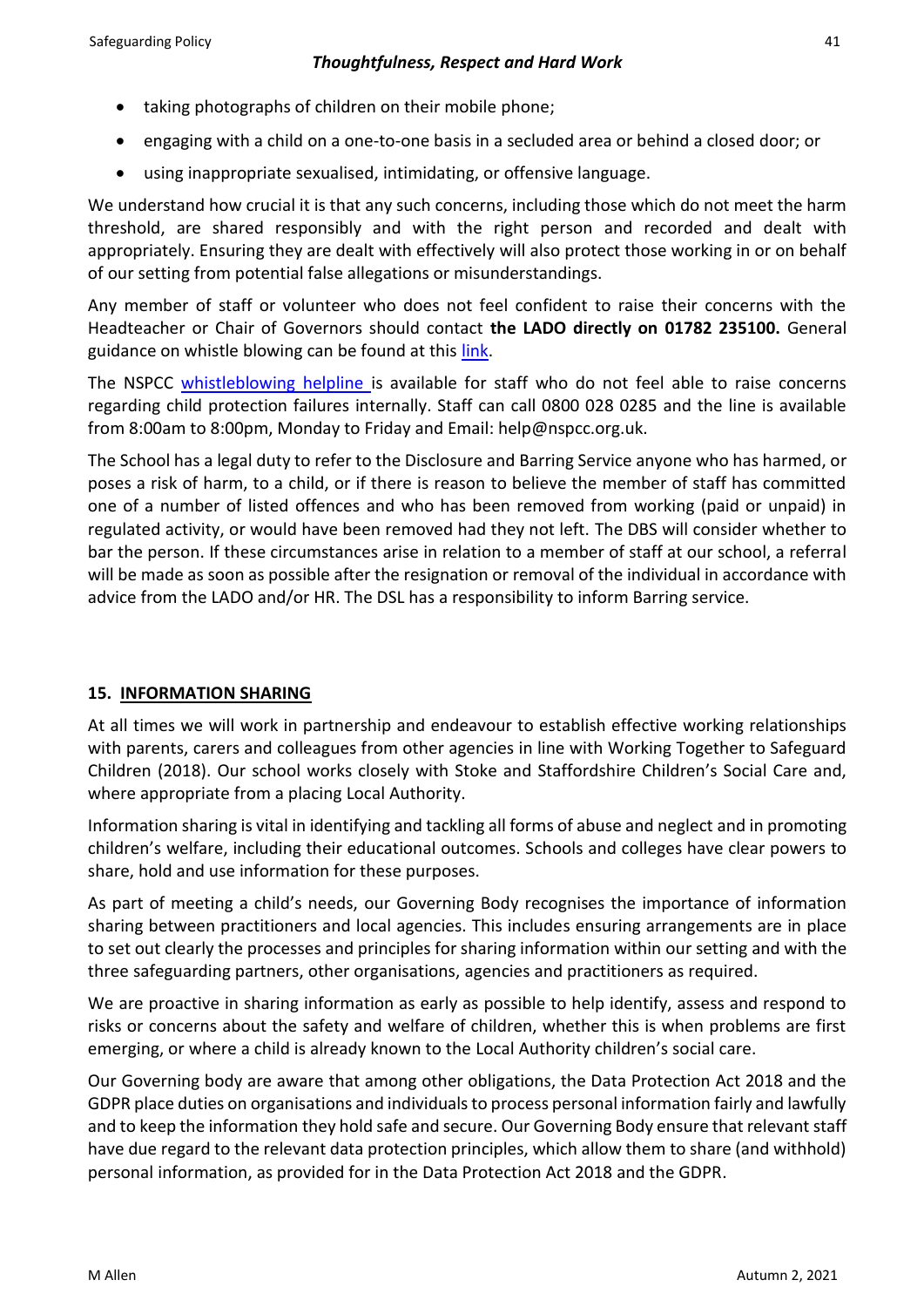Where children leave our school/academy/college, the DSL will ensure that any relevant Child Protection file is transferred to the new setting as soon as possible, ensuring secure transit, with confirmation of receipt.

In addition to the child protection file, our DSL will also consider if it would be appropriate to share any information with the new school/college in advance of the child leaving. For example, information that would allow the new setting to continue supporting the victims of abuse and have that support in place for when the child arrives.

**The Data Protection Act 2018 and GDPR do not prevent the sharing of information for the purposes of keeping children safe. Fears about sharing information must not be allowed to stand in the way of the need to safeguard and promote the welfare and protect the safety of children.**

Guidance documents:

• [Data Protection: Toolkit for schools](https://assets.publishing.service.gov.uk/government/uploads/system/uploads/attachment_data/file/747620/Data_Protection_Toolkit_for_Schools_OpenBeta.pdf)

# **16. MANAGING COMPLAINTS**

As a school we encourage children and families to raise compliments, concerns or comments and have a robust internal investigation process.

The comments and complaints policy states clearly the stages of complaints and where to escalate concerns. Our [complaints policy](https://sandfordhill.org.uk/wp-content/uploads/2021/11/Complaints-Policy-2021.pdf) is on our school website for parents/carers to access.

**Safeguarding concerns should be raised with school immediately**. If a concern means a child is **at immediate risk, the individual needs to contact Stoke-on-Trent Childrens Advice and Duty (Chad) service on 01782 235100.**

# **17. SITE SECURITY**

At Sandford Hill Primary School we provide a secure site which is controlled by precise management directives, but the site is only as secure as the people who use it. All people on the site must adhere to the rules which govern it. Laxity can cause potential problems with safeguarding, therefore:

- External gates are kept closed during the school day; visitors gain access through the main entrance.
- Visitors, contractors, volunteers and students must only enter through the main entrance and after signing in at the office will be issued with a visitor badge which must be displayed. School has a clear system of ensuring the above visitors that do not present a DBS, are accompanied/supervised by a regulated staff member. Any visitor on site who is not identifiable by a visitor's pass should be challenged by any staff member and this will be reported to a member of the Senior Leadership Team.
- Parents, carers and grandparents attending functions have access only through the designated and supervised entrances, with tickets for visitors for appropriate school events.
- Children will only be allowed home with adults with parental responsibility or confirmed permission.
- Empty classrooms should have windows and doors closed.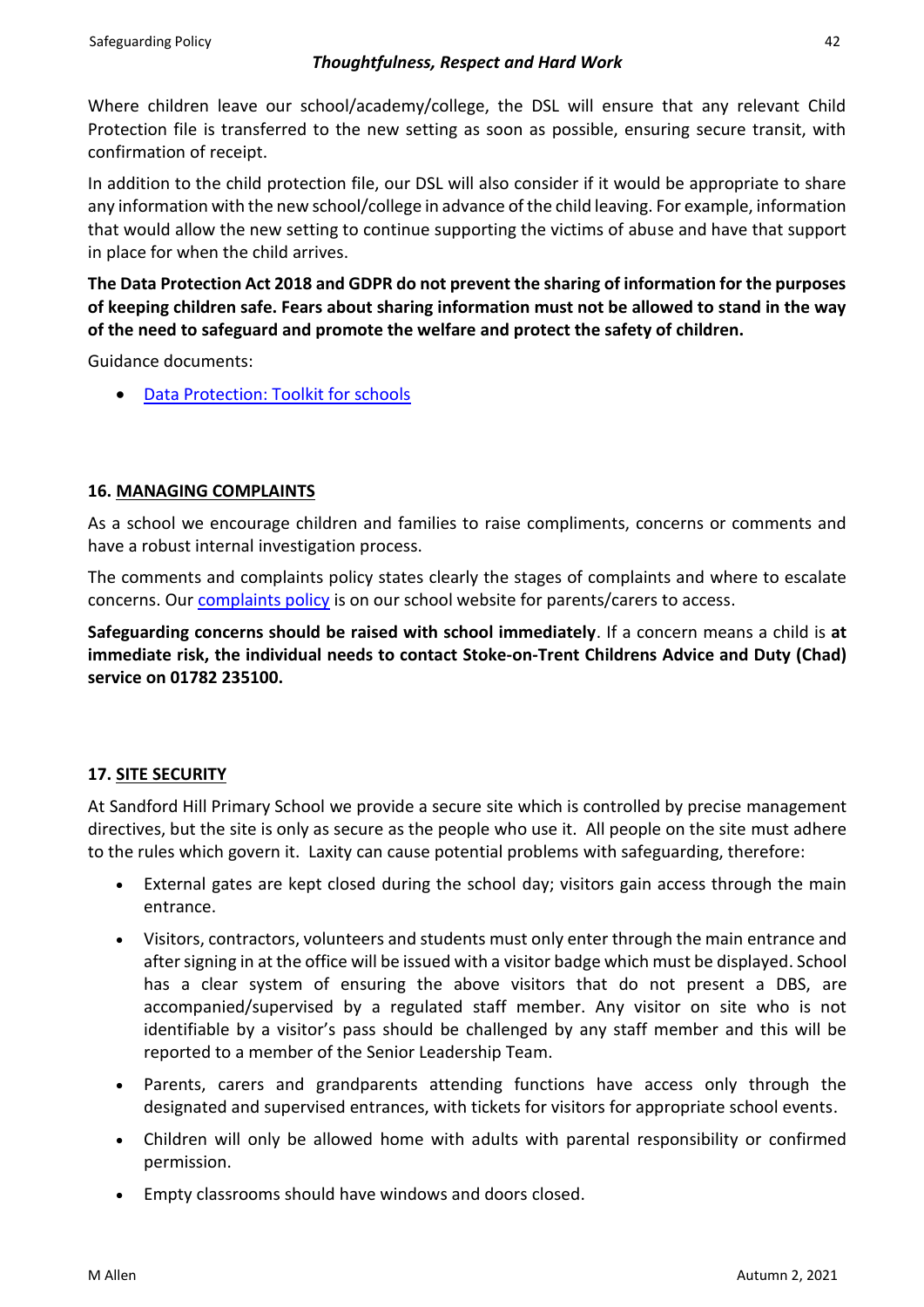- External doors should remain closed at all times, unless during lunchtime when the area is supervised.
- Children should never be allowed to leave school during school hours unless collected by an adult, such as a parent, who is doing so for a valid reason. They should report to the office to do this and should sign the child out on the e-reception iPad.
- Two members of staff are always on duty at break times.
- A health and safety audit is completed annually with risk assessment/safety planning and will form part of Governors annual report.
- The risk management of site security is managed by senior leadership/governance, we have a clear system of risk assessments and review timescales of these.

# **18. EARLY YEARS FOUNDATION STAGE**

This framework is **mandatory for all early years' providers** (Statutory framework for the Early Years Foundation Stage; revised March 2021).

Every child deserves the **best possible start in life** and the support that enables them to fulfil their potential. Children develop quickly in the early years and a child's experiences **between birth and age five** have a major impact on their future life chances. A secure, safe and happy childhood is important in its own right. Good parenting and high-quality early learning, together provide the foundation children need to **make the most of their abilities and talents as they grow up.** 

The Early Years Foundation Stage (EYFS) sets the standards that all early years' providers must meet to ensure that children learn and develop well and are kept **healthy and safe**. It promotes teaching and learning to ensure children's 'school readiness' and gives children the broad range of knowledge and skills that provide the right foundation for good future progress through school and life.

For our staff who work in childcare provision or who are directly concerned with the management of such provision, the school needs to ensure that appropriate checks are carried out to ensure that individuals are not disqualified under the Child Care (Disqualification) Regulations 2018. Further information on the staff to whom these regulations apply, the checks that should be carried out and the recording of those checks can be found the following document ( $2<sup>nd</sup>$  bullet point).

Guidance documents:

- [Statutory framework for the early years foundation stage](https://assets.publishing.service.gov.uk/government/uploads/system/uploads/attachment_data/file/974907/EYFS_framework_-_March_2021.pdf)
- [Early years foundation stage \(EYFS\) statutory framework](https://www.gov.uk/government/publications/early-years-foundation-stage-framework--2)

As a school we ensure that at least one person with a current paediatric first aid certificate must always be on the premises and available when children are present and must accompany children on outings.

There is a clear policy use of mobile phones on school premises. Reporting and storing of medication.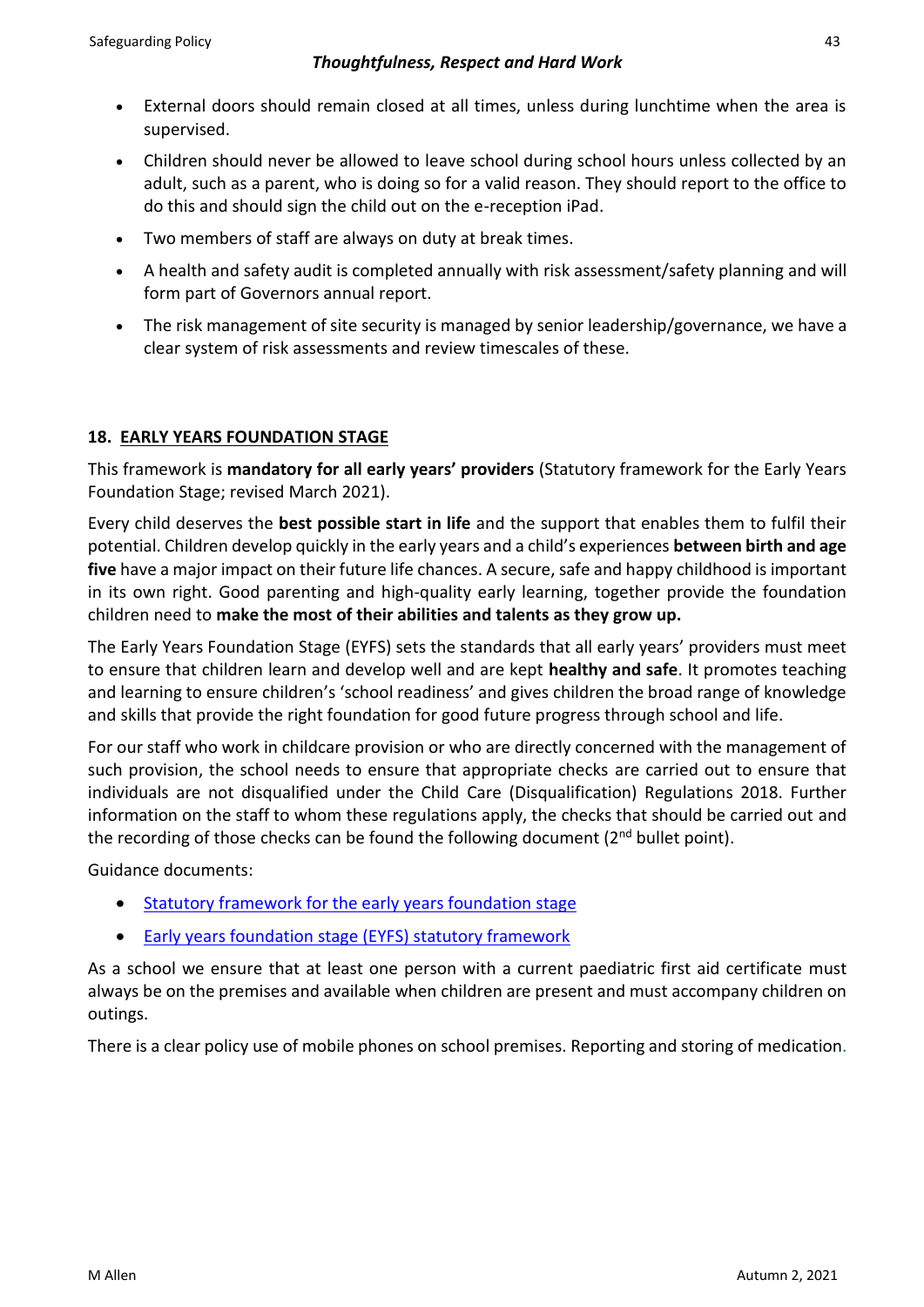# **19. KEY LEGISLATION**

This policy has been devised in accordance with the following legislation and guidance:

- [Working Together to Safeguard](https://www.gov.uk/government/publications/working-together-to-safeguard-children--2) Children 2018 (DfE)
- [Staffordshire Safeguarding Children Board Procedures](http://www.staffsscb.org.uk/professionals/procedures/)
- [Staffordshire Safeguarding Children Board-Learning](https://www.staffsscb.org.uk/learning-zone/) Zone
- [Keeping Children Safe in Education 2021](https://assets.publishing.service.gov.uk/government/uploads/system/uploads/attachment_data/file/1007260/Keeping_children_safe_in_education_2021.pdf)
- [Disqualification under the Child Care Act 2006](https://www.gov.uk/government/publications/disqualification-under-the-childcare-act-2006)
- [Information Sharing Advice for practitioners providing safeguarding services](https://www.gov.uk/government/publications/safeguarding-practitioners-information-sharing-advice)
- The Children Act 1989 and 2004
- Education Act 2002
- What to do if you're [worried a child is being abused](https://www.gov.uk/government/publications/what-to-do-if-youre-worried-a-child-is-being-abused)
- [Online Safety Toolkit](https://www.staffordshire.gov.uk/Education/Learning-options-and-careers/Getting-the-best-out-of-school/Staying-safe-online.aspx)
- [Children Missing Education policy](https://www.staffordshire.gov.uk/Education/Education-welfare/Children-missing-from-education-policy.aspx)
- [Early Years Statutory Framework](https://www.gov.uk/government/uploads/system/uploads/attachment_data/file/596629/EYFS_STATUTORY_FRAMEWORK_2017.pdf)
- [Statutory policies for schools](https://www.gov.uk/government/uploads/system/uploads/attachment_data/file/357068/statutory_schools_policies_Sept_14_FINAL.pdf)
- NSPCC/TES [safeguarding in education tool](https://esat.nspcc.org.uk/Account/login.aspx?ReturnUrl=%2f)
- Visa [Immigration/Asylum](https://www.gov.uk/browse/visas-immigration/asylum)
- [Children's commissioner](http://www.childrenscommissioner.gov.uk/publications)

# **20. SCHOOL POLICIES**

To underpin the values and ethos of our school and our intent to ensure that pupils at our school are appropriately safeguarded the following policies are also included under our safeguarding umbrella:

- Anti-Bullying (including cyber bullying indicators)
- Attendance Policy
- Relationships Policy- (previously Behaviour Policy)
- Child on Child/Peer on Peer Sexual Violence and Sexual Harassment
- Educational visits
- First Aid, Short and Long Term Medical Need Policy
- Health and Safety including site security
- E-safety IT code of conduct
- Safer Recruitment & Selection
- Staff Handbook
- Prevent Policy
- Confidential Reporting (Whistleblowing) Procedure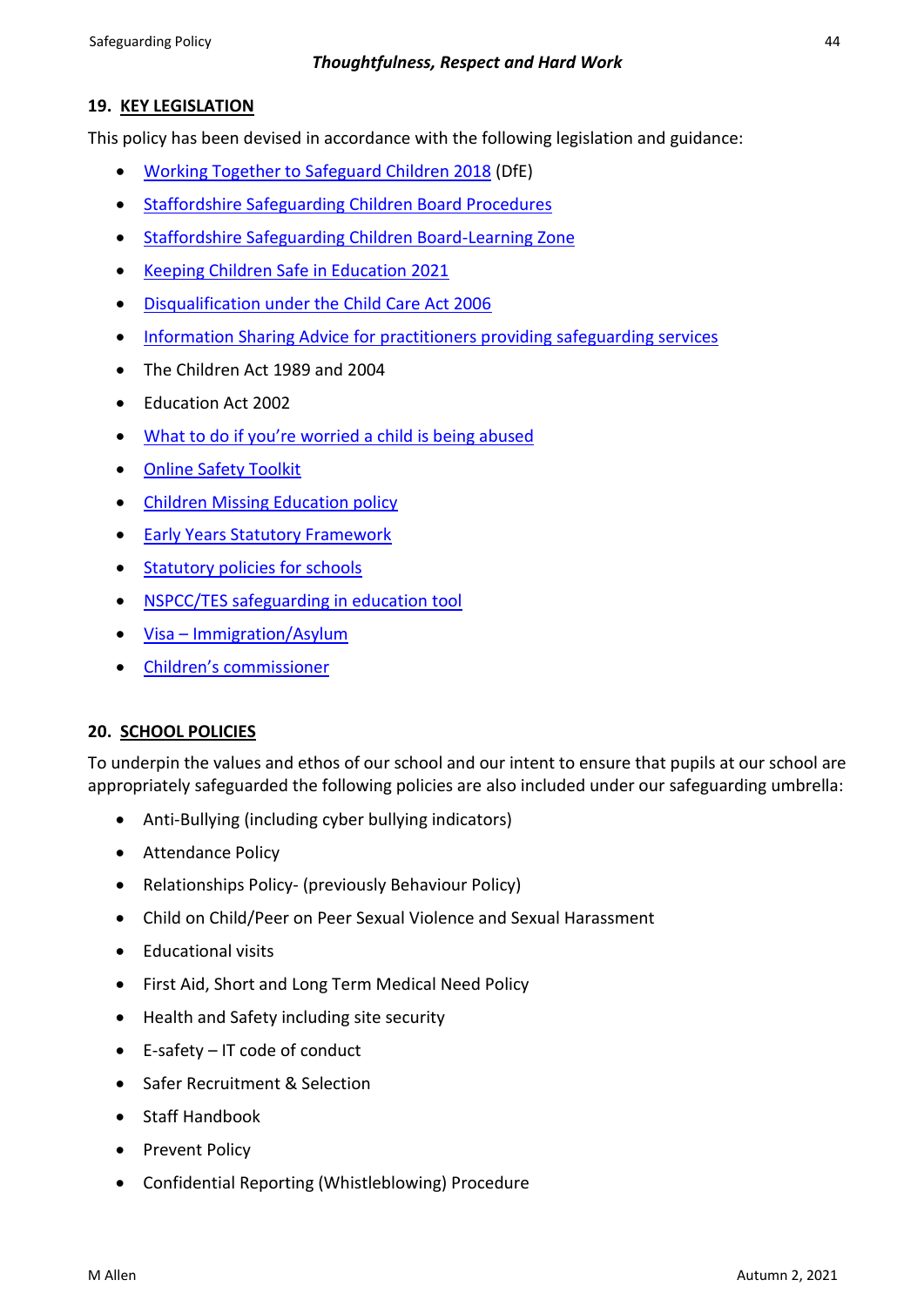# **Appendix 1**

# **Sandford Hill Primary Safeguarding Induction Sheet**

# **for new/supply staff and regular visitors or volunteers**

We all have a statutory duty to safeguard and promote the welfare of children and at our school we take this responsibility seriously. As such, please note the points below and if you have any queries then it is your responsibility to ask one of our safeguarding leads.

- 1. If you have any concerns about a child or young person in our school, you must share this information immediately with our Designated Safeguarding Lead or Deputy Designated Safeguarding Lead (see below)**.**
- 2. You will be required to read Part 1 of Keeping Children Safe in education (KCSIE).
- 3. You will be expected to undertake Level 1 Safeguarding training as soon as possible.
- 4. Never think that your worry is insignificant if it is about hygiene, appearance or behaviour. We would rather you told us, as we would rather know about something that appears small than miss a worrying situation.
- 5. If you think the matter is very serious and may be related to child protection, for example, physical, emotional, sexual abuse or neglect, you must find one of the Designated Safeguarding Leads and provide them with a written/electronic record of your concern (CPOMS).
- 6. If you are unable to locate them ask any member of the leadership team who will find them and ask them to speak with you immediately about a confidential and urgent matter.
- 7. Any allegation concerning a member of staff, a child's foster carer or a volunteer should be reported immediately to the Headteacher. If an allegation is made about the Headteacher, you should pass this information to the Chair of the Governing Body. Alternatively, you can contact the Local Authority Designated Officer on 01782 235100.

The people you should talk to in school are:

| • Designated Safeguarding Lead:        | Mrs M Allen   |
|----------------------------------------|---------------|
| • Deputy Designated Safeguarding Lead: | Mrs M Brennan |
| • Headteacher:                         | Mr D Wardle   |
| • Chair of Governing Body:             | Mr C Austin   |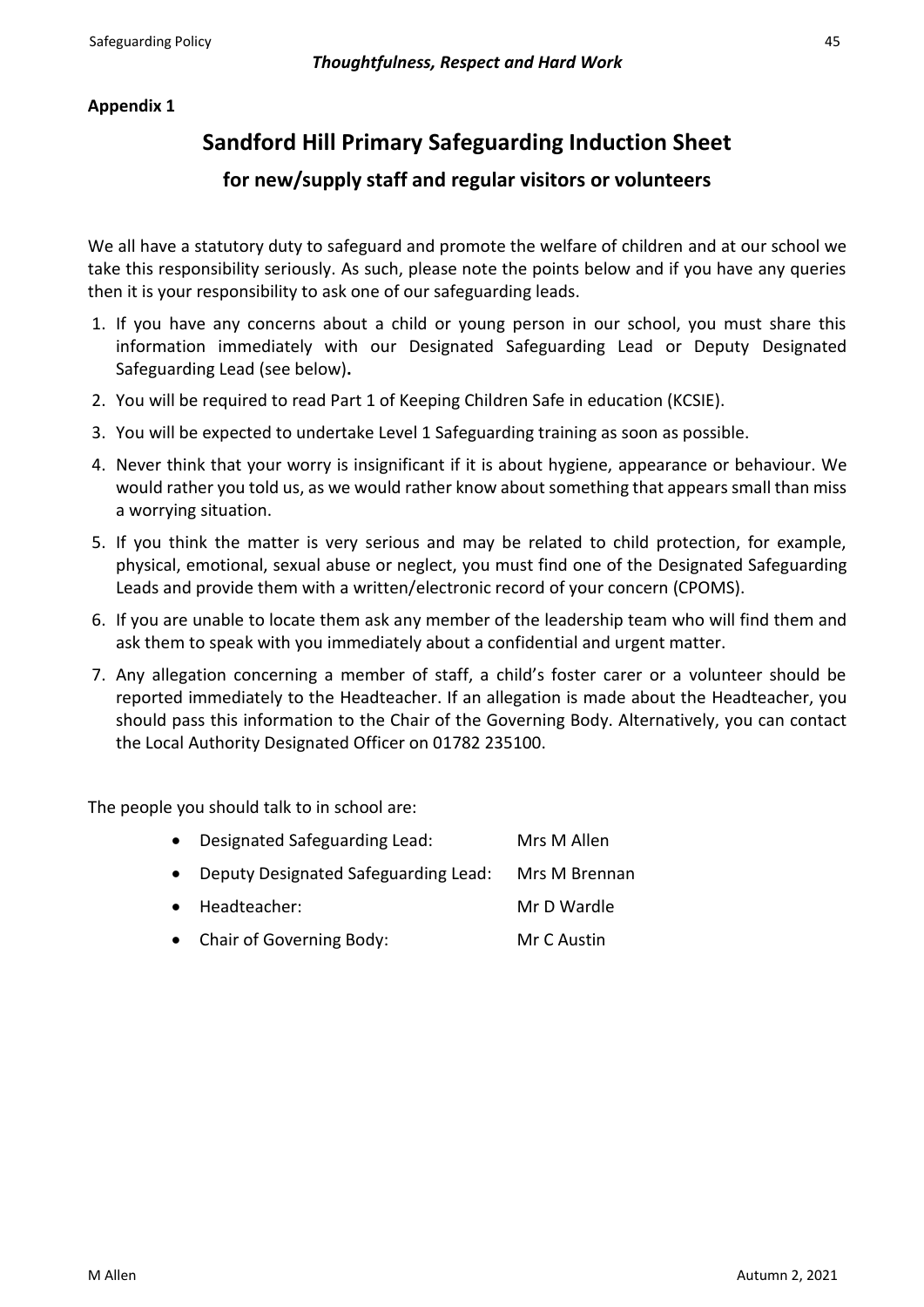# **Appendix 2**

# **Definitions and Indicators of Abuse**

#### 1. **Neglect**

Neglect is the persistent failure to meet a child's basic physical and/or psychological needs, likely to result in the serious impairment of the child's health or development. Neglect may occur during pregnancy as a result maternal substance abuse. Once a child is born, neglect may involve a parent or carer failing to:

- Provide adequate food, clothing and shelter (including exclusion from home or abandonment);
- Protect a child from physical and emotional harm or danger;
- Ensure adequate supervision (including the use of inadequate caregivers); or
- Ensure access to appropriate medical care or treatment.

It may also include neglect of, or unresponsiveness to, a child's basic emotional needs. The following may be indicators of neglect (this is not designed to be used as a checklist):

- Constant hunger;
- Stealing, scavenging and/or hoarding food;
- Frequent tiredness or listlessness;
- Frequently dirty or unkempt;
- Often poorly or inappropriately clad for the weather;
- Poor school attendance or often late for school;
- Poor concentration;
- Affection or attention seeking behaviour;
- Illnesses or injuries that are left untreated;
- Failure to achieve developmental milestones, for example growth, weight;
- Failure to develop intellectually or socially;
- Responsibility for activity that is not age appropriate such as cooking, ironing, caring for siblings;
- The child is regularly not collected or received from school;
- The child is left at home alone or with inappropriate carers;
- Adolescent neglect; or
- Affluent neglect.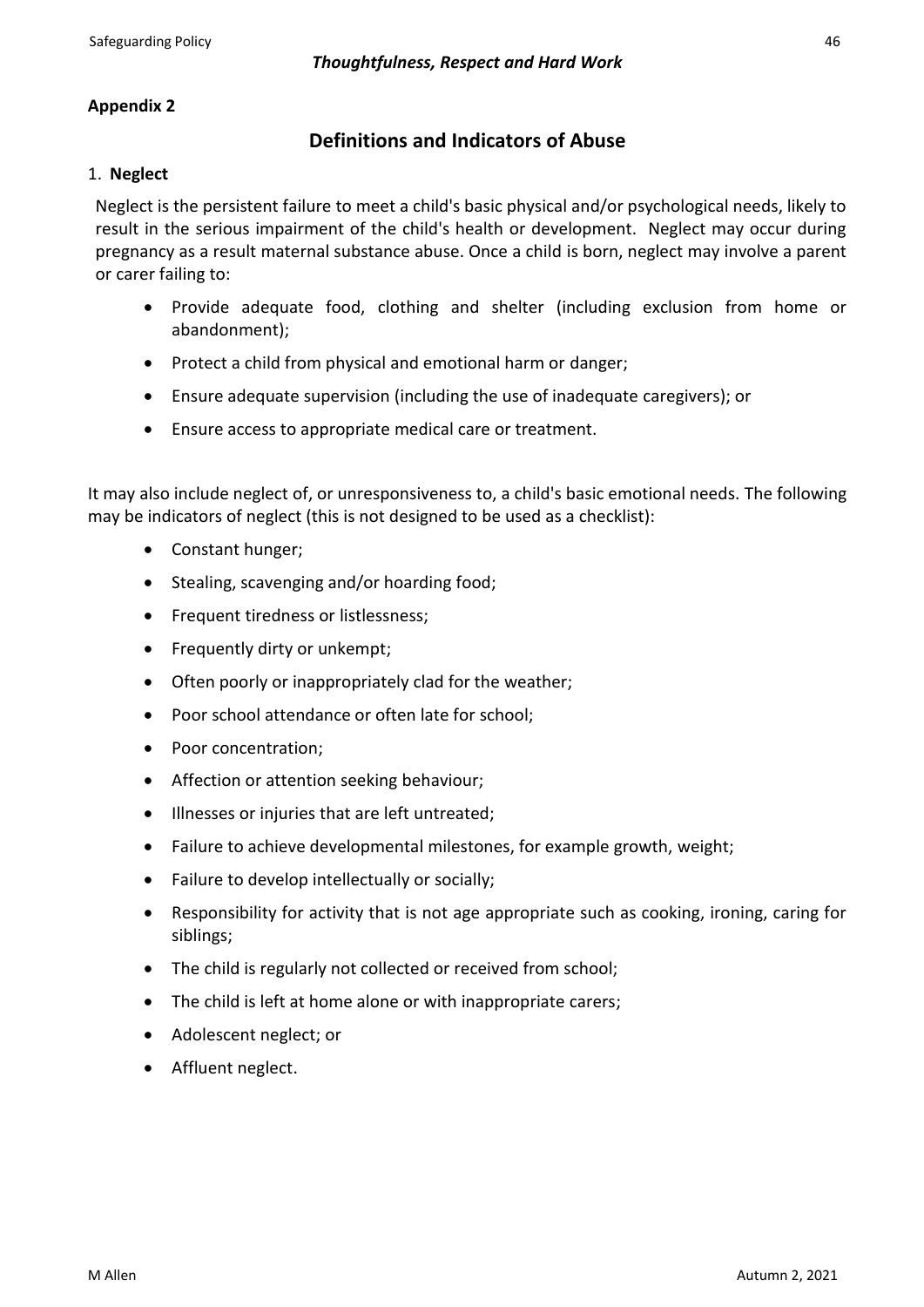# **2. Physical Abuse**

Physical abuse may involve hitting, shaking, throwing, poisoning, burning or scalding, drowning, suffocating or otherwise causing physical harm to a child. Physical harm may also be caused when a parent or carer fabricates the symptoms of, or deliberately induces, illness in a child.

The following may be indicators of physical abuse (this is not designed to be used as a checklist):

- Multiple bruises in clusters, or of uniform shape;
- Bruises that carry an imprint, such as a hand or a belt;
- Bite marks;
- Round burn marks;
- Multiple burn marks and burns on unusual areas of the body such as the back, shoulders, or buttocks;
- An injury that is not consistent with the account given;
- Changing or different accounts of how an injury occurred;
- Bald patches;
- Symptoms of drug or alcohol intoxication or poisoning;
- Unaccountable covering of limbs, even in hot weather;
- Fear of going home or parents being contacted;
- Fear of medical help;
- Fear of changing for PE;
- Inexplicable fear of adults or over-compliance;
- Violence or aggression towards others including bullying; or
- Isolation from peers.

#### **3. Sexual Abuse**

Sexual abuse involves forcing or enticing a child or young person to take part in sexual activities, not necessarily involving a high level of violence, whether the child is aware of what is happening. The activities may involve physical contact, including assault by penetration (for example, rape or oral sex) or non-penetrative acts such as masturbation, kissing, rubbing and touching outside of clothing*.*  They may also include non-contact activities, such as involving children in looking at, or in the production of, sexual images, watching sexual activities, encouraging children to behave in sexually inappropriate ways, or grooming a child in preparation for abuse (including via the internet). Sexual abuse is not solely perpetrated by adult males. Women can also commit acts of sexual abuse, as can other children.

The following may be indicators of sexual abuse (this is not designed to be used as a checklist):

- Sexually explicit play or behaviour or age-inappropriate knowledge;
- Anal or vaginal discharge, soreness, or scratching;
- Reluctance to go home;
- Inability to concentrate, tiredness;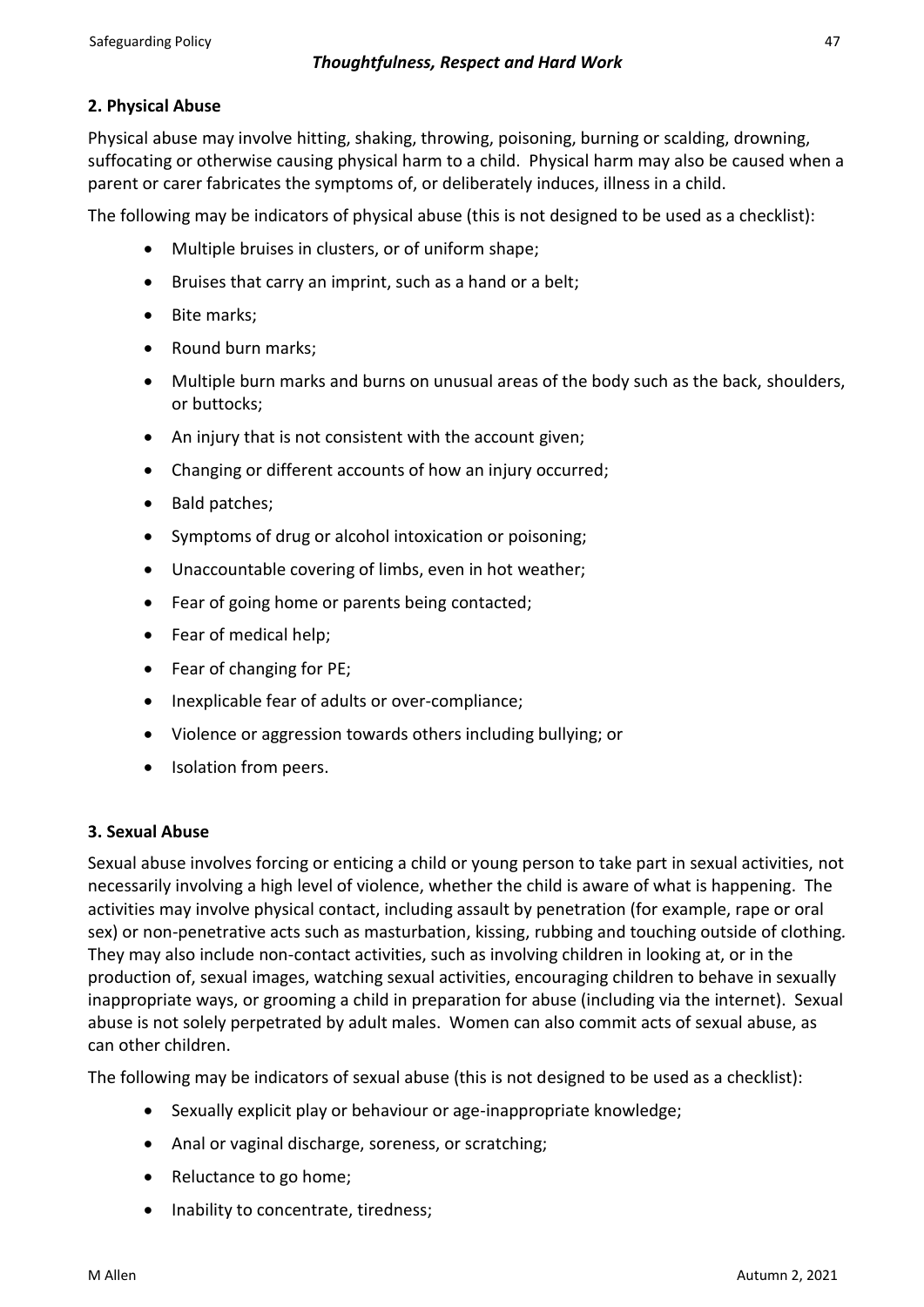- Refusal to communicate;
- Thrush, persistent complaints of stomach disorders or pains;
- Eating disorders, for example anorexia nervosa and bulimia;
- Attention seeking behaviour, self-mutilation, substance abuse;
- Aggressive behaviour including sexual harassment or molestation;
- Unusual compliance;
- Regressive behaviour, enuresis, soiling;
- Frequent or open masturbation, touching others inappropriately;
- Depression, withdrawal, isolation from peer group;
- Reluctance to undress for PE or swimming; or
- Bruises or scratches in the genital area.

# **4. Exploitation**

Child Sexual Exploitation occurs when a child or young person, or another person, receives "something" (for example food, accommodation, drugs, alcohol, cigarettes, affection, gifts, money) as a result of the child performing sexual activities, or another person performing sexual activities on the child.

The presence of any significant indicator for sexual exploitation should trigger a referral to Stokeon-Trent Social Care – Children's Advice and Duty service (ChAD). The significant indicators are:

- Having a relationship of concern with a controlling adult or young person (this may involve physical and/or emotional abuse and/or gang activity);
- Entering and/or leaving vehicles driven by unknown adults;
- Possessing unexplained amounts of money, expensive clothes or other items;
- Frequenting areas known for risky activities;
- Being groomed or abused via the Internet and mobile technology;
- Having unexplained contact with hotels, taxi companies or fast-food outlets; and
- Missing for periods of time (CSE and County Lines).

#### **5. Emotional Abuse**

Emotional abuse is the persistent emotional maltreatment of a child such as to cause severe and persistent adverse effects on the child's emotional development. It may involve conveying to children that they are worthless or unloved, inadequate, or valued only insofar as they meet the needs of another person. It may include not giving the child opportunities to express their views, deliberately silencing them or 'making fun' of what they say or how they communicate. It may feature age or developmentally inappropriate expectations being imposed on children. These may include interactions that are beyond the child's developmental capability, as well as overprotection and limitation of exploration and learning, or preventing the child participating in normal social interaction. It may also involve seeing or hearing the ill-treatment of another person. It may involve serious bullying (including cyber bullying)*,* causing children frequently to feel frightened or in danger,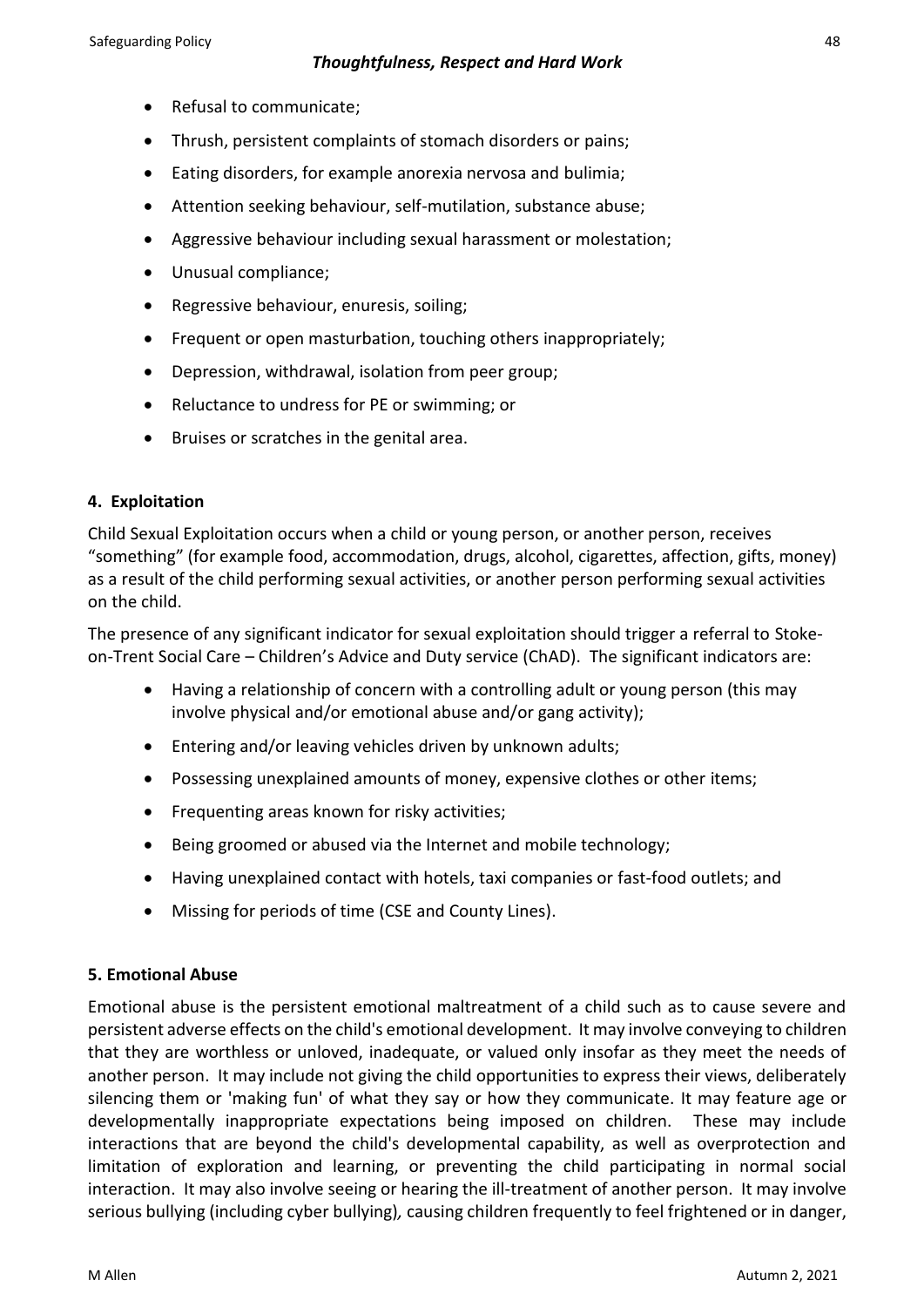or the exploitation or corruption of children. Some level of emotional abuse is involved in all types of maltreatment.

The following may be indicators of emotional abuse (this is not designed to be used as a checklist):

- The child consistently describes him/herself in very negative ways as stupid, naughty, hopeless, ugly;
- Over-reaction to mistakes;
- Delayed physical, mental, or emotional development;
- Sudden speech or sensory disorders;
- Inappropriate emotional responses, fantasies;
- Neurotic behaviour: rocking, banging head, regression, tics and twitches;
- Self-harming, drug, or solvent abuse;
- Fear of parents being contacted;
- Running away;
- Compulsive stealing;
- Appetite disorders anorexia nervosa, bulimia; or
- Soiling, smearing faeces, enuresis.

N.B. Some situations where children stop communicating suddenly (known as "traumatic mutism") can indicate maltreatment.

# **6. Responses from Parents/Carers**

Research and experience indicate that the following responses from parents may suggest a cause for concern across all five categories:

- Delay in seeking treatment that is obviously needed;
- Unawareness or denial of any injury, pain, or loss of function (for example, a fractured limb);
- Incompatible explanations offered, several different explanations or the child is said to have acted in a way that is inappropriate to her/his age and development;
- Reluctance to give information or failure to mention other known relevant injuries;
- Frequent presentation of minor injuries;
- A persistently negative attitude towards the child;
- Unrealistic expectations or constant complaints about the child;
- Alcohol misuse or other drug/substance misuse;
- Parents request removal of the child from home;
- Violence between adults in the household; or
- Evidence of coercion and control.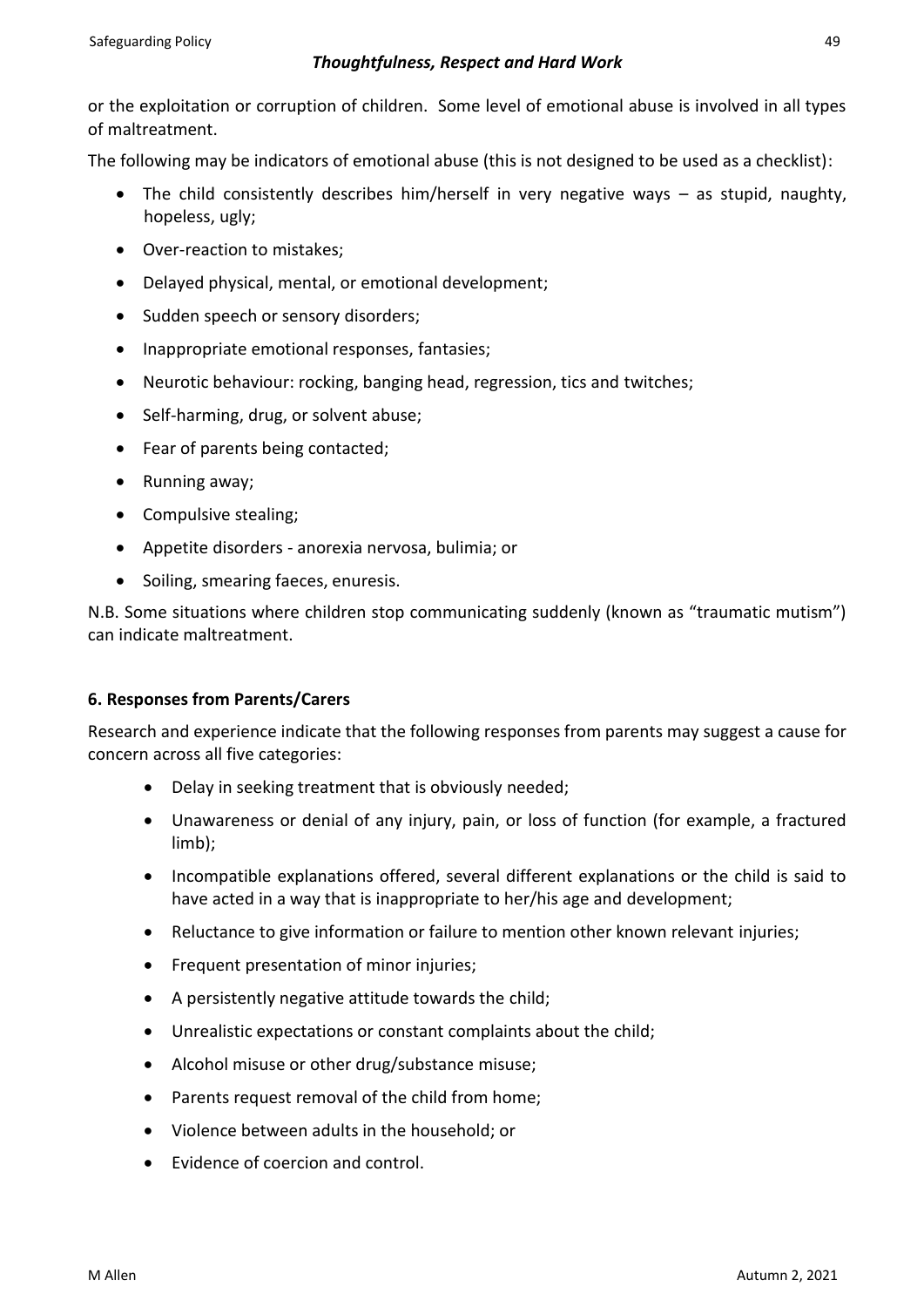# **7. Disabled Children**

When working with children with disabilities, practitioners need to be aware that additional possible indicators of abuse and/or neglect may also include:

- A bruise in a site that may not be of concern on an ambulant child such as the shin, maybe of concern on a non-mobile child;
- Not getting enough help with feeding leading to malnourishment;
- Poor toileting arrangements:
- Lack of stimulation;
- Unjustified and/or excessive use of restraint;
- Rough handling, extreme behaviour modification such as deprivation of medication, food, or clothing, disabling wheelchair batteries;
- Unwillingness to try to learn a child's means of communication;
- Ill-fitting equipment, for example, callipers, sleep boards, inappropriate splinting;
- Misappropriation of a child's finances; or
- Inappropriate invasive procedures.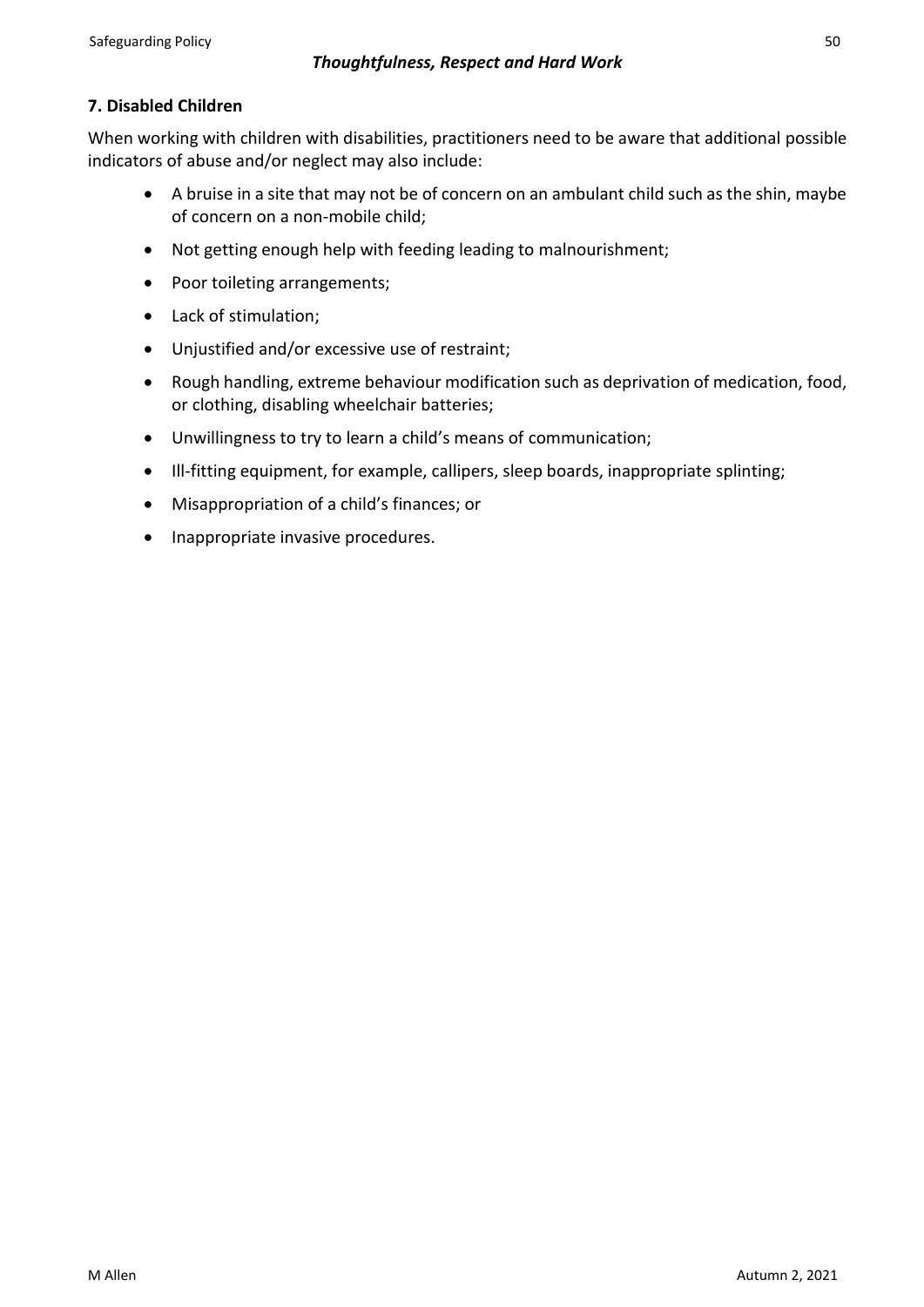# **Appendix 3**

# **Dealing with a Disclosure of Abuse**

#### **When a pupil tells me about abuse, they have suffered, what should I remember?**

- Stay calm.
- Do not communicate shock, anger, or embarrassment.
- Reassure the child and tell them that you are pleased that they are speaking to you.
- Never agree or promise to keep it a secret. Assure them that you will try to help but let the child know that you will have to tell other people to do this and state who this will be and why.
- Tell them that you believe them. Children very rarely lie about abuse; but they may have tried to tell others and not been heard or believed.
- Tell the child that it is not their fault.
- Encourage the child to talk but do not ask "leading questions" or press for information.
- Use the acronym **T.E.D**: **T**ell me. **E**xplain. **D**escribe.
- Listen and remember to check that you have understood correctly what the child is trying to tell you.
- Communicate that they have a right to be safe and protected.
- It is inappropriate to make any comments about the alleged offender.
- Be aware that the child may retract what they have told you. It is essential to record in writing, all you have heard, though not necessarily at the time of the disclosure.
- At the end of the conversation, tell the child again who you are going to tell and why it is that person or people who need to know.
- As soon as you can afterwards, make a detailed record of the conversation using the child's own language. Include any questions that you may have asked. Do not add any opinions or interpretations. (dates, times, names mentioned and to whom the information was passed need to be clearly recorded).
- Use the schools written/electronic recording forms.
- If the disclosure relates to a physical injury do not photograph the injury, but record in writing in as much detail as possible.

The information should then be passed, in a timely way, to the DSL/DDSL and immediately if the child discloses any abuse they have suffered or may be at risk of suffering.

If the DSL or DDSL are not available, it is the staff member's **responsibility** to make a referral to Staffordshire Childrens Advice and Support and inform the DSL at the earliest opportunity. (**Stokeon-Trent Children's Advice & Duty team) 01782 235100.**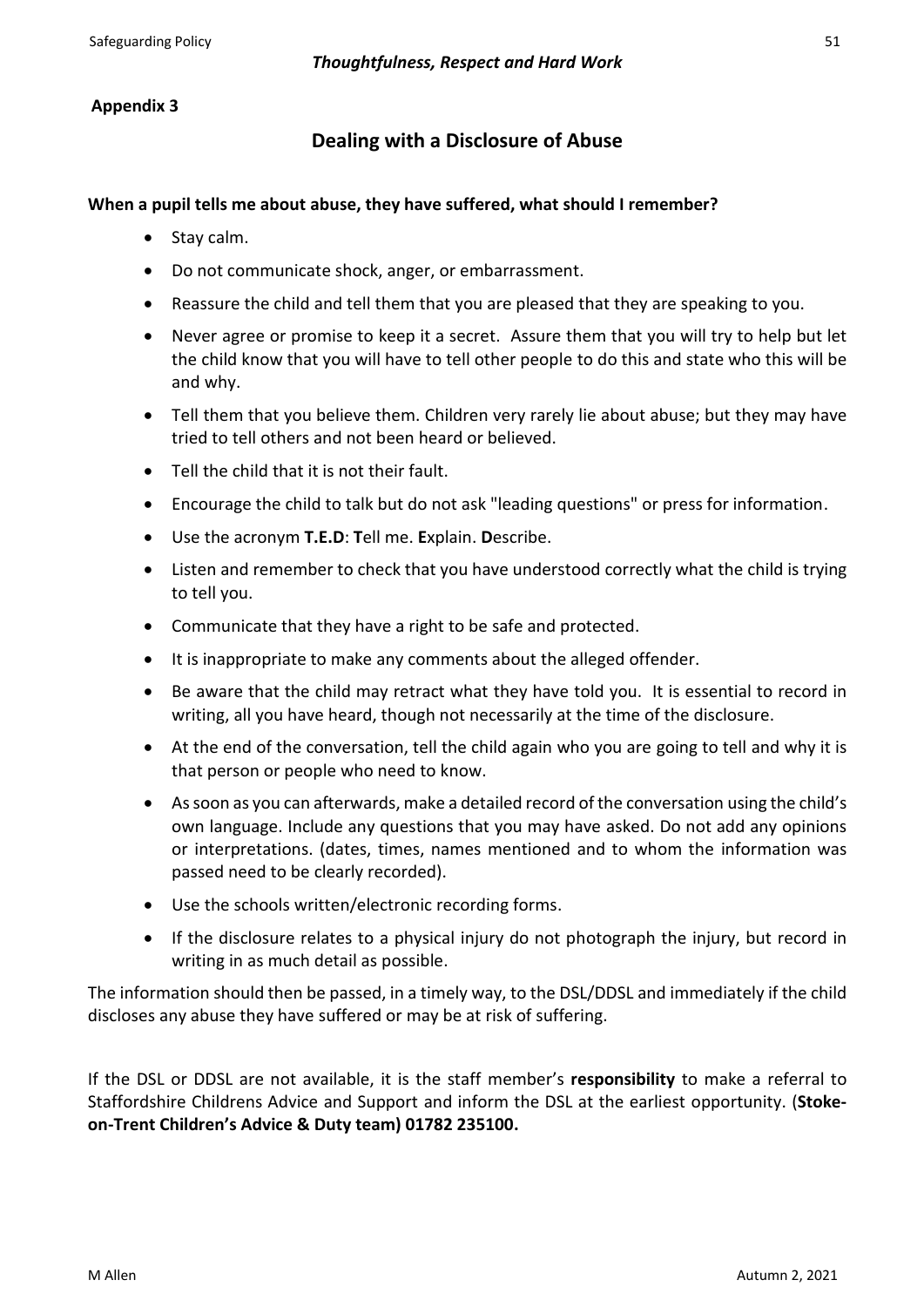Safeguarding Policy 52

#### **Appendix 4**

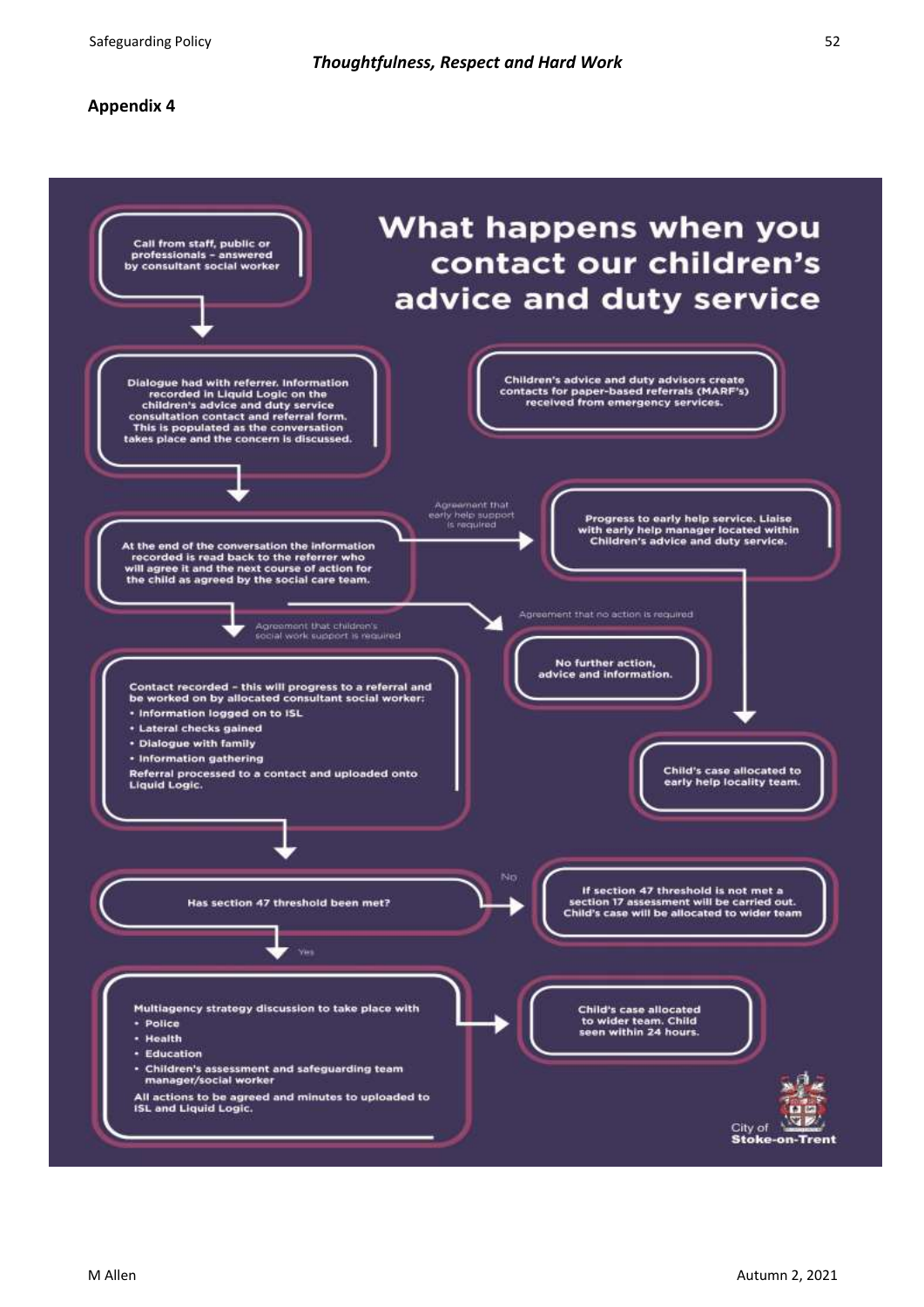# **Appendix 5**

# **Allegations about a Member of Staff (Including supply), Governor or Volunteer**

- 1. Inappropriate behaviour by staff/supply staff/volunteers could take the following forms:
	- **Physical**

For example, the intentional use of force as a punishment, slapping, use of objects to hit with, throwing objects, or rough physical handling.

• **Emotional**

For example, intimidation, belittling, scapegoating, sarcasm, lack of respect for children's rights and attitudes that discriminate on the grounds of race, gender, disability, or sexuality.

• **Sexual**

For example, sexualised behaviour towards pupils, sexual harassment, inappropriate phone calls and texts, images via social media, sexual assault and rape.

• **Neglect**

For example, failing to act to protect a child or children, failing to seek medical attention or failure to carry out an appropriate risk assessment.

• **Spiritual Abuse**

For example, using undue influence or pressure to control individuals or ensure obedience, follow religious practices that are harmful such as beatings or starvation.

- 2. If a child makes an allegation about a member of staff, supply staff, Governor, visitor or volunteer the Headteacher must be informed immediately. The Headteacher must carry out an urgent initial consideration to establish whether there is substance to the allegation. The Headteacher should not carry out the investigation him/herself or interview pupils.
- 3. The Headteacher will exercise and be accountable for their professional judgement on the action to be taken as follows:
	- If the actions of the member of staff and the consequences of the actions, raise credible Child Protection concerns the Headteacher will notify the Staffordshire Designated Officer **(LADO 01782 235100)**. The LADO will liaise with the Chair of Governors and advise about action to be taken and may initiate internal referrals within Staffordshire Childrens Social Care to address the needs of children likely to have been affected.
	- If the actions of the member of staff and the consequences of the actions, do not raise credible child protection concerns, but do raise other issues in relation to the conduct of the member of staff or the pupil. These should be addressed through the school's own internal procedures.
	- If the Headteacher decides that the allegation is without foundation and no further formal action is necessary, all those involved should be informed of this conclusion and the reasons for the decision should be recorded on the child safeguarding file.
- 4. Where we are not the employer of an individual, we still have responsibility to ensure allegations are dealt with appropriately and that they liaise with relevant parties (this includes supply teachers and volunteers). In no circumstances will our school decide to cease to use a supply teacher due to safeguarding concerns, without finding out the facts and liaising with the LADO to determine a suitable outcome. Our Governing Body will discuss with the agency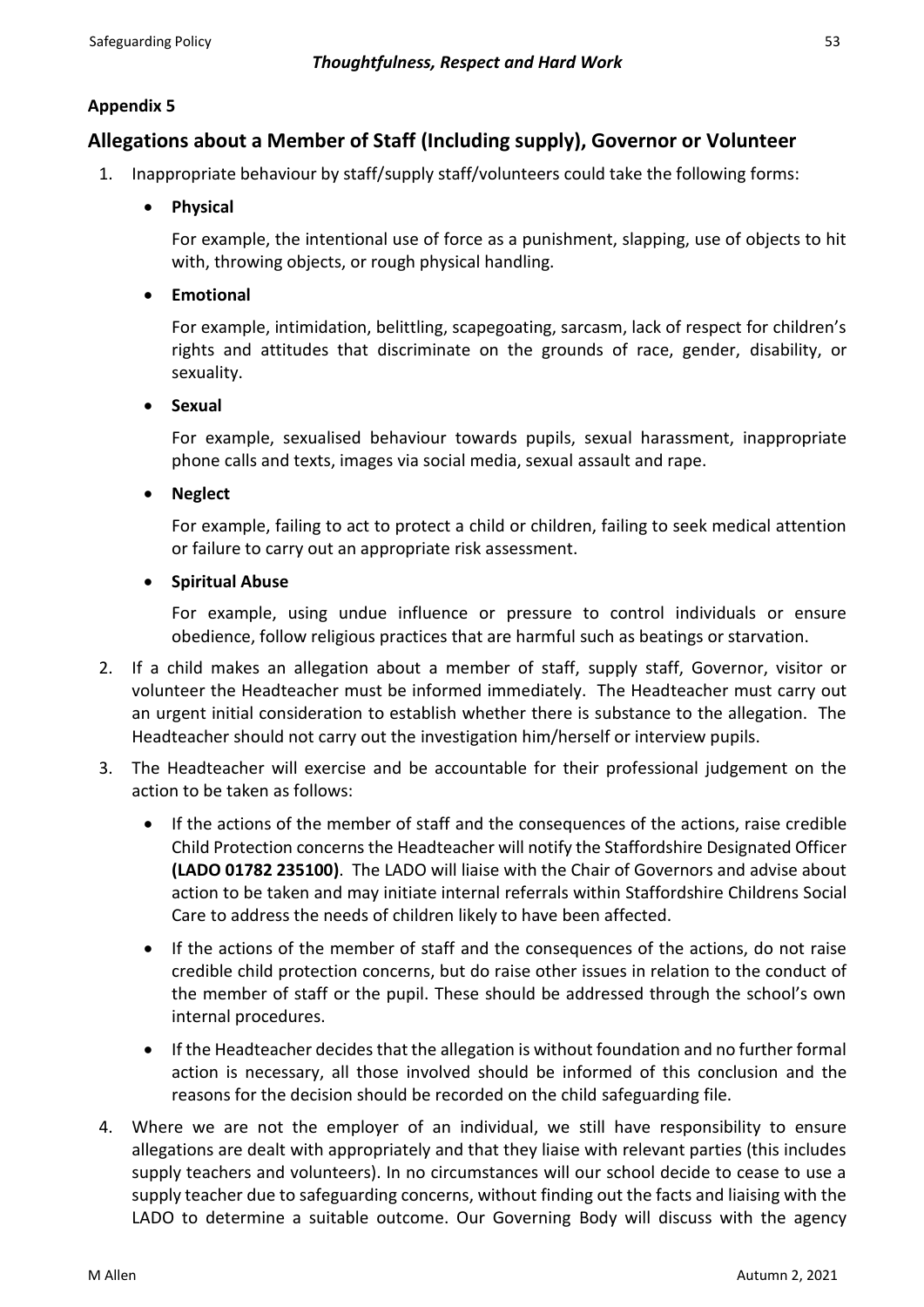whether it is appropriate to suspend the supply teacher, or redeploy them to another part of the school, whilst they carry out their investigation.

5 Where an allegation has been made against the Headteacher, then the Chair of the Governing Body takes on the role of liaising with the LADO in determining the appropriate way forward.

[Managing Allegations of Abuse against a person who works with children](https://www.staffsscb.org.uk/wp-content/uploads/2020/09/Allegations-of-abuse-made-against-a-person-who-works-with-children.pdf)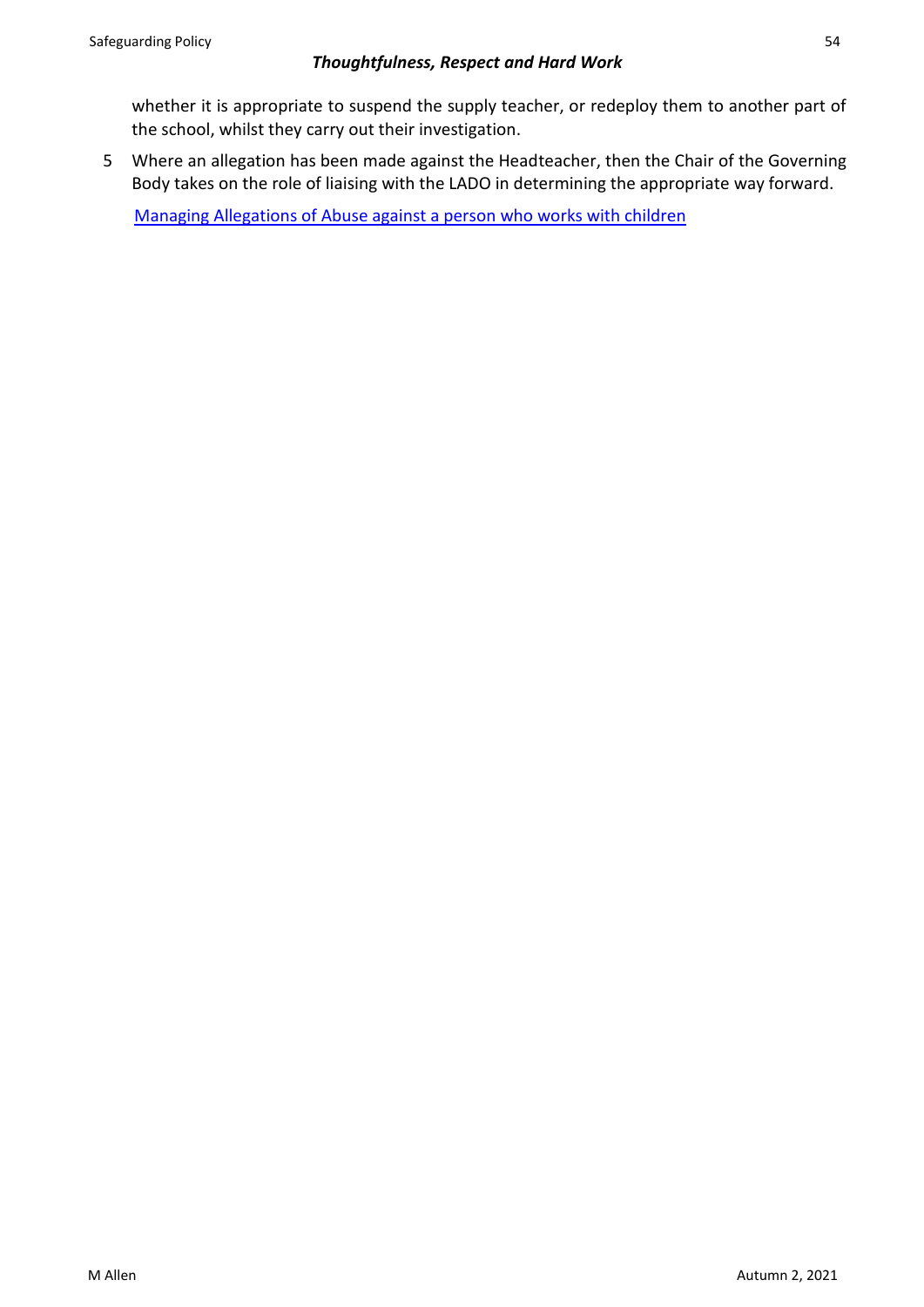# **Appendix 6**

# **Indicators of Vulnerability to Radicalisation**

- 1. Radicalisation refers to the process by which a person comes to support terrorism and forms of extremism leading to terrorism.
- 2. Extremism is defined by the Government in the Prevent Strategy as:

Vocal or active opposition to fundamental British values, including democracy, the rule of law, individual liberty and mutual respect and tolerance of different faiths and beliefs. We also include in our definition of extremism calls for the death of members of our armed forces, whether in this country or overseas.

3. Extremism is defined by the Crown Prosecution Service as:

The demonstration of unacceptable behaviour by using any means or medium to express views which:

- Encourage, justify, or glorify terrorist violence in furtherance of beliefs;
- Seek to provoke others to terrorist acts;
- Encourage other serious criminal activity or seek to provoke others to serious criminal acts; or
- Foster hatred which might lead to inter-community violence in the UK.
- 4. There is no such thing as a "typical extremist". Those who become involved in extremist actions come from a range of backgrounds and experiences and most individuals, even those who hold radical views, do not become involved in violent extremist activity.
- 5. Pupils may become susceptible to radicalisation through a range of social, personal and environmental factors. It is known that violent extremists exploit vulnerabilities in individuals to drive a wedge between them and their families and communities. It is vital that school staff can recognise those vulnerabilities.
- 6. Indicators of vulnerability include:
	- Identity Crisis the pupil is distanced from their cultural/religious heritage and experiences discomfort about their place in society.
	- Personal Crisis the pupil may be experiencing family tensions, a sense of isolation and low self-esteem. They may have dissociated from their existing friendship group and become involved with a new and different group of friends. They may be searching for answers to questions about identity, faith and belonging.
	- Personal Circumstances migration, local community tensions and events affecting the pupil's country or region of origin, may contribute to a sense of grievance that is triggered by personal experience of racism or discrimination or aspects of Government policy.
	- Unmet Aspirations the pupil may have perceptions of injustice, a feeling of failure and/or rejection of civic life.
	- Experiences of Criminality which may include involvement with criminal groups, imprisonment and poor resettlement/reintegration.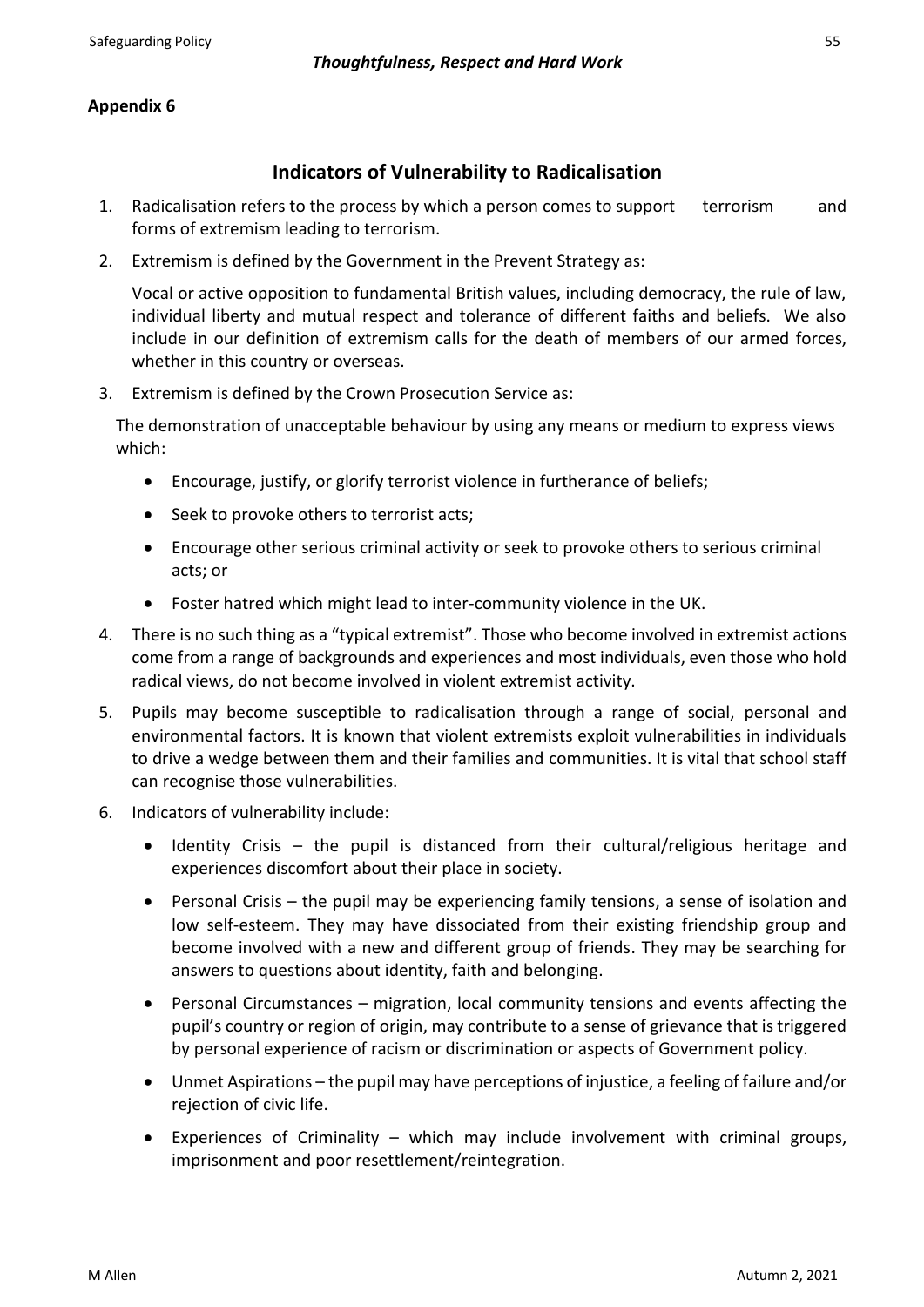- Special Educational Need pupils may experience difficulties with social interaction, empathy with others, understanding the consequences of their actions and awareness of the motivations of others.
- 7. This list is not exhaustive, nor does it mean that all young people experiencing the above are at risk of radicalisation for the purposes of violent extremism.
- 8. More critical risk factors could include:
	- Being in contact with extremist recruiters.
	- Family members convicted of a terrorism act or subject to a Channel intervention.
	- Accessing violent extremist websites, especially those with a social networking element.
	- Possessing or accessing violent extremist literature.
	- Using extremist narratives and a global ideology to explain personal disadvantage.
	- Justifying the use of violence to solve societal issues.
	- Joining or seeking to join extremist organisations.
	- Significant changes to appearance and/or behaviour; and
	- Experiencing a high level of social isolation resulting in issues of identity crisis and/or personal crisis.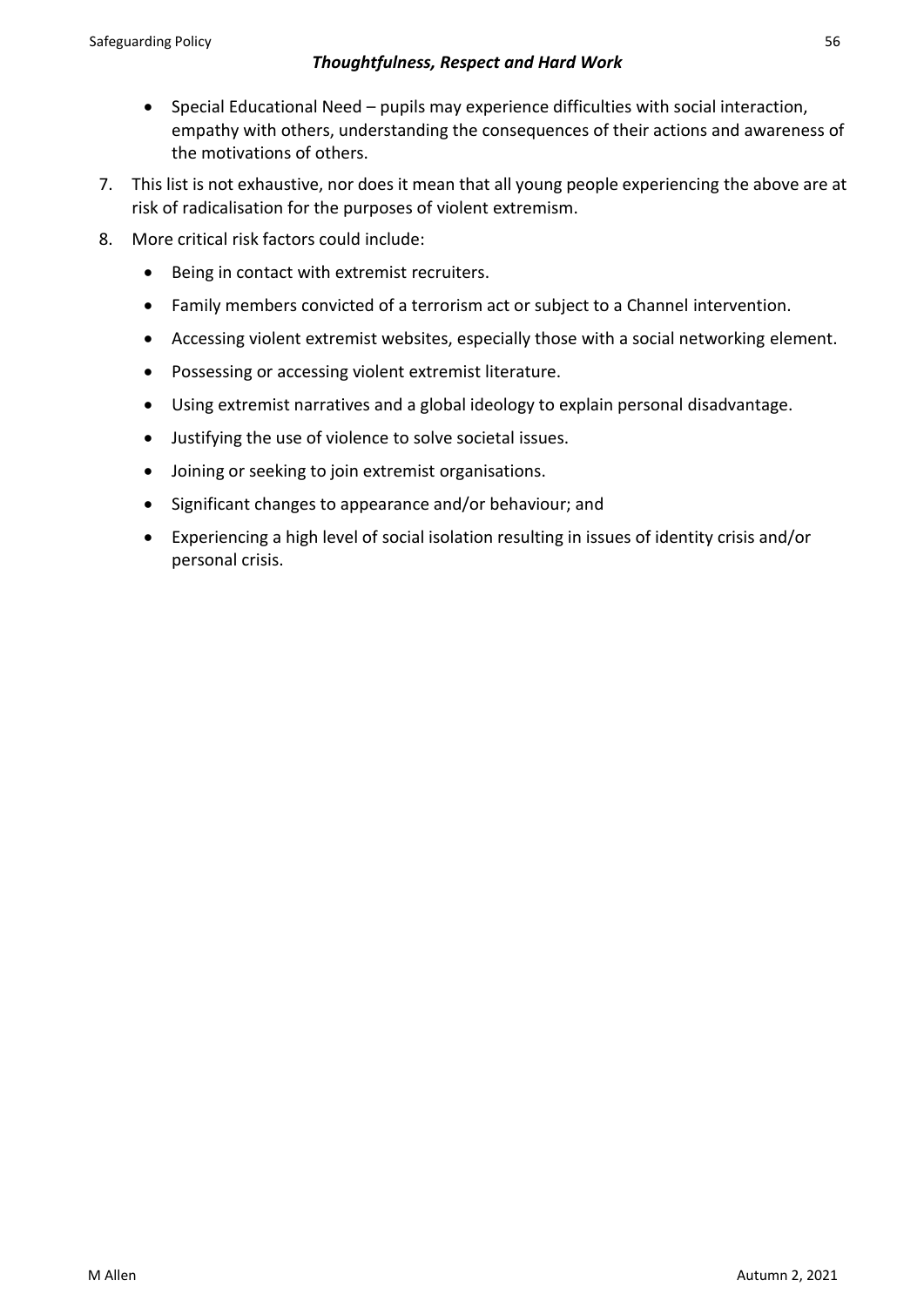# **Role of the Stoke-on-Trent LADO**

The Stoke-on-Trent City Council LADO (Local Authority Designated Officer) promotes a safer children's workforce by providing effective guidance, advice and investigation oversight to cases. They may be able to offer advice and assist with communication in situations which sit outside the statutory criteria, albeit at the discretion of the LADO Duty Officer and where the broader goals of a safer children's workforce are relevant.

The service will give advice on how concerns or allegations should be investigated, including if a referral needs to be raised with the Police and/or Children's Social Care. Stoke-on-Trent LADO is not directly responsible for investigatory activities but will actively support any investigation and give advice around a range of parameters including suspension, possible media interest, when to tell the adult and ensure all interested parties are appropriately linked together. They will retain oversight of individual cases to ensure concerns or allegations are investigated thoroughly in a fair and timely manner and will advise in relation to any subsequent duties to communicate with regulatory bodies and/or the DBS.

The Stoke-on-Trent Safeguarding Children Partnership inter-agency procedures for:

#### [Managing Allegations of Abuse against a person who works with children](https://www.staffsscb.org.uk/wp-content/uploads/2020/09/Allegations-of-abuse-made-against-a-person-who-works-with-children.pdf)

is based on the framework for dealing with allegations made against an adult who works with children. This is detailed in [Working Together 2018](https://www.gov.uk/government/publications/working-together-to-safeguard-children--2) and should be followed by all organisations providing services for children and young people. Compliance with these procedures will help to ensure that allegations are dealt with consistently and in a timely manner; that a thorough, proportionate and fair process is followed and that processes are open to challenge.

Arrangements for managing concerns or allegations of this nature should be robust and effective in keeping children safe. All allegations should be taken seriously, approached with an open mind and not be driven by preconceived opinions about whether a child has or has not been harmed.

[Guide for Safer Working Practice for Adults who work with Children](https://www.ssscb.org.uk/working-together-to-safeguard-children/) is available which will help individuals form judgements on what may constitute behaviour that is unsafe or abusive.

#### *Who to refer concerns to:*

All reports of concern or allegation to the Stoke-on-Trent LADO (Local Authority Designated Officer), that an adult working or volunteering with children:

- behaved in a way that has harmed a child or may have harmed a child;
- possibly committed a criminal offence against or related to a child;
- behaved towards a child or children in a way that indicates he or she may pose a risk of harm to children; or
- behaved or may have behaved in a way that indicates they may not be suitable to work with children.

**Step 1:** Follow KCSiE 2021 Guidance. Headteacher/Chair of Governors will contact the LADO on 01782 235100.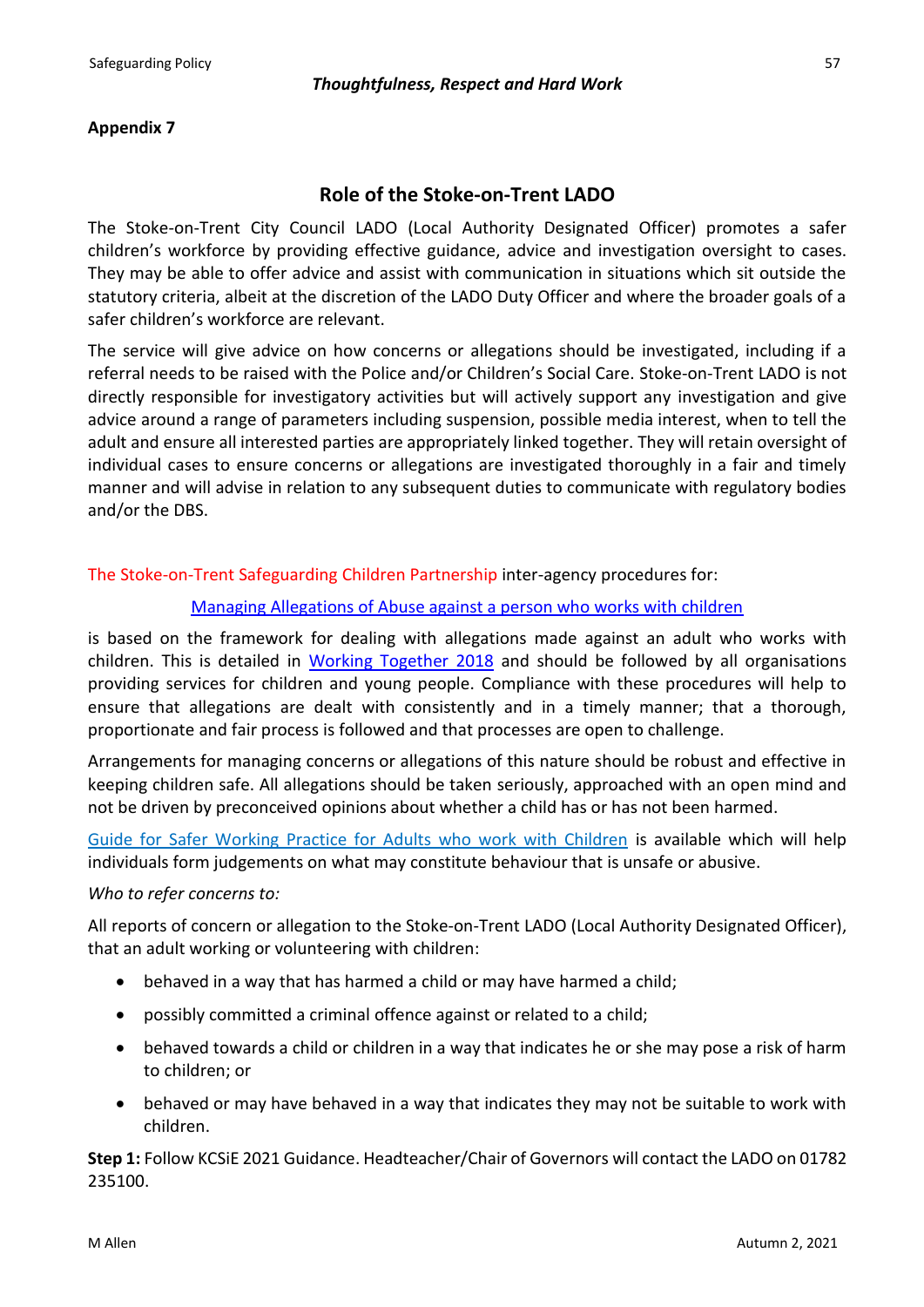**Step 2:** Stoke-on-Trent's Children's Advice & Duty service (ChAD) will ensure that the matter is passed promptly to the Staffordshire LADO Duty Officer and assist in initiating any additional safeguarding activities.

If your concern or allegation is urgent and outside of office hours telephone: 01782 234234 (Emergency Duty Team).

This single referral point will provide a responsive and inclusive service for all children's workforce sectors, focus the advice and support where it is needed most and enable the team to continue to work effectively with partners.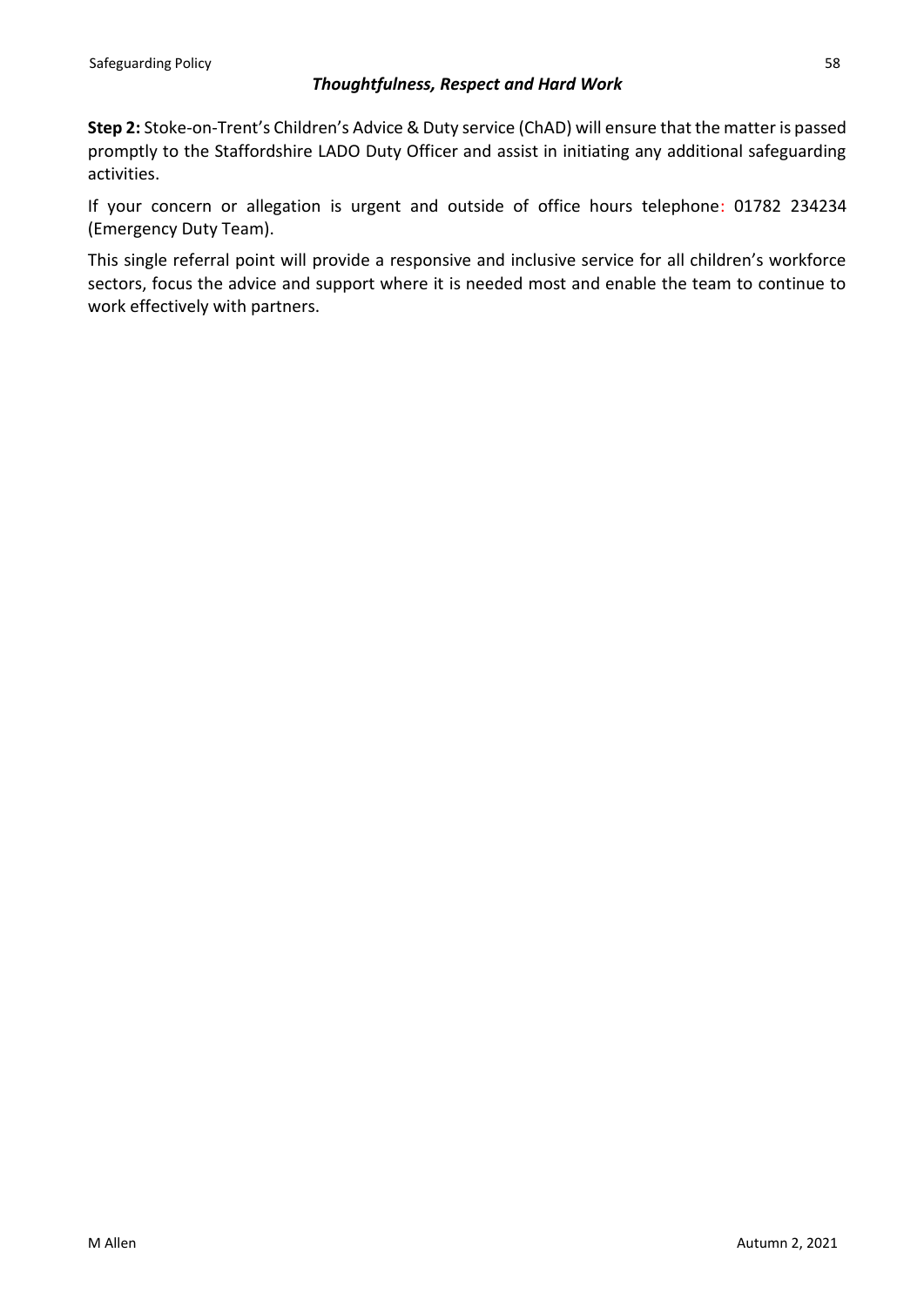#### **Appendix 8**

# **Operation Encompass Staffordshire - Supporting children experiencing domestic abuse throughout Stoke and Staffordshire**



Operation Encompass is an information sharing partnership between Staffordshire Police and Staffordshire and Stoke-on-Trent educational settings (from Reception through to Higher Education) which allows schools to offer immediate support for children and young people experiencing domestic abuse.

#### **How does Operation Encompass work?**

Information obtained by the police at the attendance of a domestic abuse incident is shared with a school prior to the start of the next school day which enables appropriate support to be given dependent on the needs of the child.

#### **How do the schools receive notification by the police that a domestic incident has occurred?**

When an officer attends the incident and completes the risk assessment on their handheld device, the name(s) of the children who form part of the household (whether present on not) are included. Alongside the details of the child, the officer will select the school that the child attends from the dropdown list. By completing this section of the risk assessment, the officer generates an automatic referral to the school via an email in real time.

Limited information will be shared about the incident; the name and DOB of the child (if known), the fact they have been identified as being in a household where a domestic abuse incident took place, date and time of the incident and a police reference number.

#### **How does the notification help to support the child?**

Children experiencing domestic abuse are negatively impacted by this exposure and this can lead to emotional, physical and psychological harm. By providing the school with the knowledge that a domestic incident has taken place in the homes of their students the previous day, it allows the school to consider appropriate support for the child.

#### **Children's Social Care**

Once a notification is received from Staffordshire Police there is **NO** requirement for the School to then make a referral to Children's Social Care. Please be reassured that it is purely a notification to enable the School to support that child. If there is a requirement for a referral to be made, the Police would have already done this if necessary. The training provided to Schools outlines this message clearly. Of course, if the child is already an 'open case' then the school would inform the dedicated key/social worker of the notification.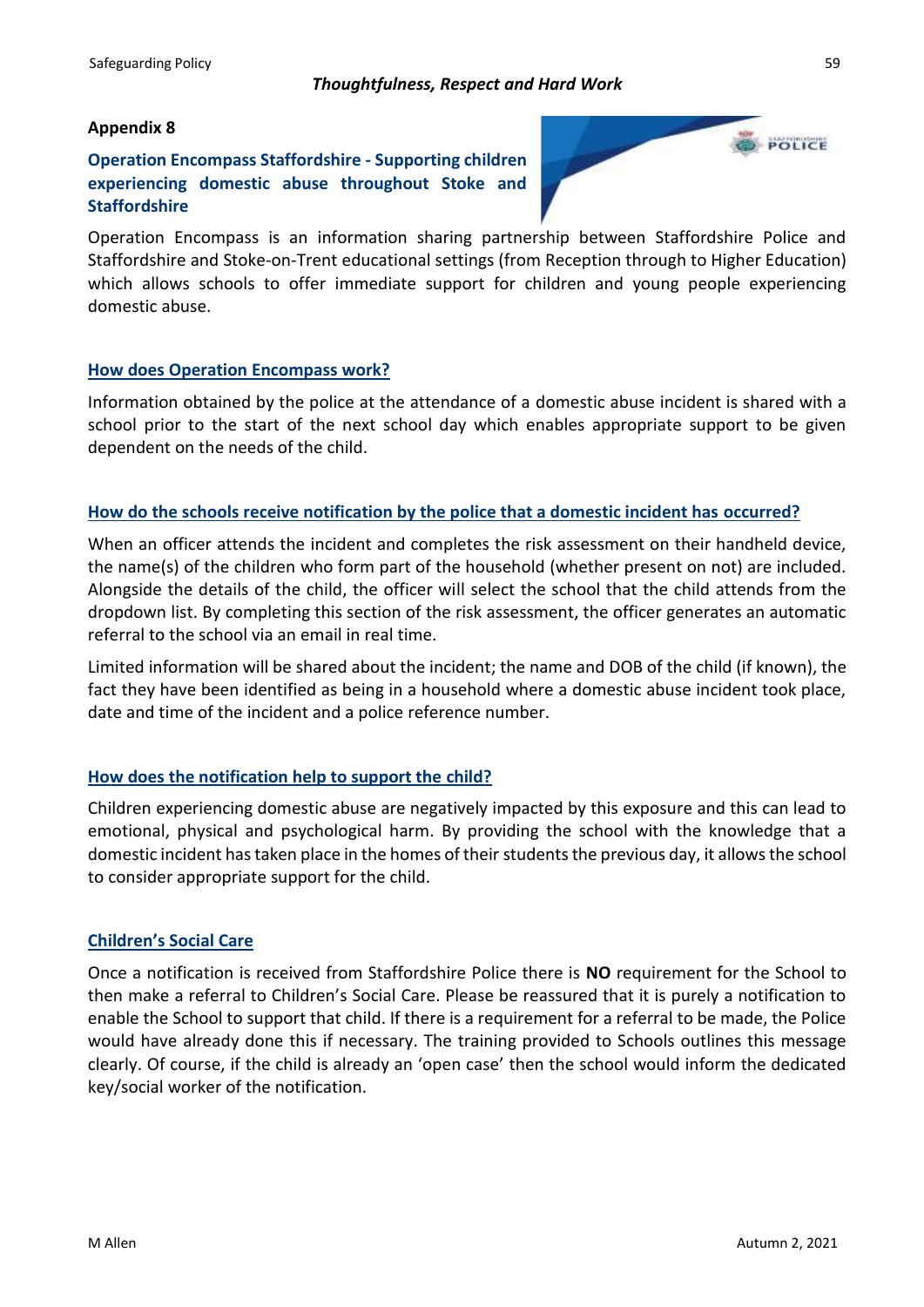# **Next Steps:**

Staffordshire Police and Staffordshire and Stoke Education Authorities have provided a virtual bespoke training package which will enable Schools to understand the impact domestic abuse can have on a child and how best to support them in school. This will be available in due course.

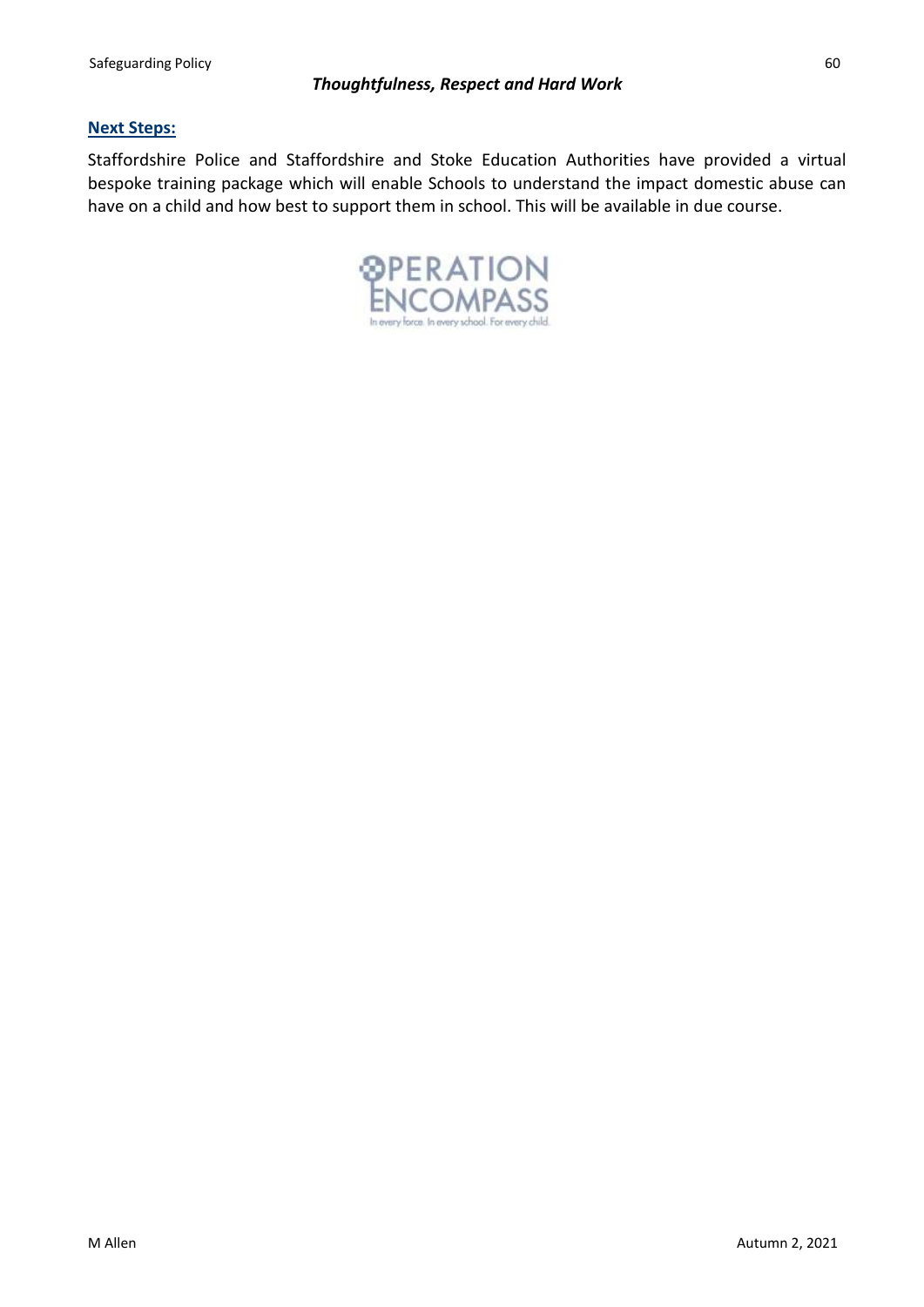#### **Appendix 9**

#### **Further advice on Safeguarding matters can also be obtained from:**

#### **Local Contacts**

• Stoke-on-Trent Children's Services: Chat and Advice Service (CHAD) 01782 235100, between the hours of 8am & 6pm, Monday- Friday.

**Select Option 1** - if known to have a Social Worker

**Select Option 2** - for any new queries for children not already open to social care

- Stoke-on-Trent Emergency Duty Team: 01782 234234 (outside office hours, weekends and bank holidays) Minicom: 01782 236037
- Staffordshire County Council's Education Safeguarding Advice Service

01785 895836 e-mail: [esas@staffordshire.gov.uk](mailto:esas@staffordshire.gov.uk) \*\*(for children living within the Staffordshire Local Authority area)\*\*

- LADO Stoke-on-Trent 01782 235100/0178234234
- Staffordshire Children's Social Care Services: Staffordshire Childrens Advice and Support team within the Multi Agency Safeguarding Hub (M.A.S.H.) 0800 1313 126 or using the online referral [Report a concern online](https://www.staffordshire.gov.uk/Care-for-children-and-families/Childprotection/Report-a-concern-online.aspx)
- Staffordshire Emergency Duty Services (out of hours safeguarding concerns) 0345 604 2886 or email [eds.team.manager@staffordshire.gov.uk](mailto:eds.team.manager@staffordshire.gov.uk)
- Stoke-on-Trent & Staffordshire Police M.A.S.H. can be contacted on 101. In the event of an emergency please dial 999.
- Staffordshire Police coordinator: Mark Hardern Tel: 07539 3636299 Email: [mark.hardern@staffordshire.pnn.police.uk](mailto:mark.hardern@staffordshire.pnn.police.uk)
- Stoke-on-Trent PREVENT Education officer Sarah Dyer 01782 233239/07900135606
- Staffordshire Police Prevent Team 01785 232054, 01785 233109 or email [prevent@staffordshire.pnn.police.uk](mailto:prevent@staffordshire.pnn.police.uk)

#### **NSPCC**

- Harmful Sexual Behaviour project: **0844 892 0273**
- Keeping [children safe online-online safety/sexting/sending nudes](https://www.nspcc.org.uk/keeping-children-safe/online-safety/sexting-sending-nudes/)

#### **Local**

- Stoke-on-Trent Safeguarding Children Partnership
- Staffordshire Safeguarding Children Board [StaffsSCB](https://www.staffsscb.org.uk/)
- Fostering Service (Stoke-on-Trent) 01782 234555 Email: [fostering@stoke.gov.uk](mailto:fostering@stoke.gov.uk)